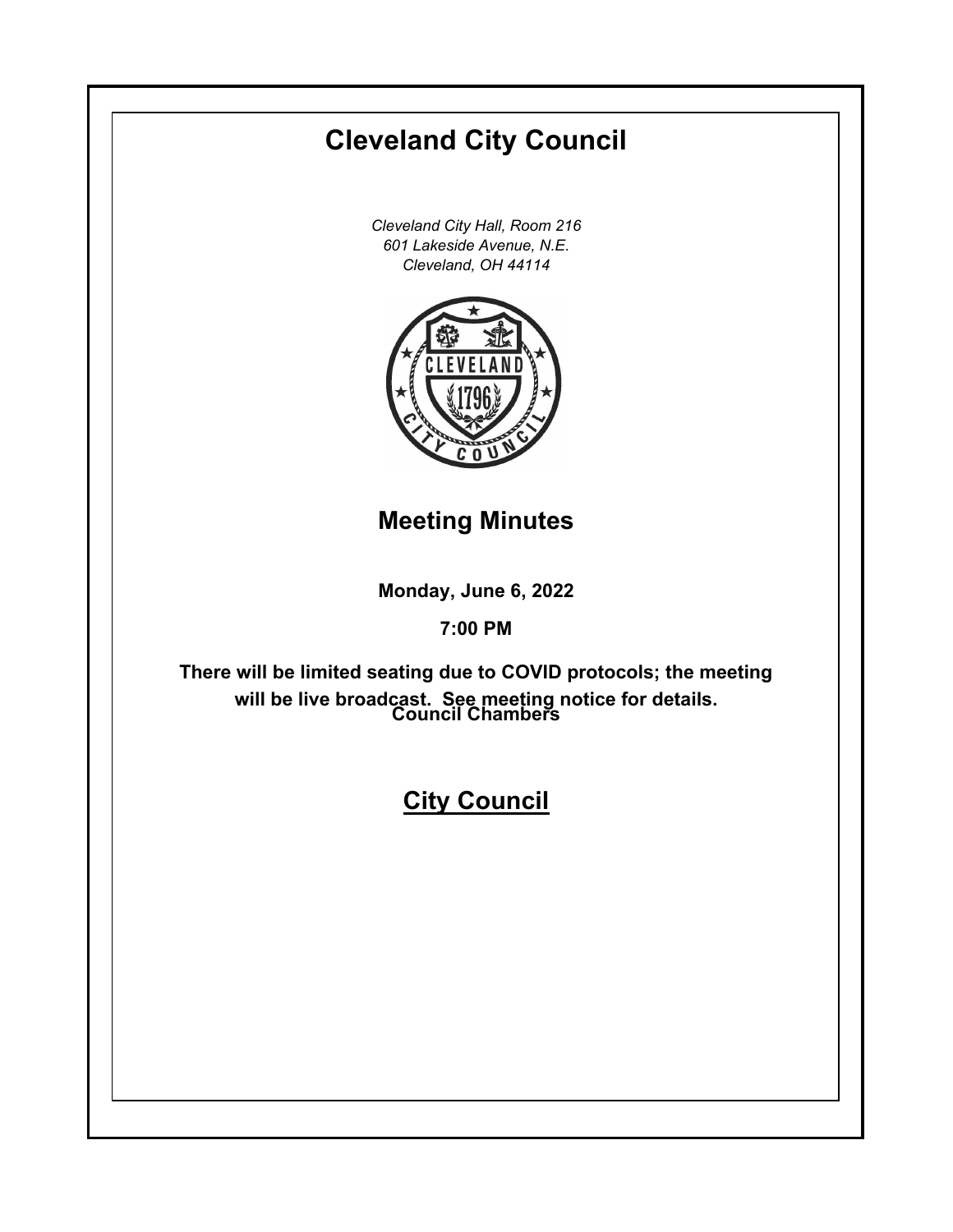[Item-481](http://cityofcleveland.legistar.com/gateway.aspx?m=l&id=/matter.aspx?key=30495) Cleveland City Council Meeting Notice for June 6, 2022

*Attachments:* [Council Meeting Notice for 6-6-2022](http://cityofcleveland.legistar.com/gateway.aspx?M=F&ID=51c0a4d2-935a-4529-8c3e-87a4eb2f1124.pdf)

# **CALL TO ORDER; ROLL CALL**

# 7:00 p.m.

Present 17 - Brian Kazy, Kerry McCormack, Kevin Conwell, Michael Polensek, Rebecca Maurer, Anthony T. Hairston, Blaine A. Griffin, Brian Mooney, Charles Slife, Deborah A. Gray, Jasmin Santana, Jenny Spencer, Joseph T. Jones, Kevin L. Bishop, Kris Harsh, Stephanie D. Howse, and Richard A. Starr

# **MOMENT OF REFLECTION**

# **PLEDGE OF ALLEGIANCE**

# **DISPENSE WITH THE JOURNAL**

## **A motion was made by Council Member Santana, seconded by Council Member Hairston, that this be approved. The motion carried by the following vote:**

Yea: 17 - Brian Kazy, Kerry McCormack, Kevin Conwell, Michael Polensek, Rebecca Maurer, Anthony T. Hairston, Blaine A. Griffin, Brian Mooney, Charles Slife, Deborah A. Gray, Jasmin Santana, Jenny Spencer, Joseph T. Jones, Kevin L. Bishop, Kris Harsh, Stephanie D. Howse, and Richard A. Starr

# **PUBLIC COMMENT**

Comments were made by Vincent Stokes, Jeff Crossman, Daniel Gray, Meryl Johnson, Jacob VanSickle, Wanda Davis, Sharron Grant-Burton.

### **REPORTS AND COMMUNICATIONS**

### **•Communications**

[566-2022](http://cityofcleveland.legistar.com/gateway.aspx?m=l&id=/matter.aspx?key=30464) Oath of Office for James D. DeRosa, Director of Mayor's Office of Capital Projects, City of Cleveland.

[566-2022-COMMUNICATION-Oath of Office for James DeRosa, Dir](http://cityofcleveland.legistar.com/gateway.aspx?M=F&ID=e2e63da9-fe1c-49ed-95a8-ab30565fd95b.pdf)  Cap Projs *Attachments:*

**This Communication was received and filed.**

[567-2022](http://cityofcleveland.legistar.com/gateway.aspx?m=l&id=/matter.aspx?key=30468) From Director Mary McNamara, Department of Aging, City of Cleveland. Notice of acceptance of a grant of \$3,500 from Northeast Ohio Public Energy Council (NOPEC) to support 2022 Senior Day.

#### [567-2022-COMMUNICATION-Notice of grant acceptance from NOPEC](http://cityofcleveland.legistar.com/gateway.aspx?M=F&ID=45939849-0e13-4d66-9749-85686342de0b.pdf)  for Aging Dept *Attachments:*

# **This Communication was received and filed.**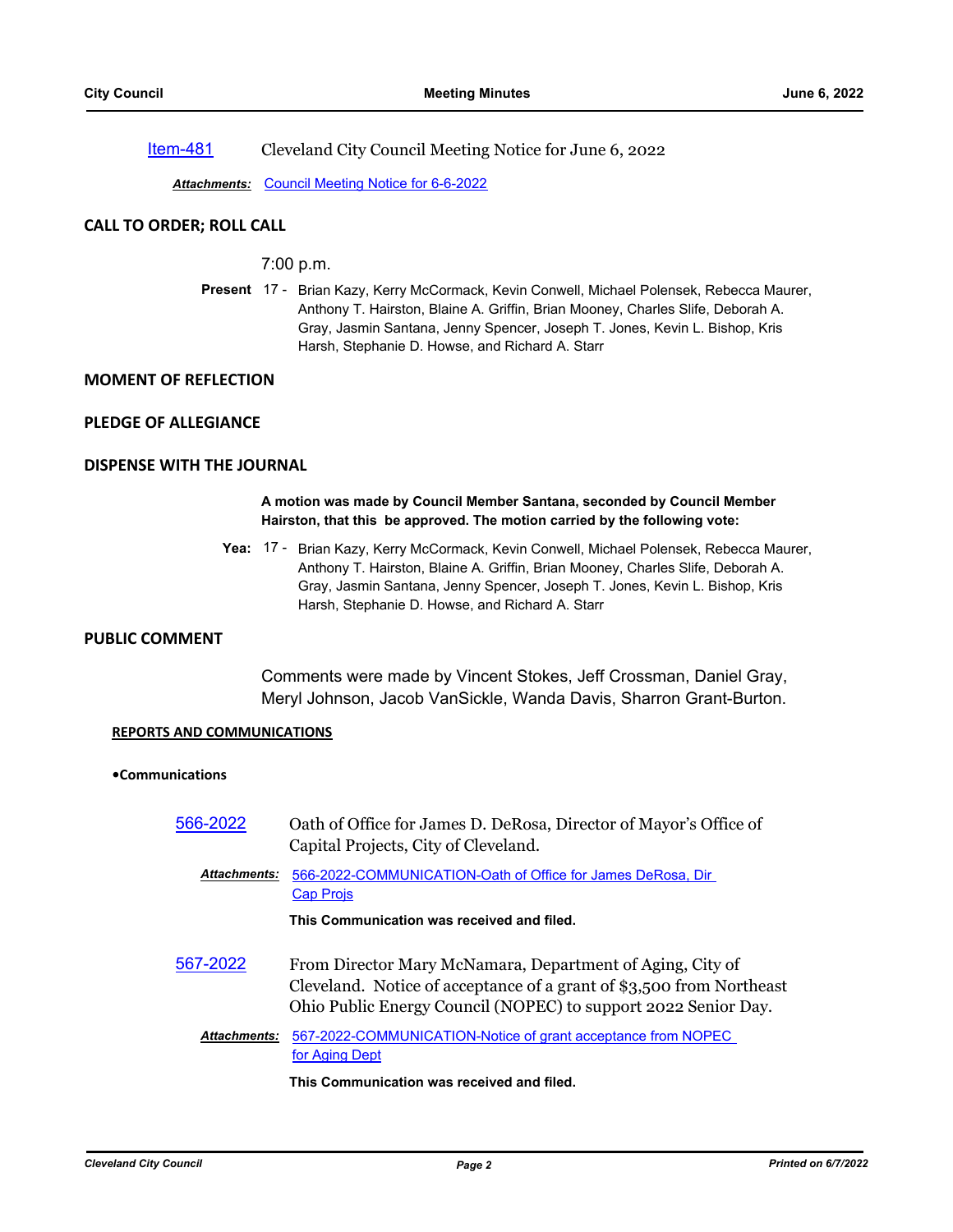| 592-2022 | From Director Frank Williams, Department of Public Works, City of<br>Cleveland. Notice of acceptance of in-kind gift from Boxing Bullies,<br>Inc., of fitness equipment for and refurbishing of the boxing room at<br>Fairfax Neighborhood Resource and Recreation Center, value |
|----------|----------------------------------------------------------------------------------------------------------------------------------------------------------------------------------------------------------------------------------------------------------------------------------|
|          | \$35,000-\$40,000.                                                                                                                                                                                                                                                               |

[592-2022-COMMUNICATION-notice of acceptance of gift for Fairfax](http://cityofcleveland.legistar.com/gateway.aspx?M=F&ID=1899aab9-8e57-45c0-8c46-ca5d9fa5f7ee.pdf)  Rec *Attachments:*

**This Communication was received and filed.**

### **•The Ohio Division of Liquor Control**

[552-2022](http://cityofcleveland.legistar.com/gateway.aspx?m=l&id=/matter.aspx?key=30450) #5476535. Stock Application, C1. M & Z Grocery, Inc., 8502 Quincy Ave. (Ward 6).

*Attachments:* [552-2022-COMMUNICATION-Liquor8502Quincy](http://cityofcleveland.legistar.com/gateway.aspx?M=F&ID=f7ba6f89-44e8-48a8-8979-aeb966e60f82.pdf)

**This Communication was received and filed.**

- [553-2022](http://cityofcleveland.legistar.com/gateway.aspx?m=l&id=/matter.aspx?key=30451) #73110910005. New License Application, D3 D3A. Emir Properties LLC, 10325 Lorain Ave. (Ward 11).
	- *Attachments:* [553-2022-COMMUNICATION-Liquor10325Lorain](http://cityofcleveland.legistar.com/gateway.aspx?M=F&ID=df433a50-49f1-46fd-bfcf-c3599bdf1038.pdf)

**This Communication was received and filed.**

- [554-2022](http://cityofcleveland.legistar.com/gateway.aspx?m=l&id=/matter.aspx?key=30452) #58111440600. Economic Development Transfer Application, C2. Meijer Stores LP, Southwest Corner of Cedar Avenue and East 105th Street (Ward 6).
	- *Attachments:* [554-2022-COMMUNICATION-LiquorSWCornerCedar&E105](http://cityofcleveland.legistar.com/gateway.aspx?M=F&ID=42eb5bb7-0bee-4a4c-a2b5-ed01365ce16c.pdf)

**This Communication was received and filed.**

[555-2022](http://cityofcleveland.legistar.com/gateway.aspx?m=l&id=/matter.aspx?key=30453) #9039276. New License Application, D5J. Treelawn Music Hall LLC, 15333-15335 Waterloo Rd. (Ward 8).

*Attachments:* [555-2022-COMMUNICATION-Liquor15333-35Waterloo](http://cityofcleveland.legistar.com/gateway.aspx?M=F&ID=9df2bc93-7bcf-448e-917c-9becab0186ae.pdf)

#### **This Communication was received and filed.**

- [556-2022](http://cityofcleveland.legistar.com/gateway.aspx?m=l&id=/matter.aspx?key=30454) #49573240001. Transfer of Location Application, D3 D3A. La Vida, Inc., 4317 State Rd. (Ward 13).
	- *Attachments:* [556-2022-COMMUNICATION-Liquor4317StateRd](http://cityofcleveland.legistar.com/gateway.aspx?M=F&ID=46cee791-2904-4c0d-8ff8-0c5a30cfa70e.pdf)

**This Communication was received and filed.**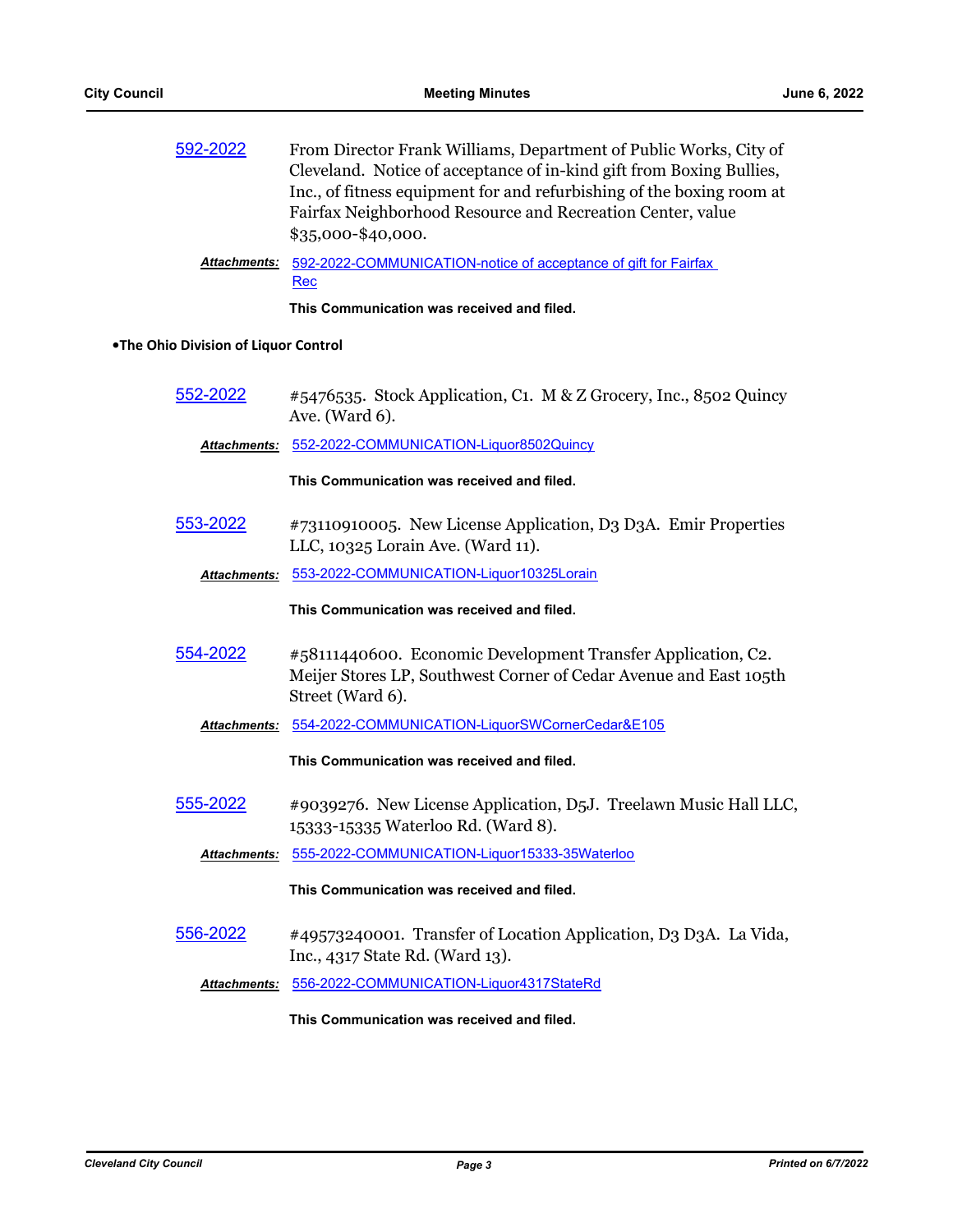| 557-2022        | #6552450. New License Application, C2. 1201 Oil, Inc., 1201 East<br>185th St. (Ward 8).                                     |
|-----------------|-----------------------------------------------------------------------------------------------------------------------------|
| Attachments:    | 557-2022-COMMUNICATION-Liquor1201East185th                                                                                  |
|                 | This Communication was received and filed.                                                                                  |
| 558-2022        | #3645612. Transfer of Ownership Application, D5. Harvard Bistro<br>LLC, 5612 Harvard Ave. (Ward 12).                        |
|                 | Attachments: 558-2022-COMMUNICATION-Liquor5612Harvard                                                                       |
|                 | This Communication was received and filed.                                                                                  |
| 559-2022        | #38967800005. Transfer of Location Application, D5 D6. Grafe Café<br>LLC, 3182 West 25th St. (Ward 14).                     |
|                 | Attachments: 559-2022-COMMUNICATION-Liquor3182West25th                                                                      |
|                 | This Communication was received and filed.                                                                                  |
| 560-2022        | #8993101. Transfer of License Application, D5 D6. Top Flyt Soulfood<br>& Seafood Express LLC, 3101 West 25th St. (Ward 14). |
|                 | Attachments: 560-2022-COMMUNICATION-Liquor3101West25th                                                                      |
|                 |                                                                                                                             |
|                 | This Communication was received and filed.                                                                                  |
| 561-2022        | #9523129. Transfer of Ownership Application, D5. West 25th Bistro<br>LLC, 3129 West 25th St. (Ward 14).                     |
|                 | Attachments: 561-2022-COMMUNICATION-Liquor3129West25th                                                                      |
|                 | This Communication was received and filed.                                                                                  |
| 562-2022        | #8222048. Transfer of Ownership Application, C1 C2. Slak<br>Enterprises, Inc., 5106 Franklin Blvd. (Ward 3).                |
|                 | Attachments: 562-2022-COMMUNICATION-Liquor5106Franklin                                                                      |
|                 | This Communication was received and filed.                                                                                  |
| <u>563-2022</u> | #9550460. Transfer of Ownership Application, D5A D6. WHHG<br>Cleveland Management LLC, 127 Public Square. (Ward 3).         |
| Attachments:    | 563-2022-COMMUNICATION-Liquor127PublicSq                                                                                    |
|                 | This Communication was received and filed.                                                                                  |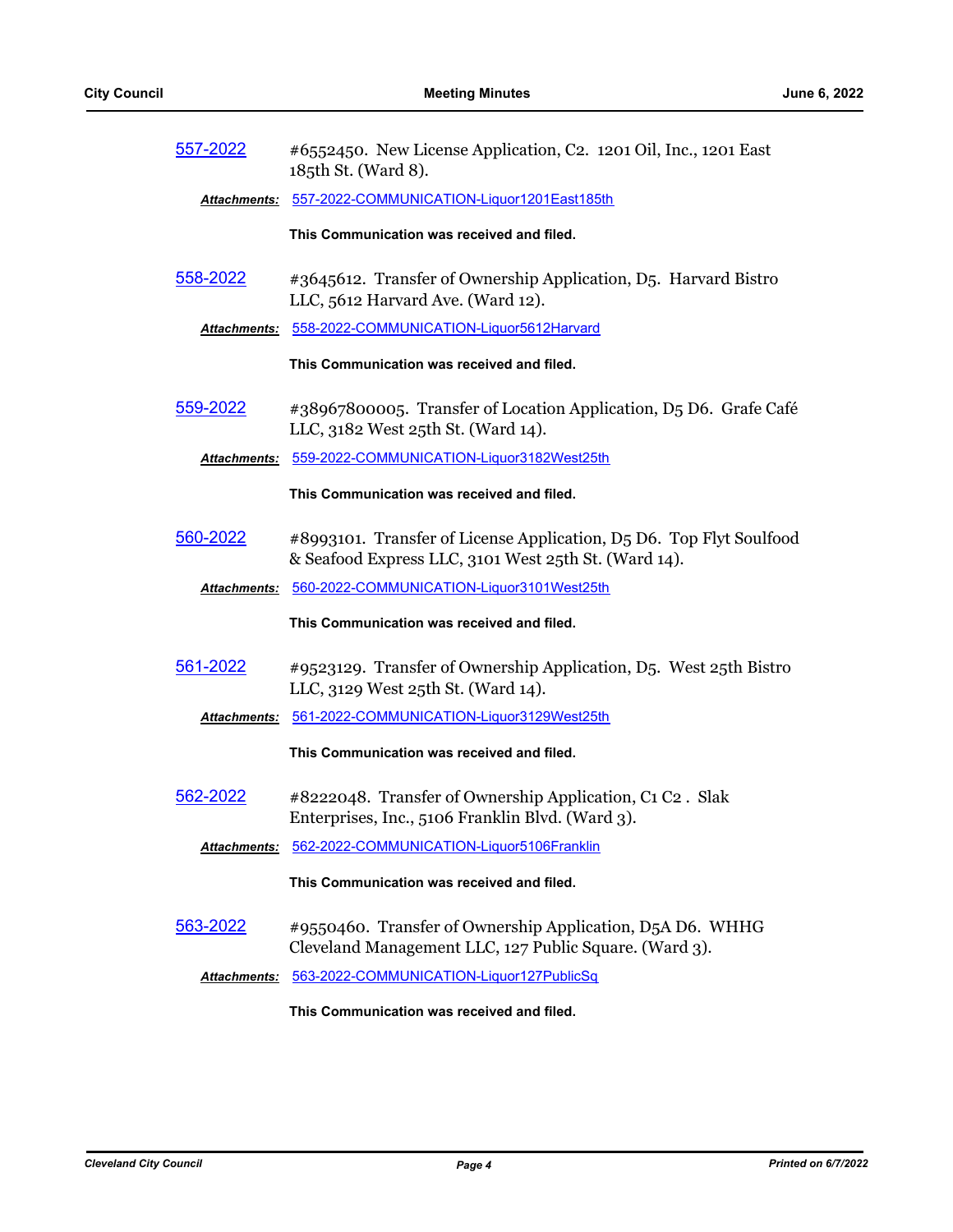| 564-2022                       | #1686561. New License Application, D3 D6. Connect Lounge Ltd.,<br>2456 Lakeside Ave. (Ward 7).                    |
|--------------------------------|-------------------------------------------------------------------------------------------------------------------|
| <b>Attachments:</b>            | 564-2022-COMMUNICATION-Liquor2456Lakeside                                                                         |
|                                | This Communication was received and filed.                                                                        |
| 565-2022                       | #01007783030. New License Application, C1. Aldi, Inc. Ohio, 14651<br>Lorain Ave. (Ward 17).                       |
| <b>Attachments:</b>            | 565-2022-COMMUNICATION-Liquor14651Lorain                                                                          |
|                                | This Communication was received and filed.                                                                        |
| 624-2022                       | #3993310. Economic Development Transfer Application, D5 D6.<br>1330 Hospitality LLC, 1330 Old River Rd. (Ward 3). |
| <b>Attachments:</b>            | 624-2022-COMMUNICATION-Liquor1330OldRiverRd                                                                       |
|                                | This Communication was received and filed.                                                                        |
| <b>SPECIAL RESOLUTIONS</b>     |                                                                                                                   |
| •Condolence; Moment of Silence |                                                                                                                   |
| 593-2022                       | Condolence Resolution for Sylvia Bonita Martin                                                                    |
|                                | <b>Sponsors:</b> Kevin Bishop                                                                                     |
|                                | This Ceremonial Resolution was read into the record.                                                              |
| 594-2022                       | Condolence Resolution for Tara Anell Howard-Muhammad                                                              |
|                                | Sponsors: Deborah Gray                                                                                            |
|                                | This Ceremonial Resolution was read into the record.                                                              |

[595-2022](http://cityofcleveland.legistar.com/gateway.aspx?m=l&id=/matter.aspx?key=30499) Condolence Resolution for Victor Vytautas Degutis

*Sponsors:* Michael Polensek

**This Ceremonial Resolution was read into the record.**

[596-2022](http://cityofcleveland.legistar.com/gateway.aspx?m=l&id=/matter.aspx?key=30500) Condolence Resolution for Isaiah Andrews

*Sponsors:* Richard Starr

**This Ceremonial Resolution was read into the record.**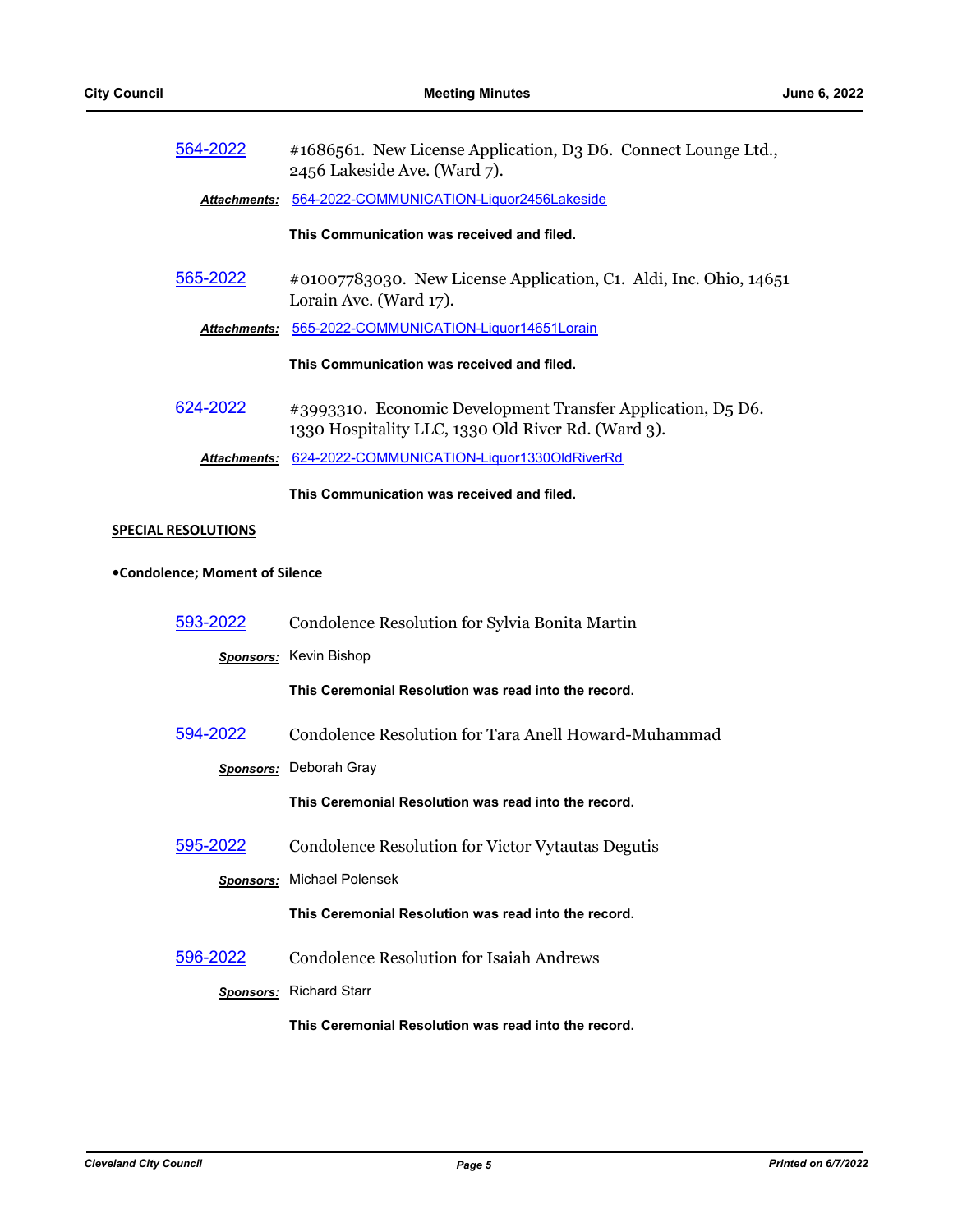| 625-2022         | Condolence Resolution for Scott A. Wolstein                                           |
|------------------|---------------------------------------------------------------------------------------|
|                  | Sponsors: Blaine Griffin                                                              |
|                  | This Ceremonial Resolution was read into the record.                                  |
|                  | •Congratulations/Recognition/Appreciation/Commendation/Commemoration/Welcome          |
| 597-2022         | Congratulations Resolution for Jose Colon                                             |
|                  | <b>Sponsors:</b> Jasmin Santana                                                       |
|                  | This Ceremonial Resolution was read into the record.                                  |
| 598-2022         | Congratulations Resolution for Cleveland Public Library Walz Branch<br>Groundbreaking |
|                  | Sponsors: Jenny Spencer                                                               |
|                  | This Ceremonial Resolution was read into the record.                                  |
| 599-2022         | <b>Congratulations Resolution for Marvin Conkle</b>                                   |
|                  | <b>Sponsors:</b> Richard Starr                                                        |
|                  | This Ceremonial Resolution was read into the record.                                  |
| 600-2022         | Recognition Resolution for Brookdale Orchard Memorial Garden                          |
|                  | <b>Sponsors:</b> Stephanie Howse                                                      |
|                  | This Ceremonial Resolution was read into the record.                                  |
| 601-2022         | Recognition Resolution for Carlwin Collins                                            |
|                  | Sponsors: Joseph Jones                                                                |
|                  | This Ceremonial Resolution was read into the record.                                  |
| 602-2022         | Recognition Resolution for Cleveland Police Patrolmen's Association                   |
| <b>Sponsors:</b> | Joseph Jones                                                                          |
|                  | This Ceremonial Resolution was read into the record.                                  |
| 603-2022         | Recognition Resolution for The Black Shield Association                               |
| <b>Sponsors:</b> | Joseph Jones                                                                          |
|                  | This Ceremonial Resolution was read into the record.                                  |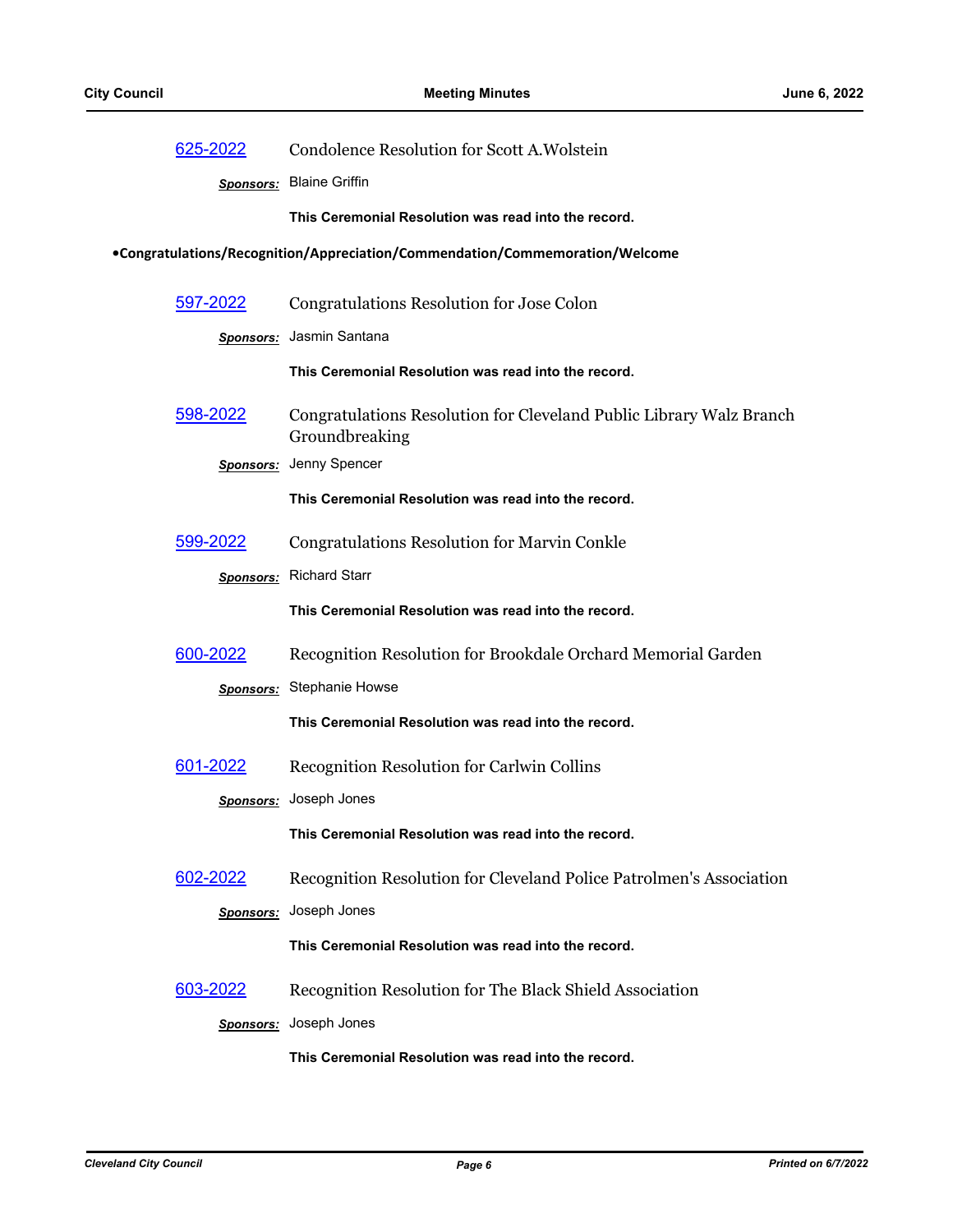| 604-2022<br>Recognition Resolution for The Fraternal Order of Police, Lodge #8 |                                                                                                                                                                                                                                                                                                                                                               |
|--------------------------------------------------------------------------------|---------------------------------------------------------------------------------------------------------------------------------------------------------------------------------------------------------------------------------------------------------------------------------------------------------------------------------------------------------------|
|                                                                                | Sponsors: Joseph Jones                                                                                                                                                                                                                                                                                                                                        |
|                                                                                | This Ceremonial Resolution was read into the record.                                                                                                                                                                                                                                                                                                          |
| 605-2022                                                                       | Recognition Resolution for Pastor Kyle Earley                                                                                                                                                                                                                                                                                                                 |
| <b>Sponsors:</b>                                                               | <b>Michael Polensek</b>                                                                                                                                                                                                                                                                                                                                       |
|                                                                                | This Ceremonial Resolution was read into the record.                                                                                                                                                                                                                                                                                                          |
| <b>PRESENTATIONS</b>                                                           |                                                                                                                                                                                                                                                                                                                                                               |
|                                                                                | Presentations were made by: Council Member Conwell; Council<br>Member Starr; Council Member Howse.                                                                                                                                                                                                                                                            |
| <b>FIRST READING LEGISLATION</b>                                               |                                                                                                                                                                                                                                                                                                                                                               |
| • Emergency Ordinances Referred                                                |                                                                                                                                                                                                                                                                                                                                                               |
| 568-2022                                                                       | AN EMERGENCY ORDINANCE Authorizing the Director of Capital<br>Projects to enter into one or more agreements with the Greater<br>Cleveland Regional Transit Authority to improve roadway curb walls<br>and pedestrian rails under the track and platform bridges over West<br>117th Street; and authorizing payment for the City's cost of the<br>improvement. |
| <b>Sponsors:</b>                                                               | Brian Mooney, Kevin Bishop, Blaine Griffin and By Departmental Request                                                                                                                                                                                                                                                                                        |

*Attachments:* [568-2022-Ag w GCRTA to improve bridge over W 117](http://cityofcleveland.legistar.com/gateway.aspx?M=F&ID=a2128cc8-0619-4a65-89ad-be412a19630a.doc)

**This Emergency Ordinance was read and referred to administrative review.to the City Council**

- [569-2022](http://cityofcleveland.legistar.com/gateway.aspx?m=l&id=/matter.aspx?key=30470) AN EMERGENCY ORDINANCE To amend the title and Sections 1, 2, and 4 of Ordinance No. 1026-2021, passed March 21, 2022; and to supplement the ordinance by adding new Section 3a, relating to the public improvement of demolition of various buildings and structures, disposal of related debris and materials, restoration of sites, relocation of employees, tenants, and affected facilities, and constructing temporary relocation facilities, for the Department of Port Control.
	- *Sponsors:* Kerry McCormack, Blaine Griffin and By Departmental Request

*Attachments:* [569-2022-Amend 1026-2021 - PC demolitions](http://cityofcleveland.legistar.com/gateway.aspx?M=F&ID=1e6f8942-1082-441e-bf1e-a2c60761f274.doc)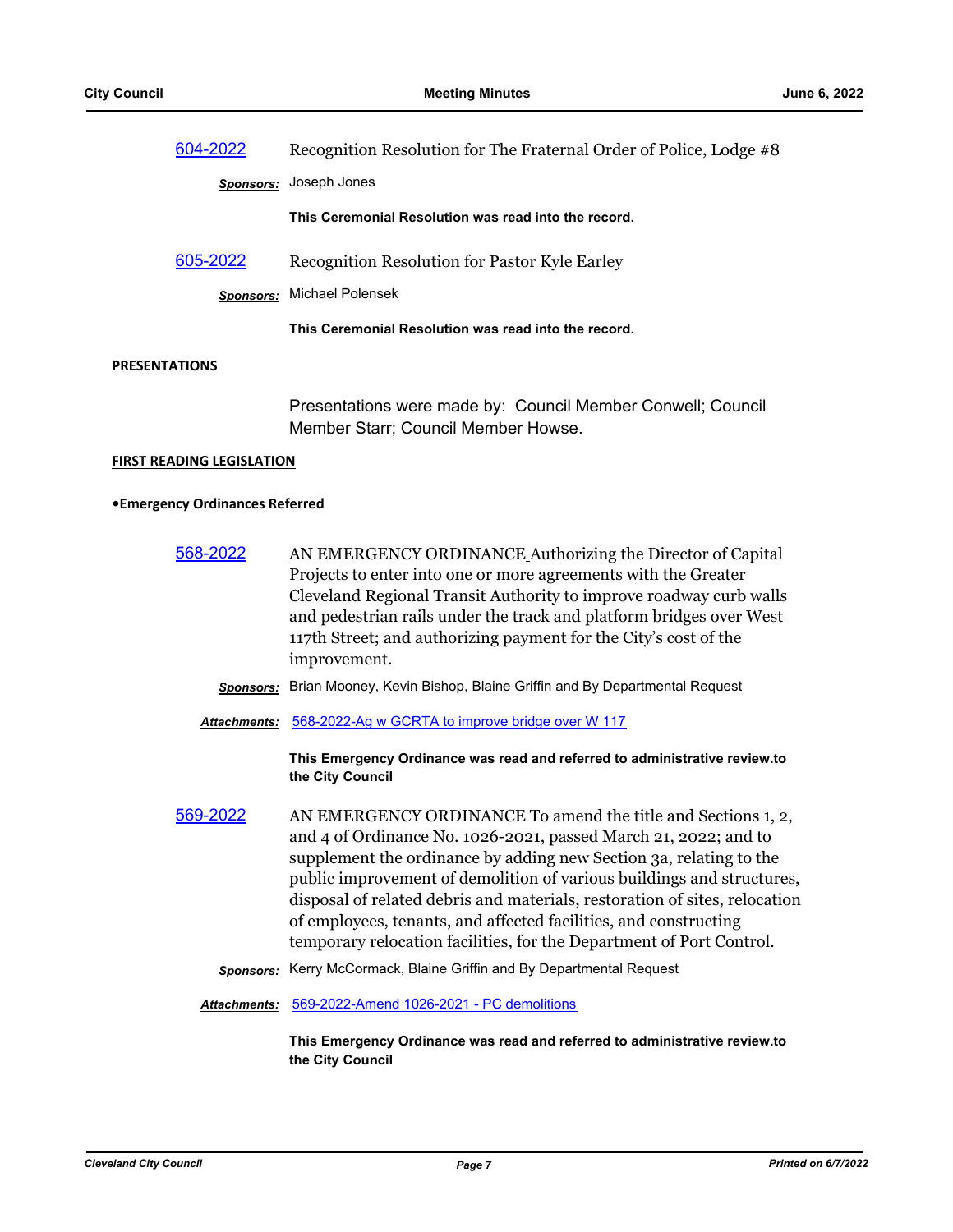| 570-2022 | AN EMERGENCY ORDINANCE Authorizing the Director of Public             |
|----------|-----------------------------------------------------------------------|
|          | Safety to apply for and accept a grant from the United States         |
|          | Department of Justice, Bureau of Justice Assistance for the FY21      |
|          | Byrne Criminal Justice Initiative Grant; and authorizing the Director |
|          | to enter into one or more contracts with the Task Force on Violent    |
|          | Crime Charitable Fund dba Partnership for a Safer Cleveland and       |
|          | Case Western Reserve University to implement the grant.               |
|          |                                                                       |

- *Sponsors:* Michael Polensek, Blaine Griffin and By Departmental Request
- [570-2022-Ap & Ac Byrne Criminal Justice Initiative BCJI](http://cityofcleveland.legistar.com/gateway.aspx?M=F&ID=ee05c33a-9c68-43dc-9542-ce47944d4383.doc) *Attachments:* [570-2022-A-FILE - Ap & Ac Byrne Criminal Justice Initiative - BCJI](http://cityofcleveland.legistar.com/gateway.aspx?M=F&ID=b52efb0f-aabd-4f32-a2cd-080ac56a2aa5.pdf)

**This Emergency Ordinance was read and referred to administrative review.to the City Council**

- [571-2022](http://cityofcleveland.legistar.com/gateway.aspx?m=l&id=/matter.aspx?key=30472) AN EMERGENCY ORDINANCE Authorizing the Director of Public Health to apply for and accept a grant from the United States Department of Homeland Security for BioWatch Program; and authorizing the Director to enter into various written standard purchase and requirement contracts for courier services needed to transport BioWatch samples to the Ohio Department of Health for testing.
	- *Sponsors:* Kevin Conwell, Blaine Griffin and By Departmental Request
	- [571-2022-Ap & Ac Biowatch Program, K](http://cityofcleveland.legistar.com/gateway.aspx?M=F&ID=619f8423-1711-42f9-9174-772d0d538ced.doc) *Attachments:* [571-2022-A-FILE - Ap & Ac Biowatch Program, K](http://cityofcleveland.legistar.com/gateway.aspx?M=F&ID=b632fe1a-dfcf-47ef-80ec-8fcabc3462a9.pdf)

**This Emergency Ordinance was read and referred to administrative review.to the City Council**

- [572-2022](http://cityofcleveland.legistar.com/gateway.aspx?m=l&id=/matter.aspx?key=30473) AN EMERGENCY ORDINANCE Authorizing the Director of Public Utilities to enter into one or more agreements with CHN Housing Partners to administer energy, water, and sewer conservation services to low-income homeowners, for the Divisions of Water, Water Pollution Control, and Cleveland Public Power, Department of Public Utilities, for a period up to one year, with one option to renew for a period up to one year, exercisable by the Director of Public Utilities.
	- *Sponsors:* Brian Kazy, Blaine Griffin and By Departmental Request
	- Attachments: 572-2022-Dir K w CHN for water, sewer, energy conservation programs, Cleveland Housing Network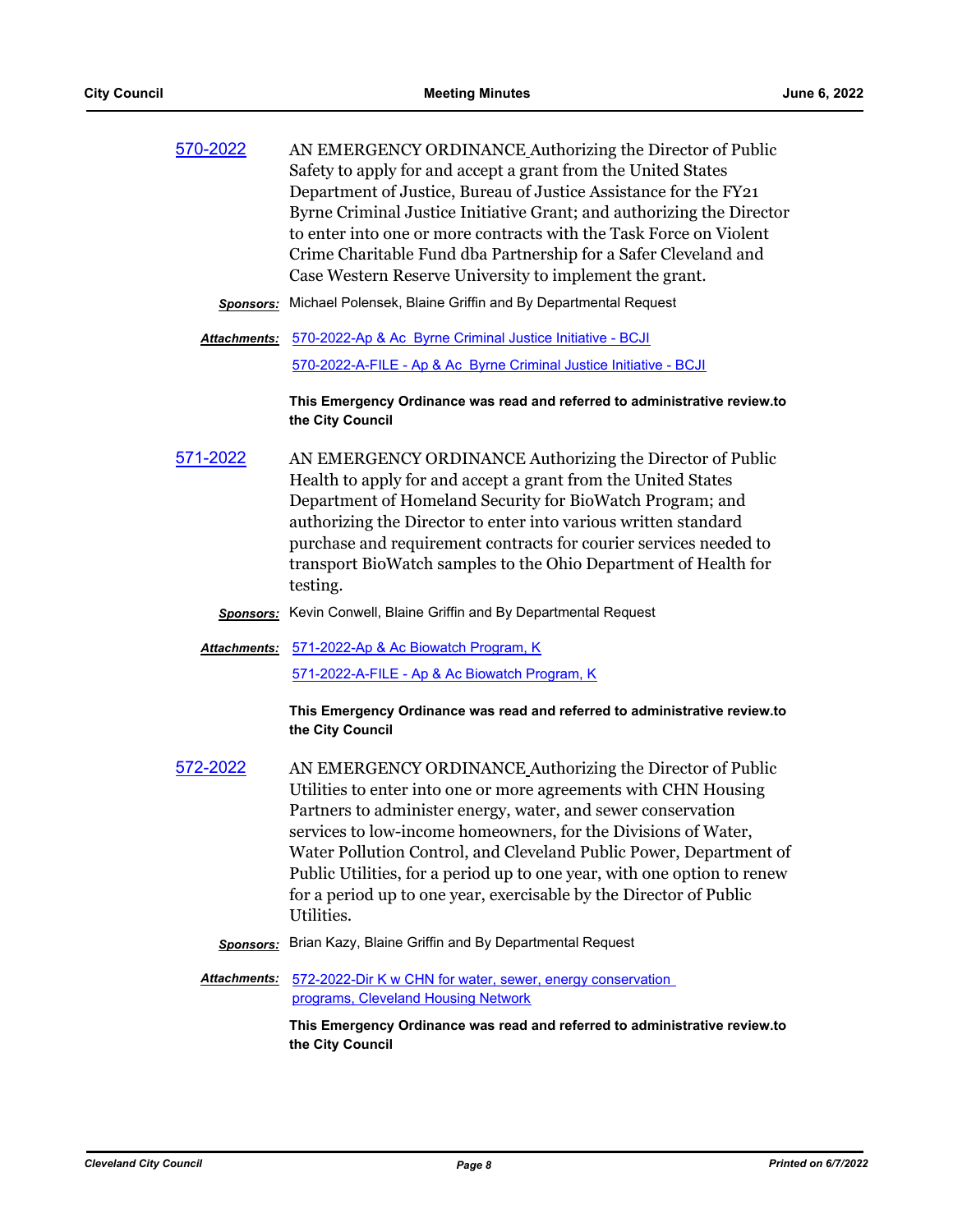| 573-2022 | AN EMERGENCY ORDINANCE Authorizing the Director of Public           |
|----------|---------------------------------------------------------------------|
|          | Utilities to enter into one or more requirement contracts without   |
|          | competitive bidding with BissNuss Inc., the Northeast Ohio Regional |
|          | representative of various proprietary equipment and services, in    |
|          | order to maintain and replace existing components of various        |
|          | chemical feed and related systems, for the Division of Water,       |
|          | Department of Public Utilities, for term of two years.              |
|          |                                                                     |

- *Sponsors:* Brian Kazy, Blaine Griffin and By Departmental Request
- Attachments: 573-2022-Dir Req K w BissNuss for various water proprietary equipment

**This Emergency Ordinance was read and referred to administrative review.to the City Council**

- [574-2022](http://cityofcleveland.legistar.com/gateway.aspx?m=l&id=/matter.aspx?key=30475) AN EMERGENCY ORDINANCE Authorizing the Director of Capital Projects to enter into a maintenance, inspection and repair agreement with and to issue a permit to Sherwin-Williams to encroach onto, over and within the public right-of-way of West 3rd Street by constructing, installing, using, and maintaining an overhead pedestrian bridge.
	- *Sponsors:* Kerry McCormack, Kevin Bishop, Anthony Hairston and By Departmental Request
	- *Attachments:* [574-2022-Encr Sherwin Williams overhead bridge over W 3 reviewed](http://cityofcleveland.legistar.com/gateway.aspx?M=F&ID=4f28b884-2078-4aa6-a947-b119ad2119a1.doc)

**This Emergency Ordinance was read and referred to administrative review.to the City Council**

- [575-2022](http://cityofcleveland.legistar.com/gateway.aspx?m=l&id=/matter.aspx?key=30476) AN EMERGENCY ORDINANCE Authorizing the Director of Public Utilities to exercise the first option to renew Contract No. PS 2021-28 with Itron, Inc. to provide automated meter reading maintenance and services, for the Department of Public Utilities.
	- *Sponsors:* Brian Kazy, Blaine Griffin and By Departmental Request
	- Attachments: 575-2022-Exercise option to renew K w Itron for meter reading services

**This Emergency Ordinance was read and referred to administrative review.to the City Council**

- [576-2022](http://cityofcleveland.legistar.com/gateway.aspx?m=l&id=/matter.aspx?key=30477) AN EMERGENCY ORDINANCE Authorizing the Director of Public Utilities to exercise the first option to renew Contract No. PS 2020-165 with One Call Concepts Locating Services, Inc. for locating and marking underground utility infrastructure and related activities, for the Department of Public Utilities.
	- *Sponsors:* Brian Kazy, Blaine Griffin and By Departmental Request
	- Attachments: 576-2022-Exercise option to renew K w One Call for locating and marking underground utilities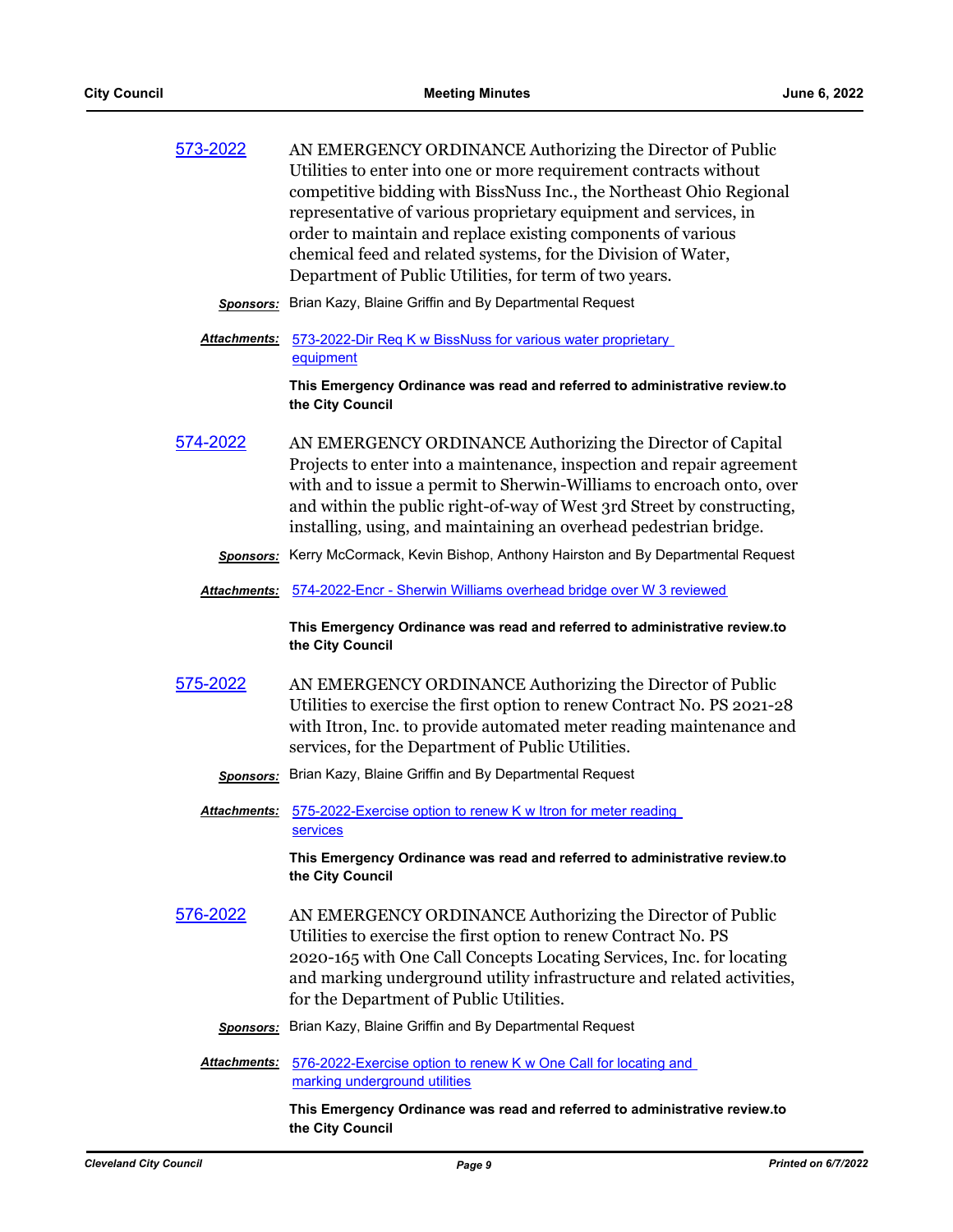| 577-2022 | AN EMERGENCY ORDINANCE Determining the method of making                 |
|----------|-------------------------------------------------------------------------|
|          | the public improvement of installing electric vehicle charging stations |
|          | at approximately nine locations and making associated modifications     |
|          | and improvements at various Department of Public Utilities' facilities; |
|          | and authorizing the Director of Public Utilities to enter into one or   |
|          | more public improvement contracts for the making of the                 |
|          | improvement.                                                            |

*Sponsors:* Brian Kazy, Blaine Griffin and By Departmental Request

#### *Attachments:* [577-2022-PIK vehicle charging locations](http://cityofcleveland.legistar.com/gateway.aspx?M=F&ID=68da25f8-ff62-416e-8ef3-77dd849f7278.doc)

**This Emergency Ordinance was read and referred to administrative review.to the City Council**

- [578-2022](http://cityofcleveland.legistar.com/gateway.aspx?m=l&id=/matter.aspx?key=30479) AN EMERGENCY ORDINANCE Authorizing the procurement by one or more requirement contracts for the rental of various types of heavy duty equipment, for the Divisions of Water, Cleveland Public Power, and Water Pollution Control, Department of Public Utilities and for the Department of Public Works, for a period of two years.
	- *Sponsors:* Brian Kazy, Kevin Bishop, Blaine Griffin and By Departmental Request
	- *Attachments:* [578-2022-Req K heavy duty equipment rental PU and PW](http://cityofcleveland.legistar.com/gateway.aspx?M=F&ID=c37482fc-31cc-4e35-ae70-697be6daf57c.doc)

**This Emergency Ordinance was read and referred to administrative review.to the City Council**

- [579-2022](http://cityofcleveland.legistar.com/gateway.aspx?m=l&id=/matter.aspx?key=30480) AN EMERGENCY ORDINANCE Authorizing the purchase by one or more requirement contracts of various types of machines and equipment, and labor, materials, and parts needed to repair and/or replace machines and equipment, for the Divisions of Water, Cleveland Public Power, and Water Pollution Control, Department of Public Utilities, for a period of two years.
	- *Sponsors:* Brian Kazy, Blaine Griffin and By Departmental Request

Attachments: 579-2022-Req K I & m for equipment and machine repair and maintenance - all divisions, Util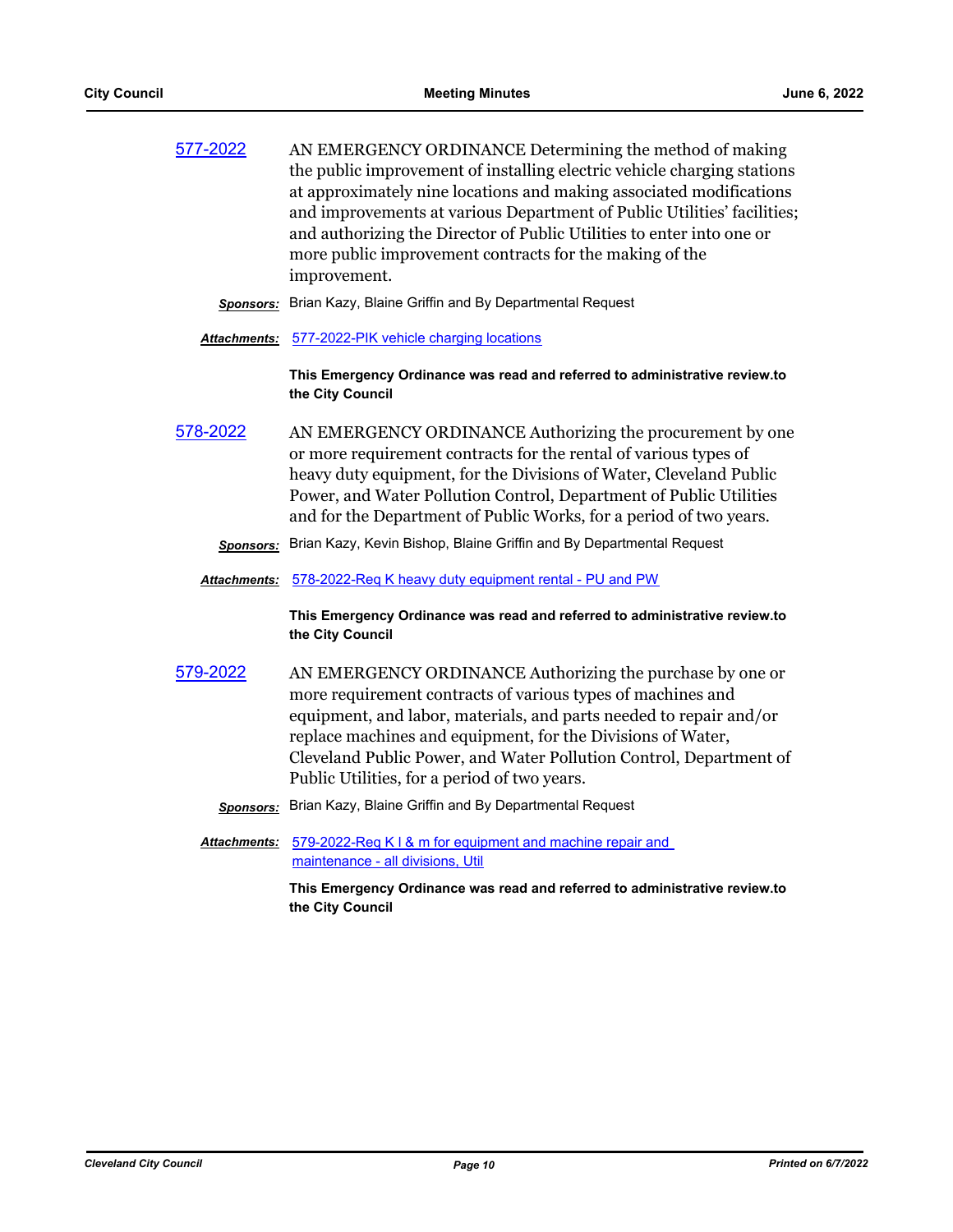| 580-2022 | AN EMERGENCY ORDINANCE Authorizing the purchase by one or               |
|----------|-------------------------------------------------------------------------|
|          | more requirement contracts of labor and materials necessary to test,    |
|          | inspect, maintain, and repair bucket and derrick trucks, for the        |
|          | Division of Cleveland Public Power, Department of Public Utilities, for |
|          | a period of two years.                                                  |

*Sponsors:* Brian Kazy, Blaine Griffin and By Departmental Request

*Attachments:* [580-2022-Req K l & m test inspect, repair bucket and derrick trucks](http://cityofcleveland.legistar.com/gateway.aspx?M=F&ID=c297b176-4d14-42c6-8165-5ee635813413.doc)

**This Emergency Ordinance was read and referred to administrative review.to the City Council**

[606-2022](http://cityofcleveland.legistar.com/gateway.aspx?m=l&id=/matter.aspx?key=30510) AN EMERGENCY ORDINANCE Authorizing the Director of Public Safety to apply for and accept a grant from the Cleveland Police Foundation for the 4D Cultural Transformation Project.

*Sponsors:* Michael Polensek, Blaine Griffin and By Departmental Request

[606-2022-Ap & Ac 4D Cultural Transformation Project](http://cityofcleveland.legistar.com/gateway.aspx?M=F&ID=7a94696b-57f3-4007-9037-c103096bfdbf.doc) *Attachments:* [606-2022-A-FILE - Ap & Ac 4D Cultural Transformation](http://cityofcleveland.legistar.com/gateway.aspx?M=F&ID=153b9bbd-68ce-4a78-b0f0-6168f471503a.pdf)

> **This Emergency Ordinance was read and referred to administrative review.to the City Council**

- [607-2022](http://cityofcleveland.legistar.com/gateway.aspx?m=l&id=/matter.aspx?key=30511) AN EMERGENCY ORDINANCE Authorizing the Director of Public Works to execute a Joint Use Agreement, and other required documents to permit the American Lebanese Community Council to construct Phase 2 of improvements at the Lebanese Cultural Garden and to accept funding from the Ohio Department of Natural Resources for this purpose.
	- *Sponsors:* Kevin Conwell, Kevin Bishop, Blaine Griffin and By Departmental Request
	- **Attachments: 607-2022-Joint Use Agreement for Lebanon Garden improvements** accept funding from ODNR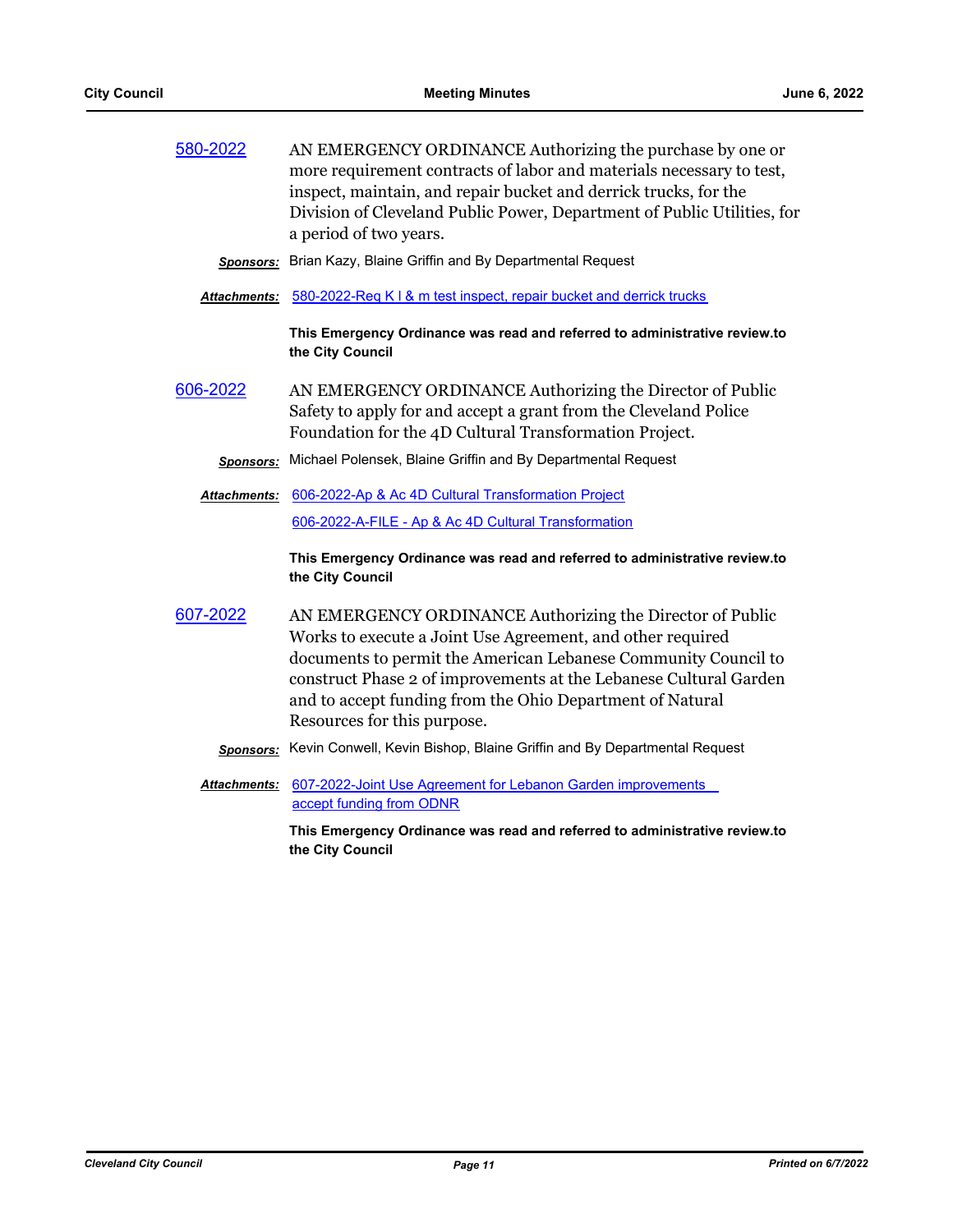| 608-2022 | AN EMERGENCY ORDINANCE Authorizing the Directors of Capital            |
|----------|------------------------------------------------------------------------|
|          | Projects or Public Works to enter agreements with Cuyahoga County      |
|          | for the purpose of accepting funds for the construction of a new City  |
|          | park to be located adjacent to the Central Recreation Center and to    |
|          | authorize the making and accepting of a new East 26th Street;          |
|          | authorizing the Director and the Commissioner of Purchases and         |
|          | Supplies to enter into one or more agreements with the Cuyahoga        |
|          | Metropolitan Housing Authority providing for the exchange of real      |
|          | properties necessary for the project; determining the method of        |
|          | making the public improvement of constructing the new park;            |
|          | authorizing the Director of Public Works or Capital Projects, as       |
|          | appropriate, to enter into one or more contracts; and to apply for and |
|          | accept additional grants and gifts for the new park.                   |
|          |                                                                        |

- *Sponsors:* Richard Starr, Kevin Bishop, Anthony Hairston, Blaine Griffin and By Departmental **Request**
- [608-2022-Ag w County to construct new park at Central Recreation](http://cityofcleveland.legistar.com/gateway.aspx?M=F&ID=20a9a4e7-683f-42a6-af0c-6638e7f35cf6.doc)  Center and new E 26 *Attachments:*

**This Emergency Ordinance was read and referred to administrative review.to the City Council**

- [609-2022](http://cityofcleveland.legistar.com/gateway.aspx?m=l&id=/matter.aspx?key=30513) AN EMERGENCY ORDINANCE Authorizing the Director of Capital Projects and/or City Planning to enter into one or more contracts with DRS1, LLC; Sankofa Fine Art Plus; and The Pastimes Supply Co LLC for professional services necessary for the design, production, and installation of multiple yet-to-be designed public artworks associated with, and installed at, the new Frederick Douglass Neighborhood Resource and Recreation Center.
	- *Sponsors:* Joseph Jones, Kevin Bishop, Blaine Griffin and By Departmental Request
	- *Attachments:* [609-2022-K w 3 artists for artwork at Frederick Douglass Rec Center](http://cityofcleveland.legistar.com/gateway.aspx?M=F&ID=76acd768-41e2-4fa3-a8d0-4828de91660d.doc)

**This Emergency Ordinance was read and referred to administrative review.to the City Council**

- [610-2022](http://cityofcleveland.legistar.com/gateway.aspx?m=l&id=/matter.aspx?key=30514) AN EMERGENCY ORDINANCE Determining the method of making the public improvement of renewing, repairing, and replacing various water mains in 2023 and 2024; authorizing the Director of Public Utilities to enter into one or more public improvement contracts for the making of the improvement; and authorizing the Director to apply for and accept one or more gifts, grants, loans, or other funding from public or private entities to implement this ordinance.
	- *Sponsors:* Brian Kazy, Blaine Griffin and By Departmental Request
	- Attachments: 610-2022-PIK cleaning & cement mortar lining, 2023-24 water main renewal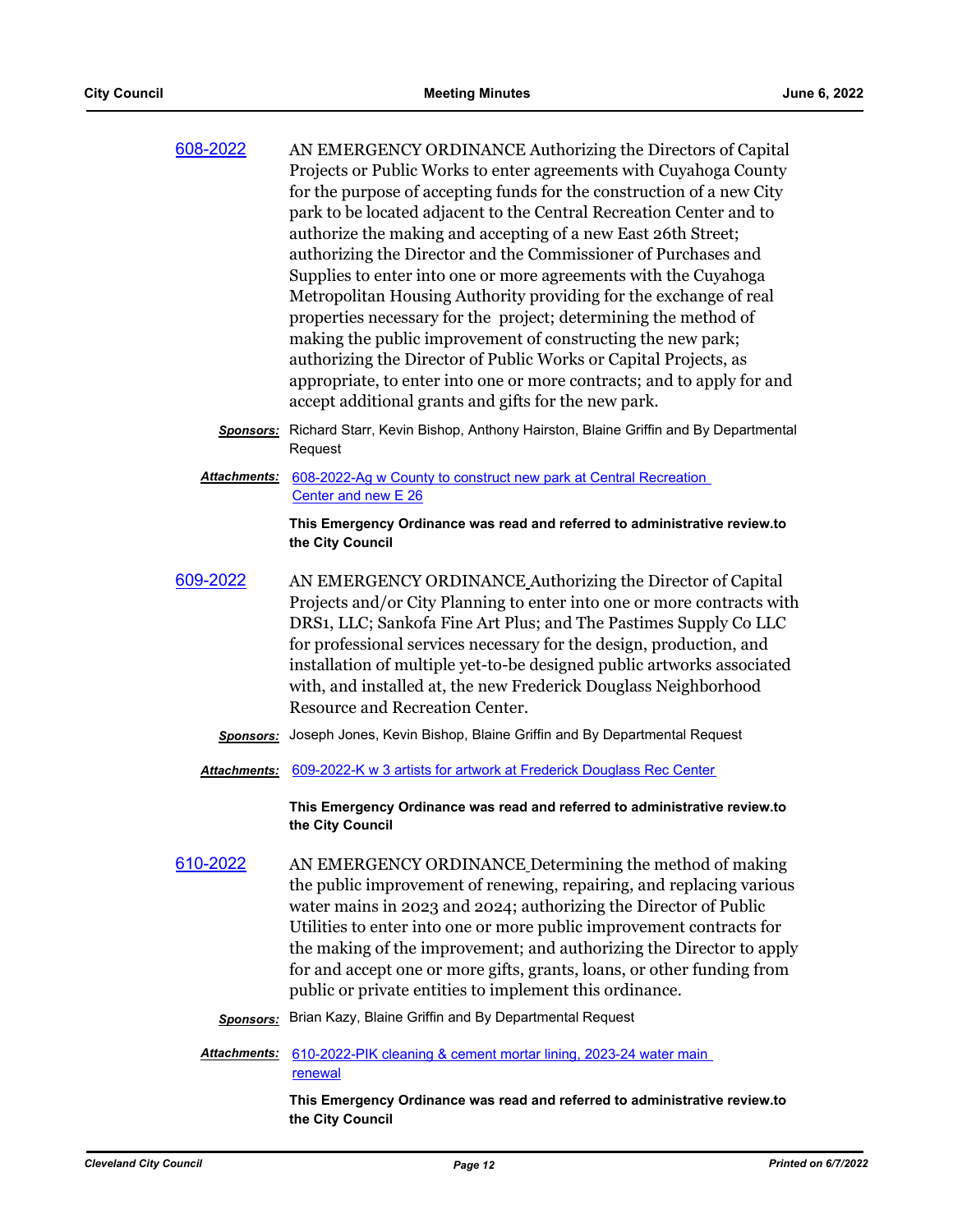| 611-2022 | AN EMERGENCY ORDINANCE Determining the method of making                |
|----------|------------------------------------------------------------------------|
|          | the public improvement of constructing improvements to the             |
|          | Nottingham Water Treatment plant's intake crib; authorizing the        |
|          | Director of Public Utilities to enter into one or more public          |
|          | improvement contracts for the making of the improvement; and           |
|          | applying for and accepting gifts, grants, loans, or other funding from |
|          | public or private entities to implement this ordinance.                |
|          |                                                                        |

*Sponsors:* Brian Kazy, Blaine Griffin and By Departmental Request

#### *Attachments:* [611-2022-PIK Nottingham crib](http://cityofcleveland.legistar.com/gateway.aspx?M=F&ID=6e2cc85f-942e-44af-8c5a-f2a249bf98de.doc)

**This Emergency Ordinance was read and referred to administrative review.to the City Council**

- [612-2022](http://cityofcleveland.legistar.com/gateway.aspx?m=l&id=/matter.aspx?key=30516) AN EMERGENCY ORDINANCE To amend Sections 363.12, 367.04, 367.05, and 3103.09 of the Codified Ordinances of Cleveland, Ohio, 1976, as amended by various ordinances, relating to notices of violation.
	- *Sponsors:* Anthony Hairston, Blaine Griffin and By Departmental Request
	- Attachments: 612-2022-Amend various building, zoning, and housing codes regarding notices of violation

**This Emergency Ordinance was read and referred to administrative review.to the City Council**

[613-2022](http://cityofcleveland.legistar.com/gateway.aspx?m=l&id=/matter.aspx?key=30517) AN EMERGENCY ORDINANCE Authorizing the Director of Finance to apply for and accept one or more grants from the Cities for Financial Empowerment Fund, Inc. for the 2022 Summer Youth Employment Program; and authorizing the Director to enter into one or more contracts with Youth Opportunities Unlimited to implement the grant.

*Sponsors:* Blaine Griffin and By Departmental Request

Attachments: 613-2022-Ap & Ac grant from Cities for Financial Empowerment Fund for the financial empowerment program, K w YOU 613-2022-A-FILE - Ap & Ac grant from Cities for Financial [Empowerment Fund for the financial empowerment program, K w YOU](http://cityofcleveland.legistar.com/gateway.aspx?M=F&ID=ff8ae8c9-a0c7-409f-9464-bc9824b79ef4.pdf)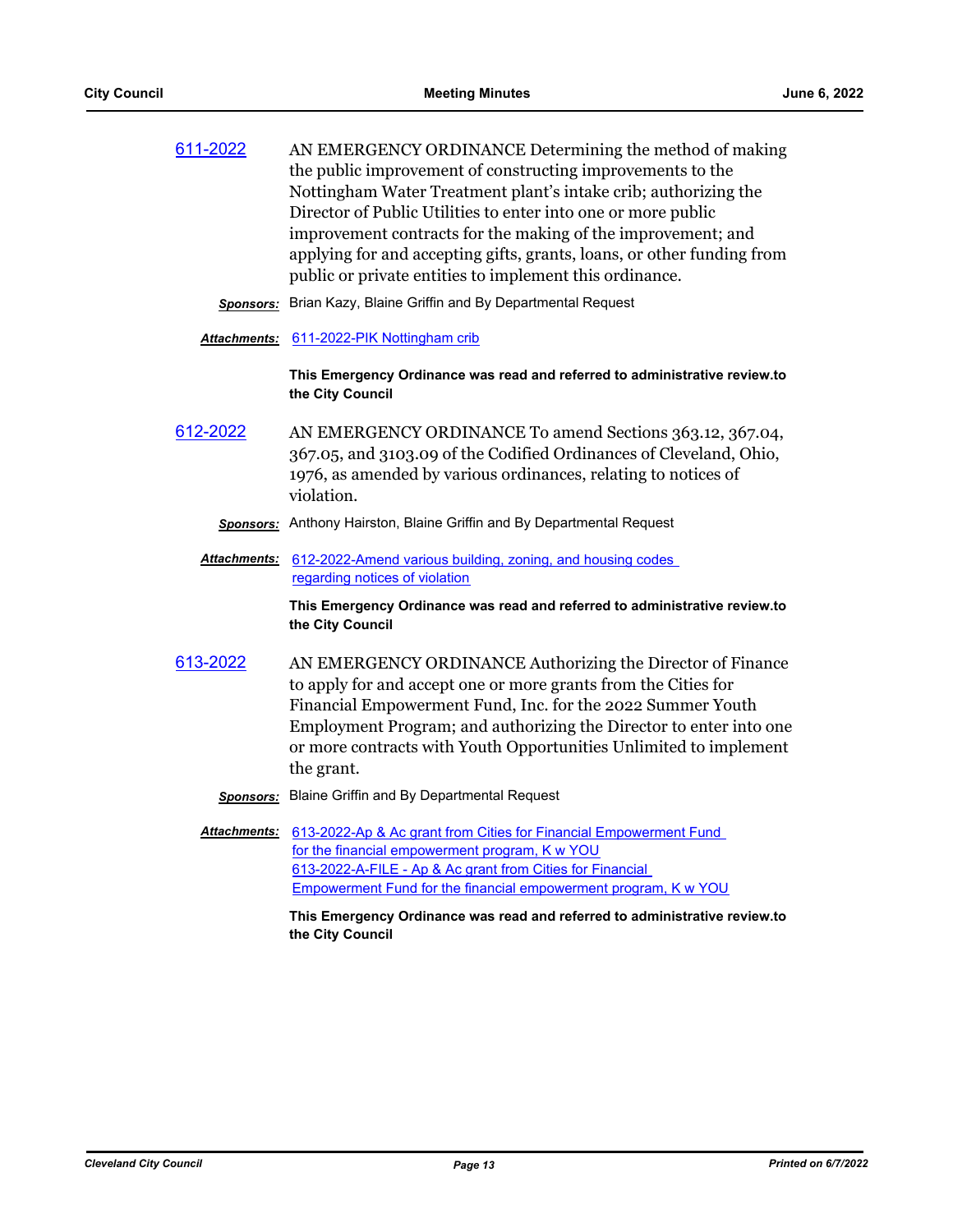|                      | Health to apply for and accept a grant from the Ohio Department of     |
|----------------------|------------------------------------------------------------------------|
|                      | Health for the Title X Program; authorizing the director to charge and |
|                      | accept fees; entering into one or more agreements to receive           |
|                      | payments from Medicare, Medicaid, Medicaid HMO, and other              |
|                      | third-party insurers; and authorizing contracts with various entities, |
|                      | requirement contracts, and advertising contracts necessary to          |
| implement the grant. |                                                                        |

- *Sponsors:* Kevin Conwell, Blaine Griffin and By Departmental Request
- Attachments: 614-2022-Ap & Ac Title X Program, w Dir Ks, Req K, Advertising [614-2022-A-FILE - Ap & Ac Title X](http://cityofcleveland.legistar.com/gateway.aspx?M=F&ID=969c2575-8064-4bd9-ad8a-6489b8abe643.pdf)

**This Emergency Ordinance was read and referred to administrative review.to the City Council**

#### **•Emergency Ordinances Read in Full and Passed**

- [581-2022](http://cityofcleveland.legistar.com/gateway.aspx?m=l&id=/matter.aspx?key=30482) AN EMERGENCY ORDINANCE Consenting and approving the issuance of a permit for the Pride Martian 5K on June 11, 2022, managed by Hermes Sports & Events.
	- *Sponsors:* Kerry McCormack

### Attachments: 581-2022-FOR PASSAGE-run permit for Pride Martian 5K on 6-11-2022

**A motion was made by Council Member Santana, seconded by Council Member Hairston, that this Emergency Ordinance be approved. The motion carried by the following vote:**

- Yea: 16 Kerry McCormack, Kevin Conwell, Michael Polensek, Rebecca Maurer, Anthony T. Hairston, Blaine A. Griffin, Brian Mooney, Charles Slife, Deborah A. Gray, Jasmin Santana, Jenny Spencer, Joseph T. Jones, Kevin L. Bishop, Kris Harsh, Stephanie D. Howse, and Richard A. Starr
- **Absent:** 1 Brian Kazy
- [582-2022](http://cityofcleveland.legistar.com/gateway.aspx?m=l&id=/matter.aspx?key=30483) AN EMERGENCY ORDINANCE Consenting and approving the issuance of a permit for the West Side Catholic Center Pancake Run on June 4, 2022, sponsored by Hermes Sports & Events.
	- *Sponsors:* Kerry McCormack
	- Attachments: 582-2022-FOR PASSAGE-run permit for West Side Catholic Center Pancake Run on 6-4-2022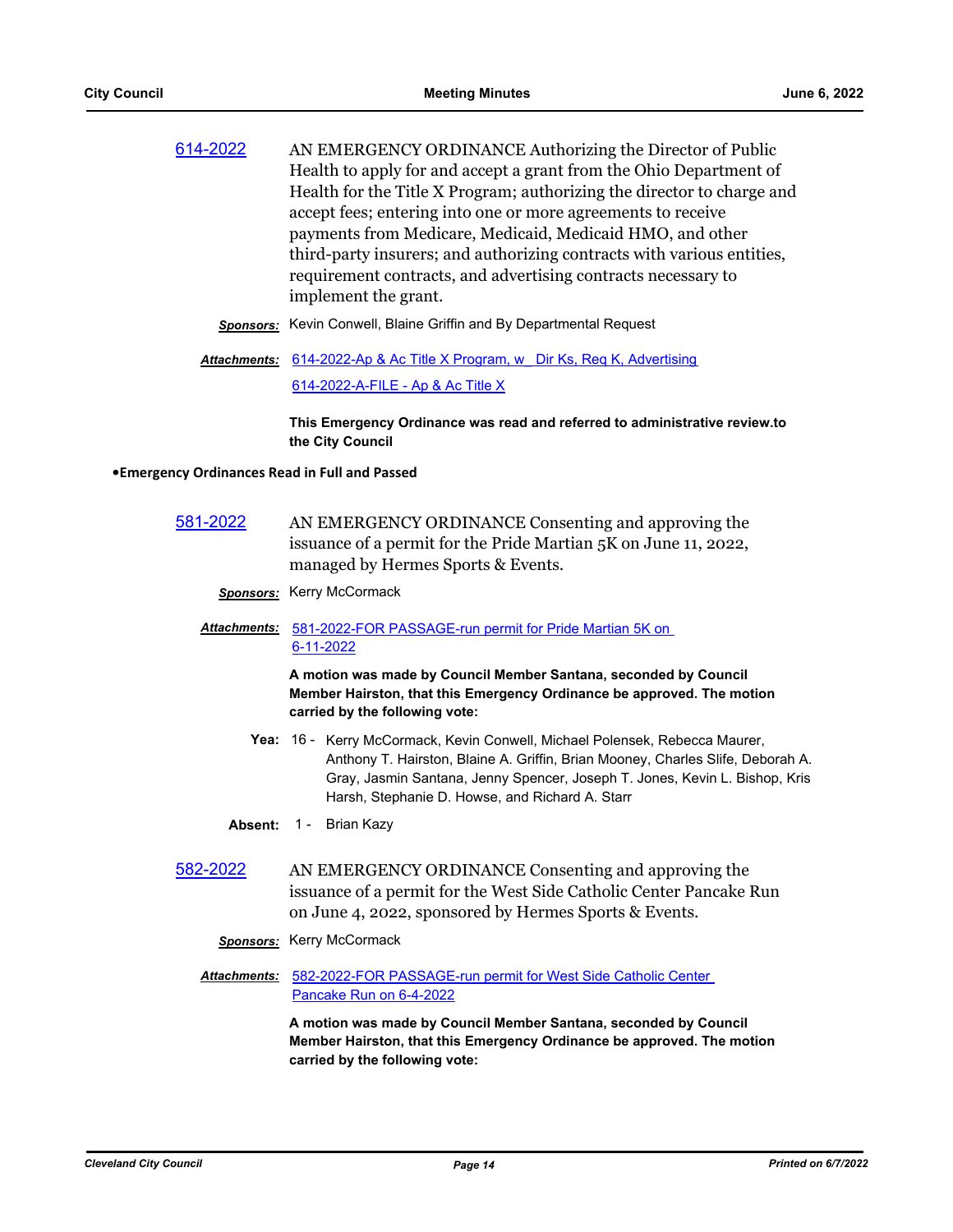- Yea: 16 Kerry McCormack, Kevin Conwell, Michael Polensek, Rebecca Maurer, Anthony T. Hairston, Blaine A. Griffin, Brian Mooney, Charles Slife, Deborah A. Gray, Jasmin Santana, Jenny Spencer, Joseph T. Jones, Kevin L. Bishop, Kris Harsh, Stephanie D. Howse, and Richard A. Starr
- Absent: 1 Brian Kazy
- [583-2022](http://cityofcleveland.legistar.com/gateway.aspx?m=l&id=/matter.aspx?key=30484) AN EMERGENCY ORDINANCE Consenting and approving the issuance of a permit for the Hermes Will Run for the Tacos on July 16, 2022, sponsored by Hermes Sports & Events.

# *Sponsors:* Kerry McCormack

Attachments: 583-2022-FOR PASSAGE-walk permit for Hermes Will Run for the Tacos on 7-16-2022

> **A motion was made by Council Member Santana, seconded by Council Member Hairston, that this Emergency Ordinance be approved. The motion carried by the following vote:**

- Yea: 16 Kerry McCormack, Kevin Conwell, Michael Polensek, Rebecca Maurer, Anthony T. Hairston, Blaine A. Griffin, Brian Mooney, Charles Slife, Deborah A. Gray, Jasmin Santana, Jenny Spencer, Joseph T. Jones, Kevin L. Bishop, Kris Harsh, Stephanie D. Howse, and Richard A. Starr
- **Absent:** 1 Brian Kazy
- [584-2022](http://cityofcleveland.legistar.com/gateway.aspx?m=l&id=/matter.aspx?key=30485) AN EMERGENCY ORDINANCE Consenting and approving the issuance of a permit for the Hermes Hofbrauhaus Cleveland Half Marathon, 5K, and 10K, on August 7, 2022, managed by Hermes Sports & Events.
	- *Sponsors:* Kerry McCormack
	- [584-2022-FOR PASSAGE-walk permit for Hofbrauhaus Cleveland Half](http://cityofcleveland.legistar.com/gateway.aspx?M=F&ID=0dc9149d-6bb3-4d5e-9cd8-1987a8fad72b.docx)  *Attachments:* Marathon-5K-10K on 8-7-2022

- Yea: 16 Kerry McCormack, Kevin Conwell, Michael Polensek, Rebecca Maurer, Anthony T. Hairston, Blaine A. Griffin, Brian Mooney, Charles Slife, Deborah A. Gray, Jasmin Santana, Jenny Spencer, Joseph T. Jones, Kevin L. Bishop, Kris Harsh, Stephanie D. Howse, and Richard A. Starr
- **Absent:** 1 Brian Kazy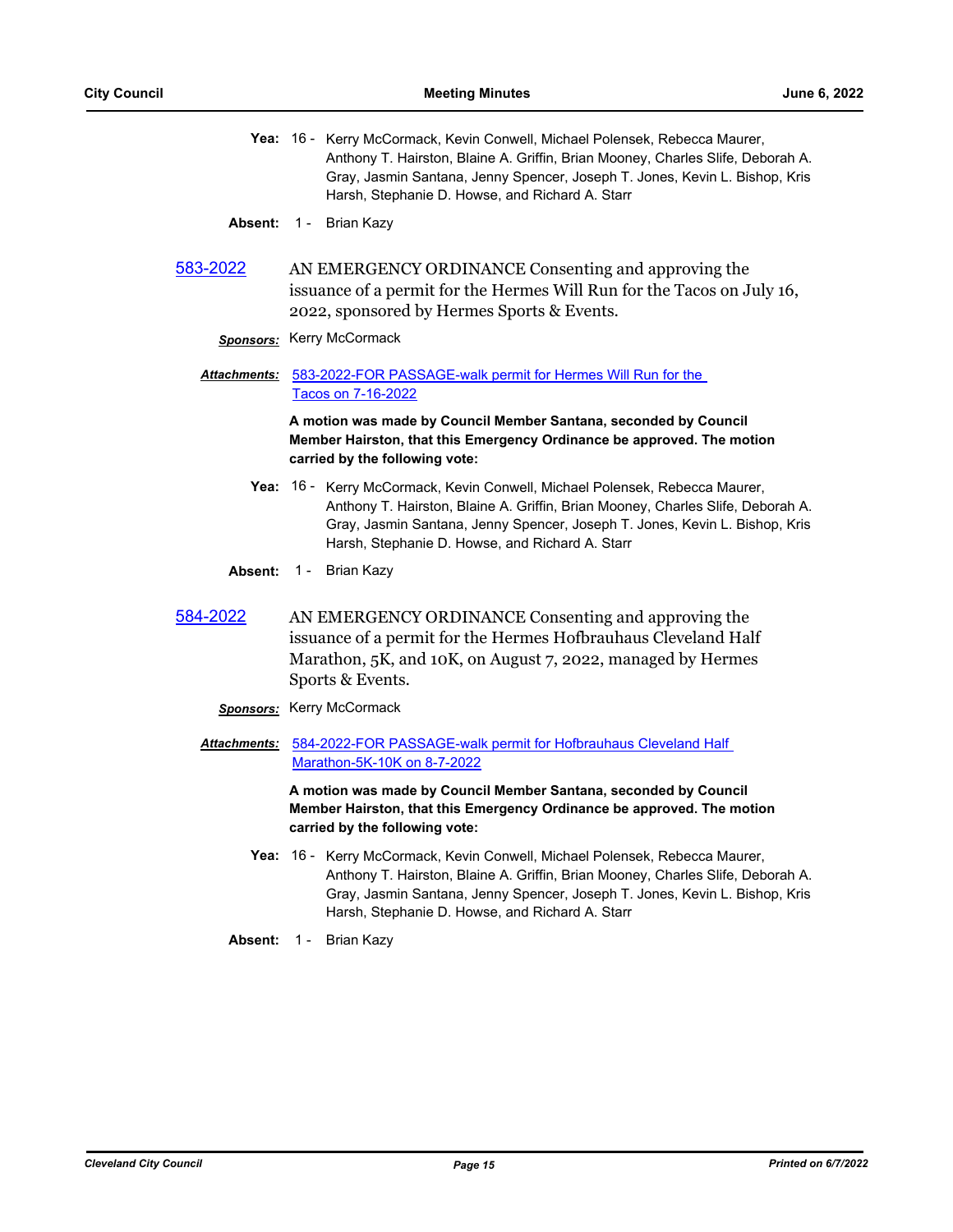[585-2022](http://cityofcleveland.legistar.com/gateway.aspx?m=l&id=/matter.aspx?key=30486) AN EMERGENCY ORDINANCE Consenting and approving the issuance of a permit for the Annual Parrot Head event, on July 23, 2022, sponsored by Hermes Sports & Events.

*Sponsors:* Kerry McCormack

### *Attachments:* [585-2022-FOR PASSAGE-walk permit for Parrot Head on 7-23-2022](http://cityofcleveland.legistar.com/gateway.aspx?M=F&ID=ef962789-2b82-4edc-9ffb-cbe062b395d4.docx)

**A motion was made by Council Member Santana, seconded by Council Member Hairston, that this Emergency Ordinance be approved. The motion carried by the following vote:**

- Yea: 16 Kerry McCormack, Kevin Conwell, Michael Polensek, Rebecca Maurer, Anthony T. Hairston, Blaine A. Griffin, Brian Mooney, Charles Slife, Deborah A. Gray, Jasmin Santana, Jenny Spencer, Joseph T. Jones, Kevin L. Bishop, Kris Harsh, Stephanie D. Howse, and Richard A. Starr
- **Absent:** 1 Brian Kazy
- [615-2022](http://cityofcleveland.legistar.com/gateway.aspx?m=l&id=/matter.aspx?key=30519) AN EMERGENCY ORDINANCE To amend Section 2 of Ordinance No. 660-2020, passed September 9, 2020, relating to maintaining control systems and providing proprietary components of the SCADA and PCCS equipment, for the Department of Public Utilities.
	- *Sponsors:* Brian Kazy, Blaine Griffin and By Departmental Request

[615-2022-FOR PASSAGE-Amend 660-2020](http://cityofcleveland.legistar.com/gateway.aspx?M=F&ID=0770a0a8-640b-44b3-b0b3-d99971edc7df.doc) *Attachments:* [615-2022-FP Letter - Amend 660-2020](http://cityofcleveland.legistar.com/gateway.aspx?M=F&ID=0588c237-00c5-4ed7-8403-fe186d5f65bb.pdf)

# **A motion was made by Council Member Santana, seconded by Council Member Hairston, that this Emergency Ordinance be approved. The motion carried by the following vote:**

- Yea: 16 Kerry McCormack, Kevin Conwell, Michael Polensek, Rebecca Maurer, Anthony T. Hairston, Blaine A. Griffin, Brian Mooney, Charles Slife, Deborah A. Gray, Jasmin Santana, Jenny Spencer, Joseph T. Jones, Kevin L. Bishop, Kris Harsh, Stephanie D. Howse, and Richard A. Starr
- **Absent:** 1 Brian Kazy
- [616-2022](http://cityofcleveland.legistar.com/gateway.aspx?m=l&id=/matter.aspx?key=30520) AN EMERGENCY ORDINANCE Authorizing the Director of the Department of Public Works to enter into agreement with Cleveland Public Theatre for the Adult Educational Programming through the use of Wards 3 and 15 Casino Revenue Funds.
	- *Sponsors:* Kerry McCormack and Jenny Spencer
	- Attachments: 616-2022-FOR PASSAGE-CPT Adult Education Programming Ordinance Casino 2022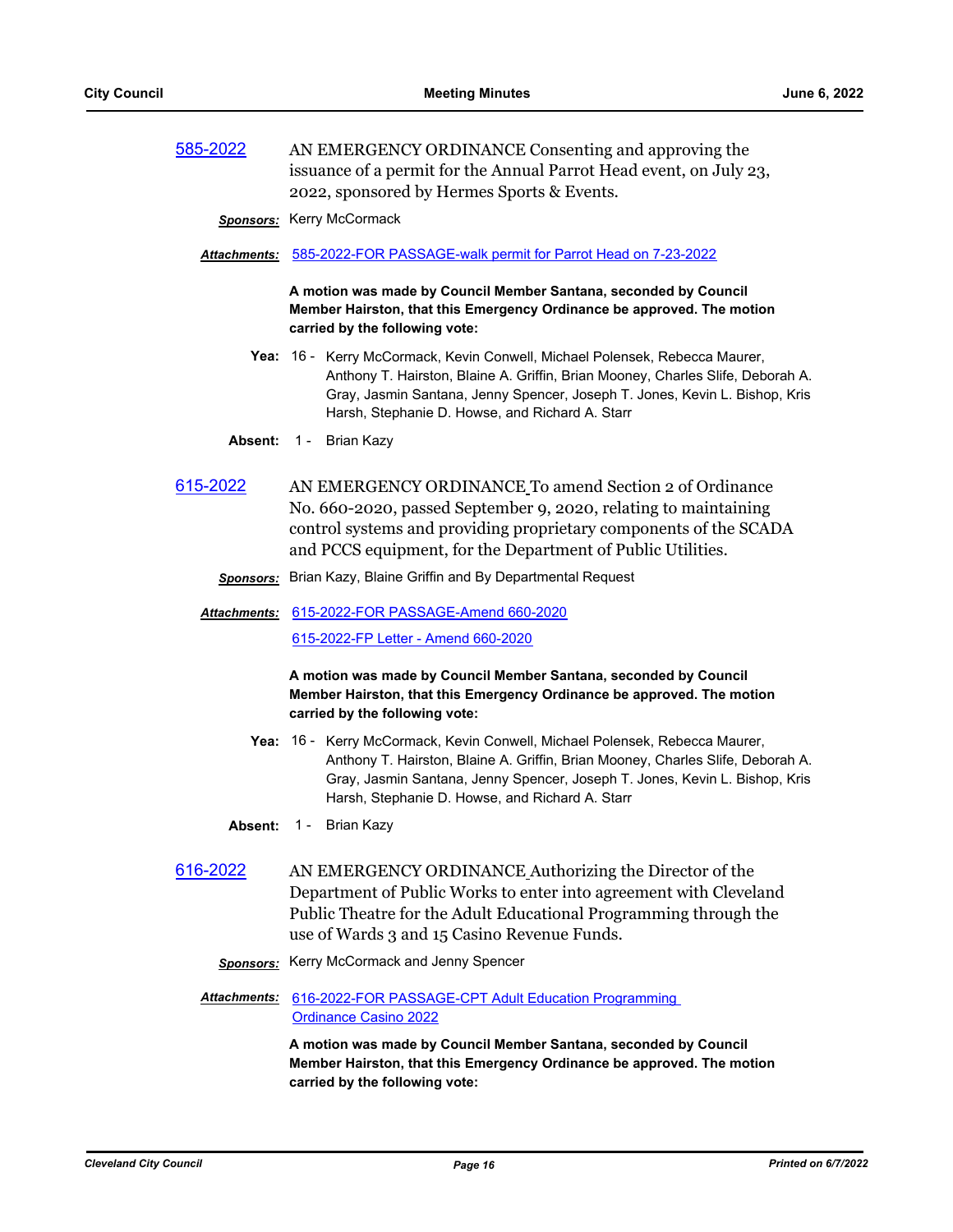- Yea: 16 Kerry McCormack, Kevin Conwell, Michael Polensek, Rebecca Maurer, Anthony T. Hairston, Blaine A. Griffin, Brian Mooney, Charles Slife, Deborah A. Gray, Jasmin Santana, Jenny Spencer, Joseph T. Jones, Kevin L. Bishop, Kris Harsh, Stephanie D. Howse, and Richard A. Starr
- **Absent:** 1 Brian Kazy
- [617-2022](http://cityofcleveland.legistar.com/gateway.aspx?m=l&id=/matter.aspx?key=30521) AN EMERGENCY ORDINANCE Authorizing the Director of the Department of Public Works to enter into agreement with Impact Youth Incorporated for the City Youth Basketball Program through the use of Ward 16 Casino Revenue Funds.

#### *Sponsors:* Brian Kazy

Attachments: 617-2022-FOR PASSAGE-Impact Youth Incorporated Basketball Program Ordinance Ward 16

> **A motion was made by Council Member Santana, seconded by Council Member Hairston, that this Emergency Ordinance be approved. The motion carried by the following vote:**

- Yea: 17 Brian Kazy, Kerry McCormack, Kevin Conwell, Michael Polensek, Rebecca Maurer, Anthony T. Hairston, Blaine A. Griffin, Brian Mooney, Charles Slife, Deborah A. Gray, Jasmin Santana, Jenny Spencer, Joseph T. Jones, Kevin L. Bishop, Kris Harsh, Stephanie D. Howse, and Richard A. Starr
- [618-2022](http://cityofcleveland.legistar.com/gateway.aspx?m=l&id=/matter.aspx?key=30522) AN EMERGENCY ORDINANCE Authorizing the Director of the Department of Public Works to enter into agreement with Jones Road Family Development for the Literacy through the Arts Program through the use of Ward 12 Casino Revenue Funds.
	- *Sponsors:* Rebecca Maurer
	- Attachments: 618-2022-FOR PASSAGE-Jones Road Family Development Education Arts Program Ordinance

- Yea: 16 Kerry McCormack, Kevin Conwell, Michael Polensek, Rebecca Maurer, Anthony T. Hairston, Blaine A. Griffin, Brian Mooney, Charles Slife, Deborah A. Gray, Jasmin Santana, Jenny Spencer, Joseph T. Jones, Kevin L. Bishop, Kris Harsh, Stephanie D. Howse, and Richard A. Starr
- **Absent:** 1 Brian Kazy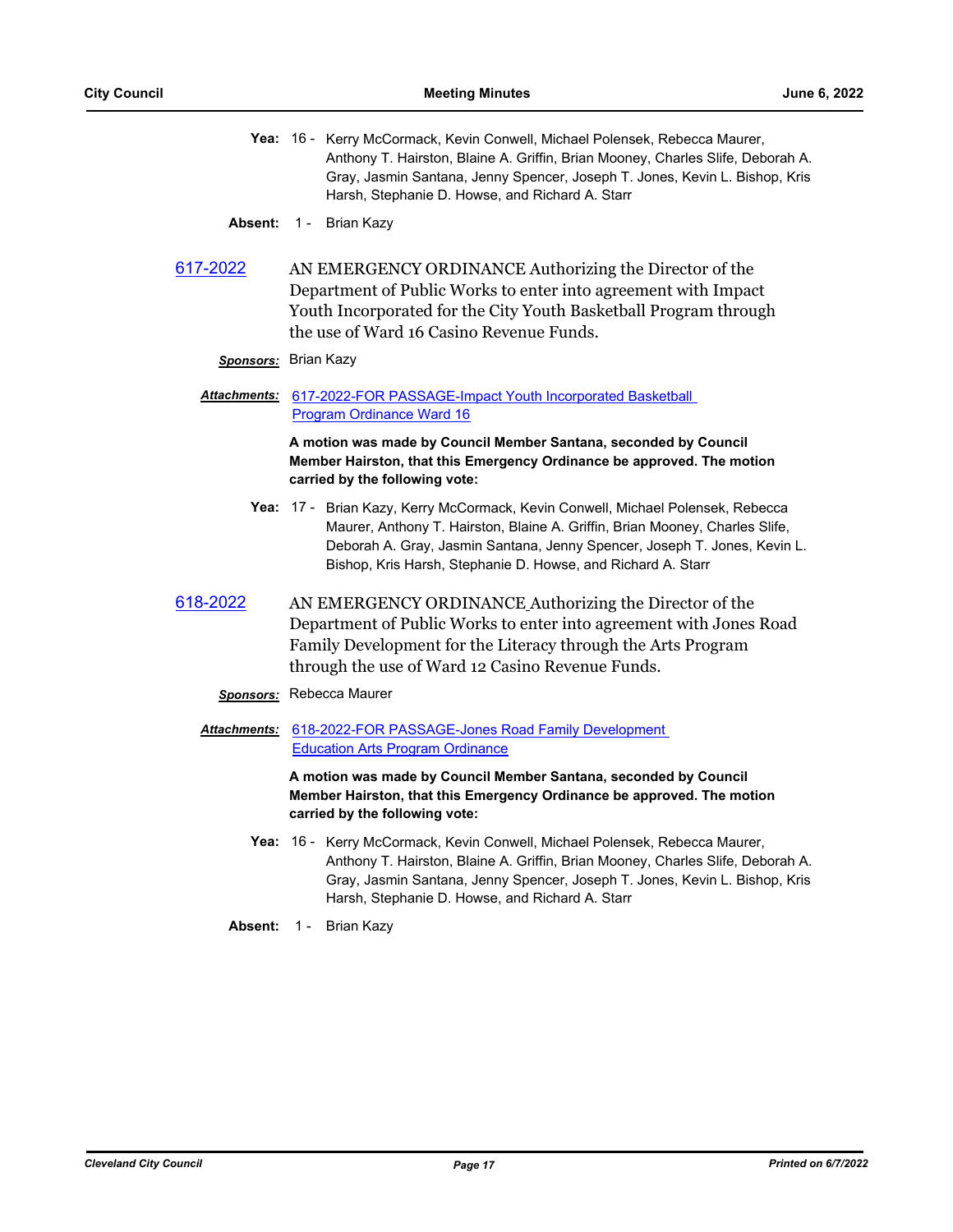| 619-2022 | AN EMERGENCY ORDINANCE Authorizing the Director of the          |
|----------|-----------------------------------------------------------------|
|          | Department of Economic Development to enter into agreement with |
|          | KITT, LLC for the Fresh Foods Carry Out Restaurant Project      |
|          | through the use of Ward 2 Casino Revenue Funds.                 |

#### *Sponsors:* Kevin Bishop

[619-2022-FOR PASSAGE-KITT LLC Economic Development](http://cityofcleveland.legistar.com/gateway.aspx?M=F&ID=3a5163cb-ee62-4838-a19c-864239da90e6.doc)  *Attachments:* Ordinance Ward 2 Casino

> **A motion was made by Council Member Santana, seconded by Council Member Hairston, that this Emergency Ordinance be approved. The motion carried by the following vote:**

- Yea: 16 Kerry McCormack, Kevin Conwell, Michael Polensek, Rebecca Maurer, Anthony T. Hairston, Blaine A. Griffin, Brian Mooney, Charles Slife, Deborah A. Gray, Jasmin Santana, Jenny Spencer, Joseph T. Jones, Kevin L. Bishop, Kris Harsh, Stephanie D. Howse, and Richard A. Starr
- **Absent:** 1 Brian Kazy
- [620-2022](http://cityofcleveland.legistar.com/gateway.aspx?m=l&id=/matter.aspx?key=30524) AN EMERGENCY ORDINANCE Authorizing the Director of the Department of Aging to enter into an agreement with Famicos Foundation for the Senior Lawn Care Program through the use of Ward 1 Casino Revenue Funds.
	- *Sponsors:* Joseph Jones

#### *Attachments:* [620-2022-FOR PASSAGE-Seniorlawn Care Ordinance Ward 1 2022](http://cityofcleveland.legistar.com/gateway.aspx?M=F&ID=69a73d8c-a0e4-4572-b1fa-4113f78d7862.doc)

**A motion was made by Council Member Santana, seconded by Council Member Hairston, that this Emergency Ordinance be approved. The motion carried by the following vote:**

- Yea: 16 Kerry McCormack, Kevin Conwell, Michael Polensek, Rebecca Maurer, Anthony T. Hairston, Blaine A. Griffin, Brian Mooney, Charles Slife, Deborah A. Gray, Jasmin Santana, Jenny Spencer, Joseph T. Jones, Kevin L. Bishop, Kris Harsh, Stephanie D. Howse, and Richard A. Starr
- **Absent:** 1 Brian Kazy
- [621-2022](http://cityofcleveland.legistar.com/gateway.aspx?m=l&id=/matter.aspx?key=30525) AN EMERGENCY ORDINANCE Authorizing the Director of the Department of Public Works to enter into agreement with Cleveland Public Theatre for the Student Theatre Enrichment Program (STEP) through the use of Wards 2, 3, 6, 9, 14, 15 and 17 Casino Revenue Funds.
	- *Sponsors:* Kevin Bishop, Kerry McCormack, Blaine Griffin, Kevin Conwell, Jasmin Santana, Jenny Spencer and Charles Slife
	- Attachments: 621-2022-FOR PASSAGE-STEP Cleveland Public Theatre Ordinance 2022 Casino Funds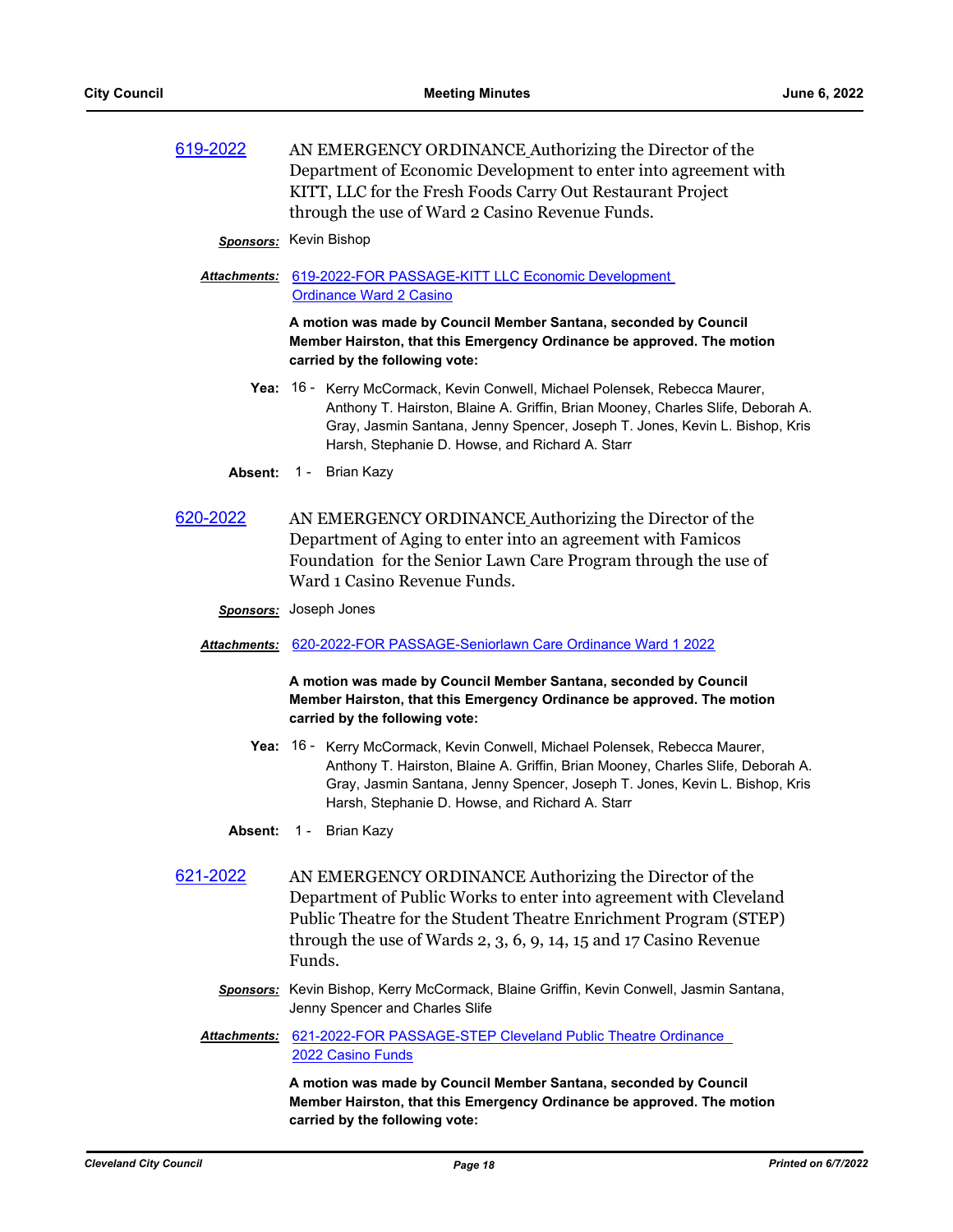- Yea: 16 Kerry McCormack, Kevin Conwell, Michael Polensek, Rebecca Maurer, Anthony T. Hairston, Blaine A. Griffin, Brian Mooney, Charles Slife, Deborah A. Gray, Jasmin Santana, Jenny Spencer, Joseph T. Jones, Kevin L. Bishop, Kris Harsh, Stephanie D. Howse, and Richard A. Starr
- **Absent:** 1 Brian Kazy
- [622-2022](http://cityofcleveland.legistar.com/gateway.aspx?m=l&id=/matter.aspx?key=30526) AN EMERGENCY ORDINANCE Authorizing the Director of the Department of Community Development to enter into agreement with Westown Community Development Corporation for the Westown CDC Housing Stabilization Code Enforcement Program through the use of Ward 11 Casino Revenue Funds.

# *Sponsors:* Brian Mooney

# Attachments: 622-2022-FOR PASSAGE-Ward 11 Code Enforcement Ordinance Casino 2022

**A motion was made by Council Member Santana, seconded by Council Member Hairston, that this Emergency Ordinance be approved. The motion carried by the following vote:**

- Yea: 16 Kerry McCormack, Kevin Conwell, Michael Polensek, Rebecca Maurer, Anthony T. Hairston, Blaine A. Griffin, Brian Mooney, Charles Slife, Deborah A. Gray, Jasmin Santana, Jenny Spencer, Joseph T. Jones, Kevin L. Bishop, Kris Harsh, Stephanie D. Howse, and Richard A. Starr
- **Absent:** 1 Brian Kazy
- [623-2022](http://cityofcleveland.legistar.com/gateway.aspx?m=l&id=/matter.aspx?key=30527) AN EMERGENCY ORDINANCE Authorizing the Director of the Department of Community Development to enter into agreement with the Bellaire Puritas Development Corporation for the Housing Code Enforcement Program through the use of Ward 16 Casino Revenue Funds.

### *Sponsors:* Brian Kazy

[623-2022-FOR PASSAGE-Ward 16 Code Enforcement Program](http://cityofcleveland.legistar.com/gateway.aspx?M=F&ID=f4543ac3-1619-425f-86b1-912510fffefb.doc)  *Attachments:* Bellaire Puritas August 2022

> **A motion was made by Council Member Santana, seconded by Council Member Hairston, that this Emergency Ordinance be approved. The motion carried by the following vote:**

- Yea: 16 Kerry McCormack, Kevin Conwell, Michael Polensek, Rebecca Maurer, Anthony T. Hairston, Blaine A. Griffin, Brian Mooney, Charles Slife, Deborah A. Gray, Jasmin Santana, Jenny Spencer, Joseph T. Jones, Kevin L. Bishop, Kris Harsh, Stephanie D. Howse, and Richard A. Starr
- **Absent:** 1 Brian Kazy

### **•Ordinances Referred**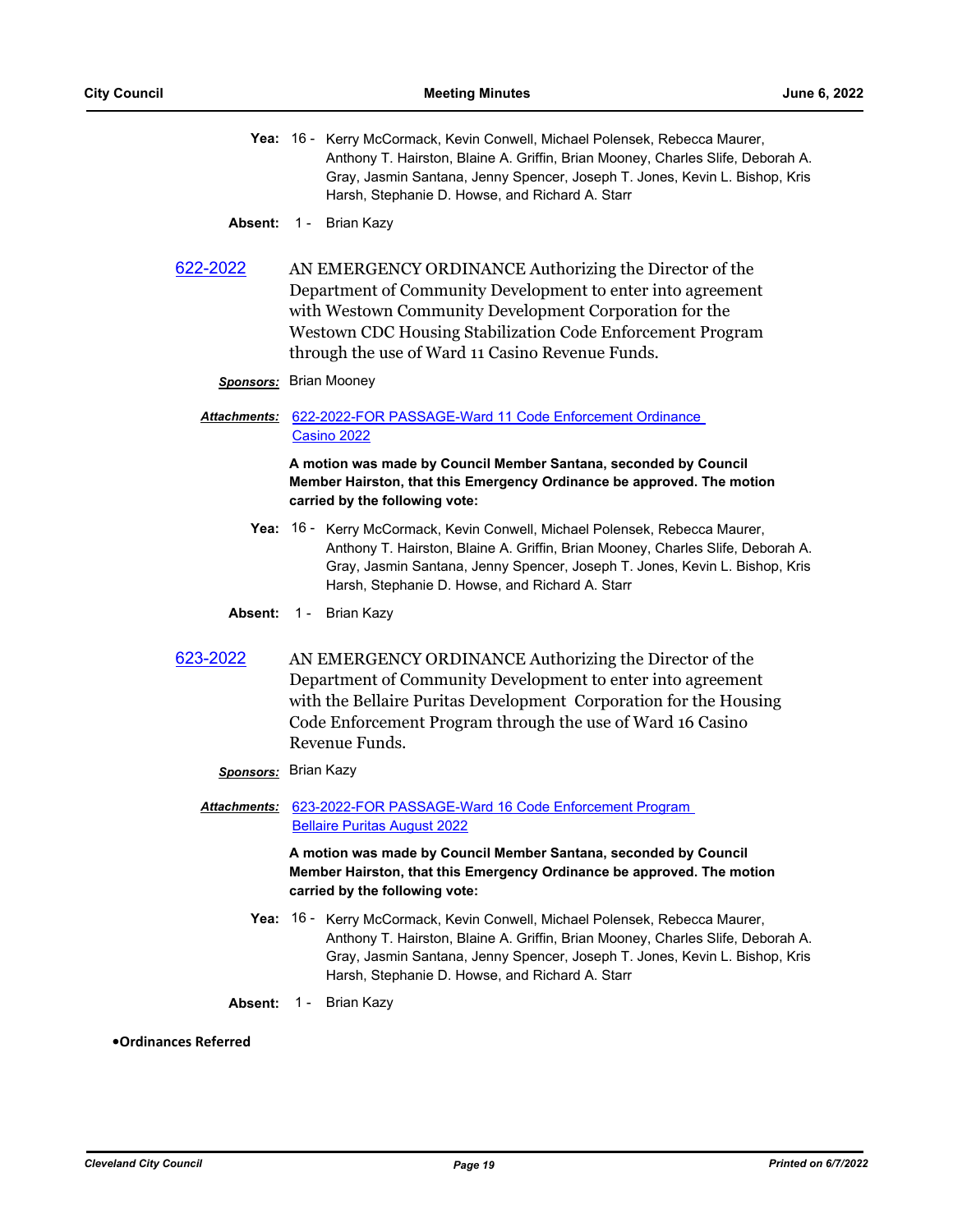[586-2022](http://cityofcleveland.legistar.com/gateway.aspx?m=l&id=/matter.aspx?key=30487) AN ORDINANCE Mapping a specific building setback along Roanoke Avenue between State Road and West 30th Street (Map Change 2648).

*Sponsors:* Kris Harsh

*Attachments:* [586-2022-Zoning - Mapping along Roanoke b State and W 30](http://cityofcleveland.legistar.com/gateway.aspx?M=F&ID=99ed4489-2fbd-453c-b8a2-9f5a595dcd49.docx)

**This Ordinance was read and referred to administrative review.to the City Council**

#### **•Emergency Resolutions Referred**

[591-2022](http://cityofcleveland.legistar.com/gateway.aspx?m=l&id=/matter.aspx?key=30492) AN EMERGENCY RESOLUTION Supporting Governor Mike DeWine's interest in improving and expanding passenger rail service in Ohio and urging him to participate in the Federal Railroad Administration's new Corridor Identification and Development program to better connect Ohio communities with enhanced intercity passenger rail service.

*Sponsors:* Stephanie Howse and Kerry McCormack

#### *Attachments:* [591-2022-rail service](http://cityofcleveland.legistar.com/gateway.aspx?M=F&ID=2ea8605a-68e3-4e4f-8be9-51a97b4efcf6.docx)

**This Emergency Resolution was read and referred to administrative review.to the City Council**

#### **•Emergency Resolutions Read in Full and Adopted**

# [587-2022](http://cityofcleveland.legistar.com/gateway.aspx?m=l&id=/matter.aspx?key=30488) AN EMERGENCY RESOLUTION Objecting to a New D3 and D6 Liquor Permit at 2456 Lakeside Avenue, E.

*Sponsors:* Stephanie Howse

*Attachments:* [587-2022-FOR ADOPTION-OBJ-2456 LAKESIDE](http://cityofcleveland.legistar.com/gateway.aspx?M=F&ID=b556805c-9e85-4225-a7c2-d96a33c9a4a1.docx)

**A motion was made by Council Member Santana, seconded by Council Member Hairston, that this Emergency Resolution be adopted. The motion carried by the following vote:**

- Yea: 17 Brian Kazy, Kerry McCormack, Kevin Conwell, Michael Polensek, Rebecca Maurer, Anthony T. Hairston, Blaine A. Griffin, Brian Mooney, Charles Slife, Deborah A. Gray, Jasmin Santana, Jenny Spencer, Joseph T. Jones, Kevin L. Bishop, Kris Harsh, Stephanie D. Howse, and Richard A. Starr
- [588-2022](http://cityofcleveland.legistar.com/gateway.aspx?m=l&id=/matter.aspx?key=30489) AN EMERGENCY RESOLUTION Objecting to the transfer of stock of a C1 Liquor Permit to 8502 Quincy Avenue.

*Sponsors:* Blaine Griffin

#### *Attachments:* [588-2022-FOR ADOPTION-OBJ-STOCK-8502 QUINCY](http://cityofcleveland.legistar.com/gateway.aspx?M=F&ID=7ab37e6e-f7fb-4980-ab6a-5029f5eea485.docx)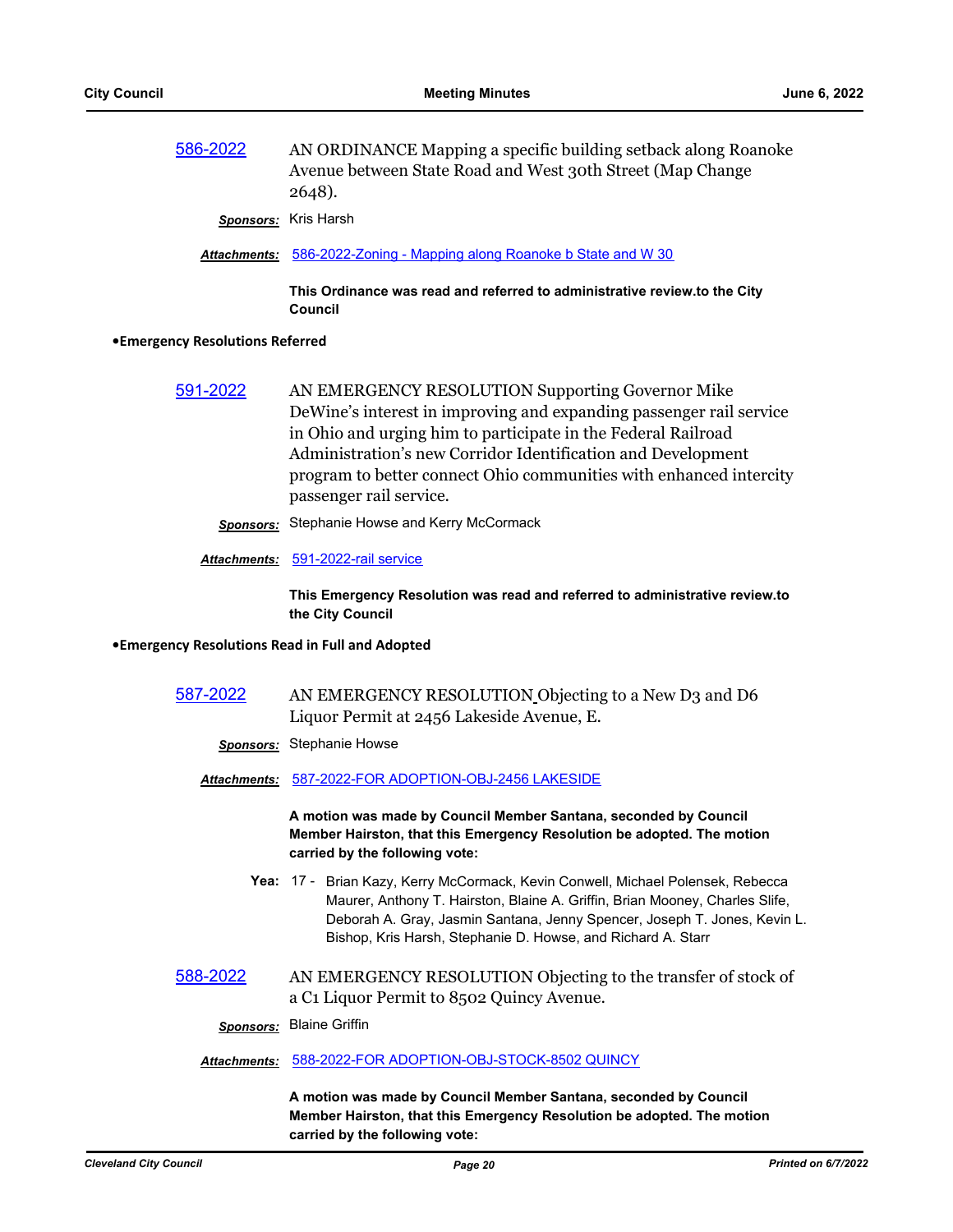- Yea: 17 Brian Kazy, Kerry McCormack, Kevin Conwell, Michael Polensek, Rebecca Maurer, Anthony T. Hairston, Blaine A. Griffin, Brian Mooney, Charles Slife, Deborah A. Gray, Jasmin Santana, Jenny Spencer, Joseph T. Jones, Kevin L. Bishop, Kris Harsh, Stephanie D. Howse, and Richard A. Starr
- [589-2022](http://cityofcleveland.legistar.com/gateway.aspx?m=l&id=/matter.aspx?key=30490) AN EMERGENCY RESOLUTION Objecting to the transfer of liquor license of a D3 and D3A Liquor Permit to 4317 State Road.

*Sponsors:* Kris Harsh

#### *Attachments:* [589-2022-FOR ADOPTION-OBJ-TRFL-4317 STATE](http://cityofcleveland.legistar.com/gateway.aspx?M=F&ID=72694671-f58f-4c1d-8a46-3c3f04cbf3df.docx)

**A motion was made by Council Member Santana, seconded by Council Member Hairston, that this Emergency Resolution be adopted. The motion carried by the following vote:**

- Yea: 17 Brian Kazy, Kerry McCormack, Kevin Conwell, Michael Polensek, Rebecca Maurer, Anthony T. Hairston, Blaine A. Griffin, Brian Mooney, Charles Slife, Deborah A. Gray, Jasmin Santana, Jenny Spencer, Joseph T. Jones, Kevin L. Bishop, Kris Harsh, Stephanie D. Howse, and Richard A. Starr
- [590-2022](http://cityofcleveland.legistar.com/gateway.aspx?m=l&id=/matter.aspx?key=30491) AN EMERGENCY RESOLUTION Withdrawing objection to the renewal of a C1 and C2 Liquor Permit at 3794 East 71st Street, and repealing Resolution No. 670-2020 objecting to said renewal.

*Sponsors:* Rebecca Maurer

### *Attachments:* [590-2022-FOR ADOPTION-WITHDRAWAL-REN-\(2020\) 3794 E. 71ST](http://cityofcleveland.legistar.com/gateway.aspx?M=F&ID=78e367ee-a0bf-4f06-ae1d-94c69a592255.docx)

**A motion was made by Council Member Santana, seconded by Council Member Hairston, that this Emergency Resolution be adopted. The motion carried by the following vote:**

Yea: 17 - Brian Kazy, Kerry McCormack, Kevin Conwell, Michael Polensek, Rebecca Maurer, Anthony T. Hairston, Blaine A. Griffin, Brian Mooney, Charles Slife, Deborah A. Gray, Jasmin Santana, Jenny Spencer, Joseph T. Jones, Kevin L. Bishop, Kris Harsh, Stephanie D. Howse, and Richard A. Starr

#### **SECOND READING LEGISLATION**

**•Emergency Ordinances Passed**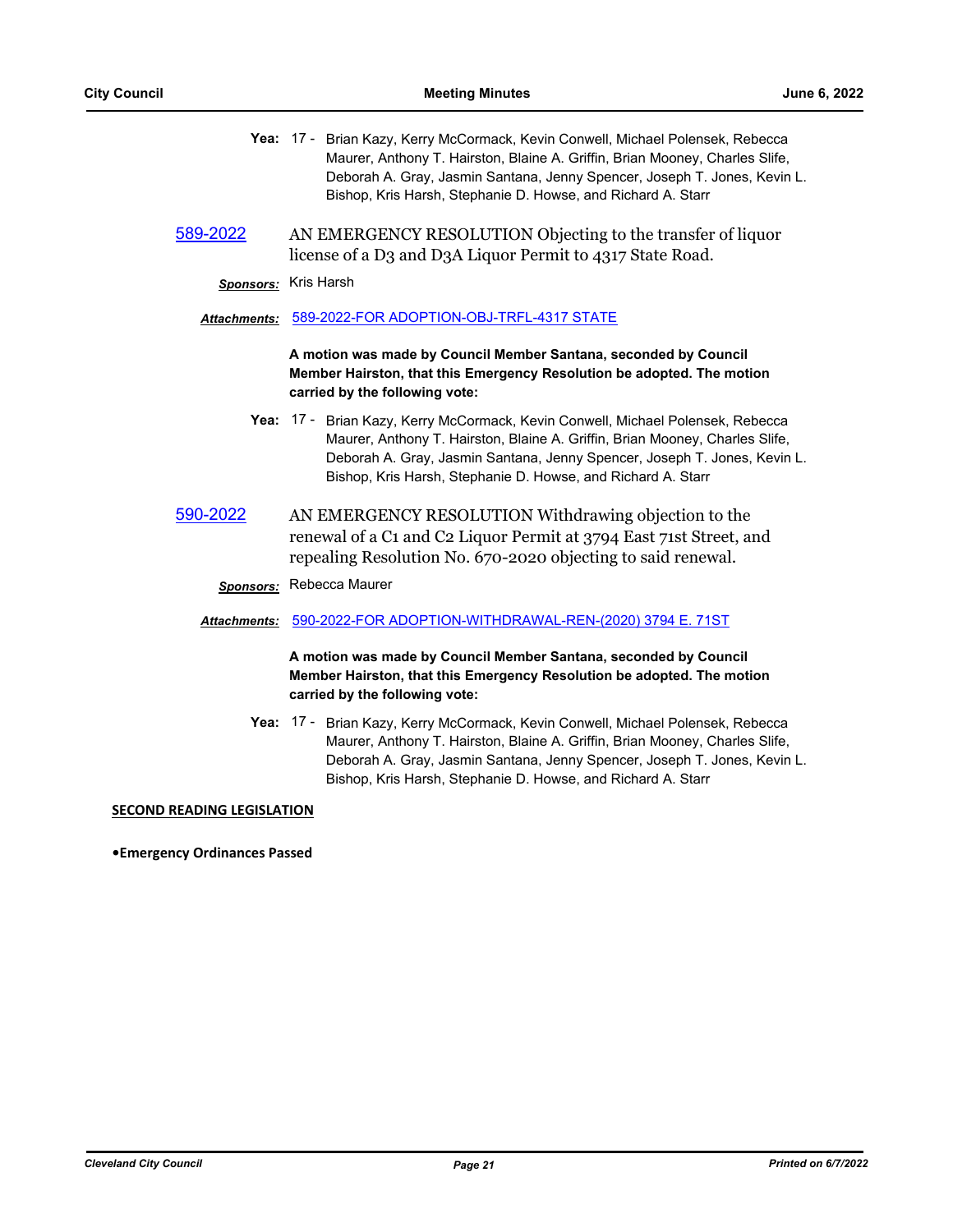[702-2020](http://cityofcleveland.legistar.com/gateway.aspx?m=l&id=/matter.aspx?key=26980) AN EMERGENCY ORDINANCE To repeal Chapter 163, Tree Commission, Sections 163.01 to 163.03, of the Codified Ordinances of Cleveland, Ohio, 1976, as enacted by Ordinance No. 2044-92, passed December 7, 1992, and to supplement the codified ordinances by enacting new Chapter 163, Tree Commission, Sections 163.01 to 163.04 to re-establish the Tree Commission.

**Sponsors:** Brian Kazy and Kerry McCormack

Attachments: 702-2020-Repealing and re-establishing Chapter 163 Tree Commission-FINAL [702-2020 Amendment](http://cityofcleveland.legistar.com/gateway.aspx?M=F&ID=ccfa6b52-c442-4e9f-ae86-2c951a4e1e73.pdf)

[702-2020 Executive Summary](http://cityofcleveland.legistar.com/gateway.aspx?M=F&ID=7740b259-2812-499f-a6bb-d34850c9de13.pdf)

[702-2020 Desk Copy](http://cityofcleveland.legistar.com/gateway.aspx?M=F&ID=18c2df6f-021a-45d3-9f42-775bf2c75f9a.pdf)

[702-2020 Presentation -UF\\_Commission\\_Council \(FCD\)](http://cityofcleveland.legistar.com/gateway.aspx?M=F&ID=46c102d4-3484-4563-8366-8356ff7f293c.pdf)

# **A motion was made by Council Member Santana, seconded by Council Member Hairston, that this Emergency Ordinance be approved as amended. The motion carried by the following vote:**

- Yea: 17 Brian Kazy, Kerry McCormack, Kevin Conwell, Michael Polensek, Rebecca Maurer, Anthony T. Hairston, Blaine A. Griffin, Brian Mooney, Charles Slife, Deborah A. Gray, Jasmin Santana, Jenny Spencer, Joseph T. Jones, Kevin L. Bishop, Kris Harsh, Stephanie D. Howse, and Richard A. Starr
- [304-2022](http://cityofcleveland.legistar.com/gateway.aspx?m=l&id=/matter.aspx?key=30157) AN EMERGENCY ORDINANCE Authorizing the Director of Public Works to apply for and accept a grant from the National Park Service for the purpose of developing a new City park to be located near the Clark Recreation Center; authorizing the Mayor and the Commissioner of Purchases and Supplies to purchase various property interests; enter into various Option to Purchase Agreements as needed; determining the method of making the public improvement of constructing the new park; authorizing the Director of Public Works or Capital Projects, as appropriate, to enter into one or more contracts; and to apply for and accept additional grants and gifts for the new park.
	- *Sponsors:* Jenny Spencer, Kevin Bishop, Anthony Hairston, Blaine Griffin and By Departmental Request

[304-2022-Ap Ac grant acquire property Ks to construct a new park at](http://cityofcleveland.legistar.com/gateway.aspx?M=F&ID=b971ee2c-bf97-473b-bed6-1a99136fb77e.doc)  the Clark Recreation Center [304-2022-A-FILE - Ap Ac grant acquire property Ks to construct a](http://cityofcleveland.legistar.com/gateway.aspx?M=F&ID=67c7c1f6-8787-4e8a-9050-9cc1b2b16429.pdf)  new park at the Clark Recreation Center (004) [304-2022 Exec. Summary & Map -Clark Rec Park Grant](http://cityofcleveland.legistar.com/gateway.aspx?M=F&ID=dffdf0d6-9b51-4b80-9fd5-f145e53c7045.pdf) *Attachments:*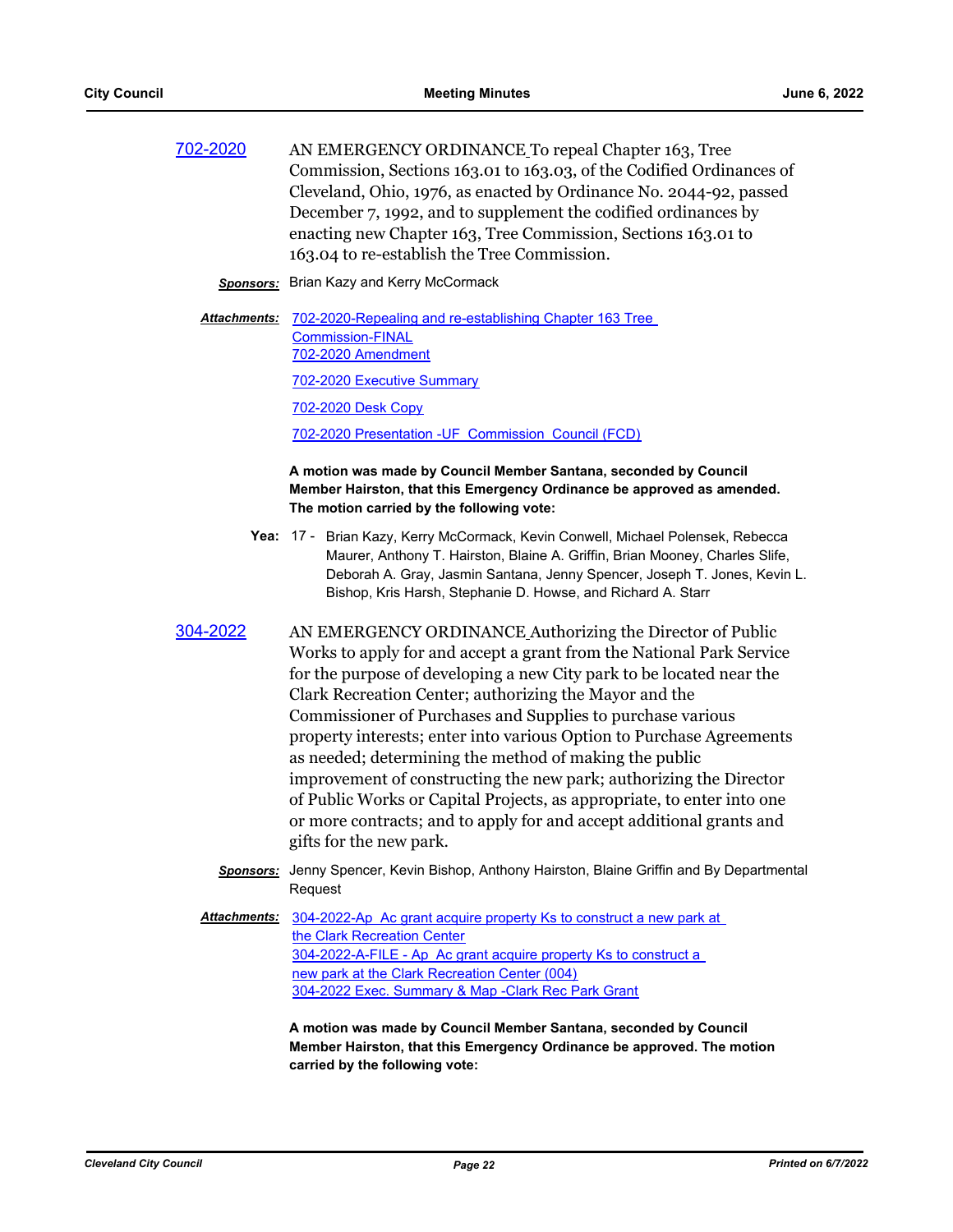|                      | Yea: 17 - Brian Kazy, Kerry McCormack, Kevin Conwell, Michael Polensek, Rebecca<br>Maurer, Anthony T. Hairston, Blaine A. Griffin, Brian Mooney, Charles Slife,<br>Deborah A. Gray, Jasmin Santana, Jenny Spencer, Joseph T. Jones, Kevin L.<br>Bishop, Kris Harsh, Stephanie D. Howse, and Richard A. Starr |
|----------------------|--------------------------------------------------------------------------------------------------------------------------------------------------------------------------------------------------------------------------------------------------------------------------------------------------------------|
| 370-2022             | AN EMERGENCY ORDINANCE To provide for the evaluation of<br>Complete and Green Streets elements in City-sponsored<br>transportation projects within the public right-of-way; and to repeal<br>Ordinance No. 798-11, passed September 19, 2011.                                                                |
|                      | <b>Sponsors:</b> Kerry McCormack and Justin Bibb                                                                                                                                                                                                                                                             |
| <u> Attachments:</u> | 370-2022-Complete & Green Streets                                                                                                                                                                                                                                                                            |
|                      | 370-2022-Complete & Green Streets-Summary and FAQ 4.12.22                                                                                                                                                                                                                                                    |
|                      | 370-2022-Complete & Green Streets-Best Complete Streets Policies                                                                                                                                                                                                                                             |
|                      | [2018]<br>370-2022 as amended-desk copy-Final                                                                                                                                                                                                                                                                |
|                      | 370-2022 Amendment                                                                                                                                                                                                                                                                                           |
|                      | 370-2022 CGS cost resource                                                                                                                                                                                                                                                                                   |
|                      | 370-2022 Cleveland City Council CGS Support Letter                                                                                                                                                                                                                                                           |
|                      | 370-2022 Presentation -CGS                                                                                                                                                                                                                                                                                   |
|                      | 370-2022 Green Streets High Level Overview 5.16.22                                                                                                                                                                                                                                                           |
|                      | A motion was made by Council Member Santana, seconded by Council<br>Member Hairston, that this Emergency Ordinance be approved as amended.<br>The motion carried by the following vote:                                                                                                                      |
|                      | Yea: 17 - Brian Kazy, Kerry McCormack, Kevin Conwell, Michael Polensek, Rebecca<br>Maurer, Anthony T. Hairston, Blaine A. Griffin, Brian Mooney, Charles Slife,<br>Deborah A. Gray, Jasmin Santana, Jenny Spencer, Joseph T. Jones, Kevin L.<br>Bishop, Kris Harsh, Stephanie D. Howse, and Richard A. Starr |
| <u>373-2022</u>      | AN EMERGENCY ORDINANCE To supplement the Codified<br>Ordinances of Cleveland, Ohio, 1976, by enacting new Sections<br>162.01, 162.02, and 162.03, relating to the creation of the<br>Commission on Black Women and Girls.                                                                                    |
| <b>Sponsors:</b>     | Justin Bibb, Deborah Gray and Stephanie Howse                                                                                                                                                                                                                                                                |
| <b>Attachments:</b>  | 373-2022-Enact Ch. 162 - Black Women and Girls Commission                                                                                                                                                                                                                                                    |
|                      | 373-2022 Presentation - Black Women and Girls Commission DRAFT6                                                                                                                                                                                                                                              |
|                      | 373-2022 as amended-desk copy-Final                                                                                                                                                                                                                                                                          |
|                      | 373-2022-Amend 373-2022                                                                                                                                                                                                                                                                                      |
|                      | A motion was made by Council Member Santana, seconded by Council<br>Member Hairston, that this Emergency Ordinance be approved as amended.                                                                                                                                                                   |

**The motion carried by the following vote:**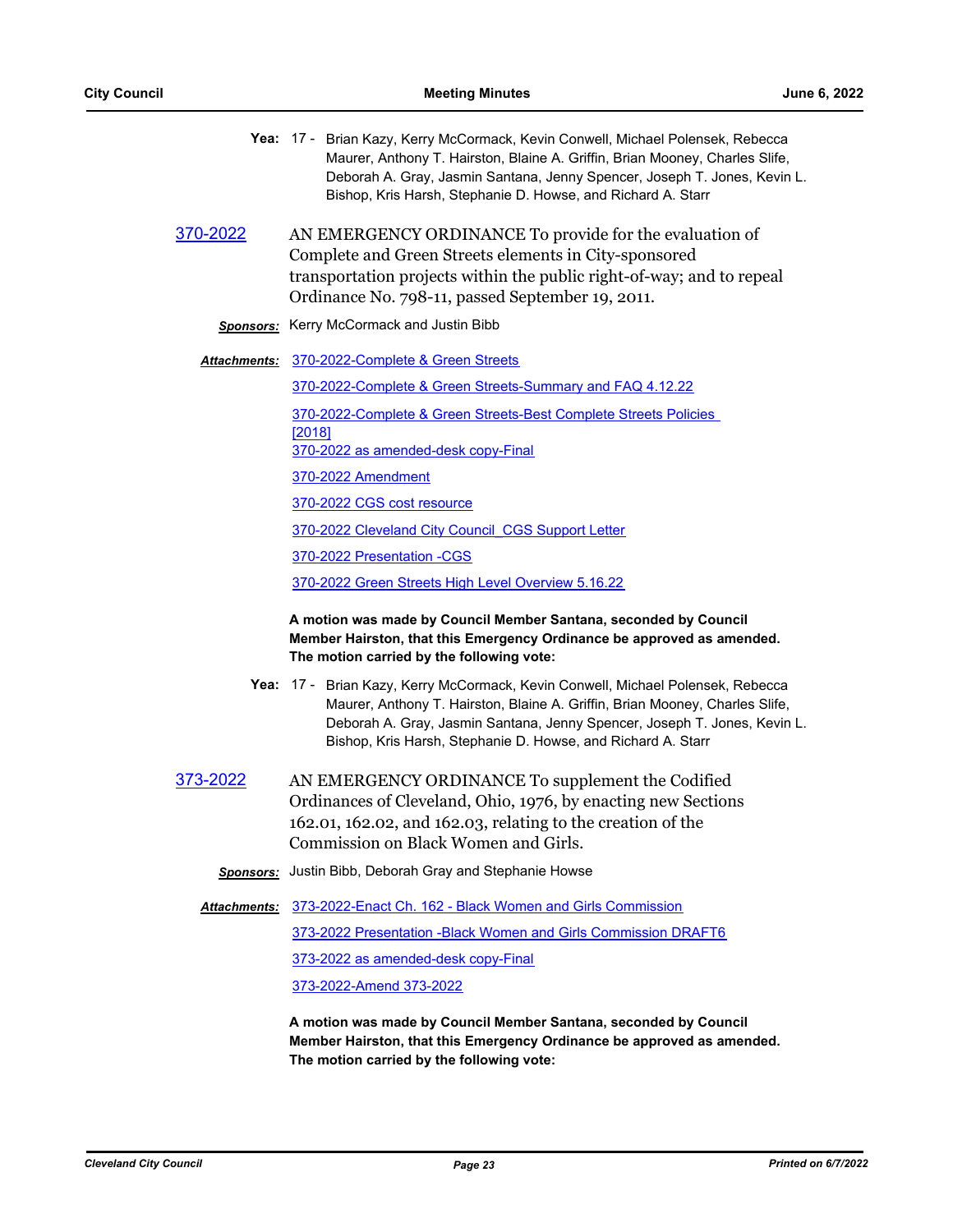|                      | Yea: 17 - Brian Kazy, Kerry McCormack, Kevin Conwell, Michael Polensek, Rebecca<br>Maurer, Anthony T. Hairston, Blaine A. Griffin, Brian Mooney, Charles Slife,<br>Deborah A. Gray, Jasmin Santana, Jenny Spencer, Joseph T. Jones, Kevin L.<br>Bishop, Kris Harsh, Stephanie D. Howse, and Richard A. Starr                                                                                                                                                                                                                            |
|----------------------|-----------------------------------------------------------------------------------------------------------------------------------------------------------------------------------------------------------------------------------------------------------------------------------------------------------------------------------------------------------------------------------------------------------------------------------------------------------------------------------------------------------------------------------------|
| 392-2022             | AN EMERGENCY ORDINANCE Authorizing the Director of Port<br>Control to exercise the first option to renew Contract No. LS<br>2020-005 with SP Plus Corporation for the operation of a valet<br>parking service at Cleveland Hopkins International Airport.                                                                                                                                                                                                                                                                               |
|                      | <b>Sponsors:</b> Kerry McCormack, Blaine Griffin and By Departmental Request                                                                                                                                                                                                                                                                                                                                                                                                                                                            |
| <u> Attachments:</u> | 392-2022-Exercise option to renew K w SP Plus for valet parking, PC                                                                                                                                                                                                                                                                                                                                                                                                                                                                     |
|                      | 392-2022 Executive Summary - SP Plus                                                                                                                                                                                                                                                                                                                                                                                                                                                                                                    |
|                      | A motion was made by Council Member Santana, seconded by Council<br>Member Hairston, that this Emergency Ordinance be approved. The motion<br>carried by the following vote:                                                                                                                                                                                                                                                                                                                                                            |
|                      | Yea: 17 - Brian Kazy, Kerry McCormack, Kevin Conwell, Michael Polensek, Rebecca<br>Maurer, Anthony T. Hairston, Blaine A. Griffin, Brian Mooney, Charles Slife,<br>Deborah A. Gray, Jasmin Santana, Jenny Spencer, Joseph T. Jones, Kevin L.<br>Bishop, Kris Harsh, Stephanie D. Howse, and Richard A. Starr                                                                                                                                                                                                                            |
| <u>395-2022</u>      | AN EMERGENCY ORDINANCE Authorizing the Director of Port<br>Control to enter into a Lease Agreement with Sky Café US Inc. for use<br>and occupancy of space at Building No. 218 and parking at 5970 Cargo<br>Road at Cleveland Hopkins International Airport for the purpose of<br>operating an in-flight catering and other ancillary catering and related<br>services, for the Department of Port Control, for a period of five<br>years, with one five-year option to renew, exercisable through<br>additional legislative authority. |
| <b>Sponsors:</b>     | Kerry McCormack, Blaine Griffin and By Departmental Request                                                                                                                                                                                                                                                                                                                                                                                                                                                                             |
|                      | Attachments: 395-2022-Lease Ag w Sky Cafe for inflight catering, CHIA<br>395-2022 Executive Summary - Sky Cafe                                                                                                                                                                                                                                                                                                                                                                                                                          |
|                      | A motion was made by Council Member Santana, seconded by Council<br>Member Hairston, that this Emergency Ordinance be approved. The motion<br>carried by the following vote:                                                                                                                                                                                                                                                                                                                                                            |
|                      | Yea: 17 - Brian Kazy, Kerry McCormack, Kevin Conwell, Michael Polensek, Rebecca<br>Maurer, Anthony T. Hairston, Blaine A. Griffin, Brian Mooney, Charles Slife,                                                                                                                                                                                                                                                                                                                                                                         |

Deborah A. Gray, Jasmin Santana, Jenny Spencer, Joseph T. Jones, Kevin L. Bishop, Kris Harsh, Stephanie D. Howse, and Richard A. Starr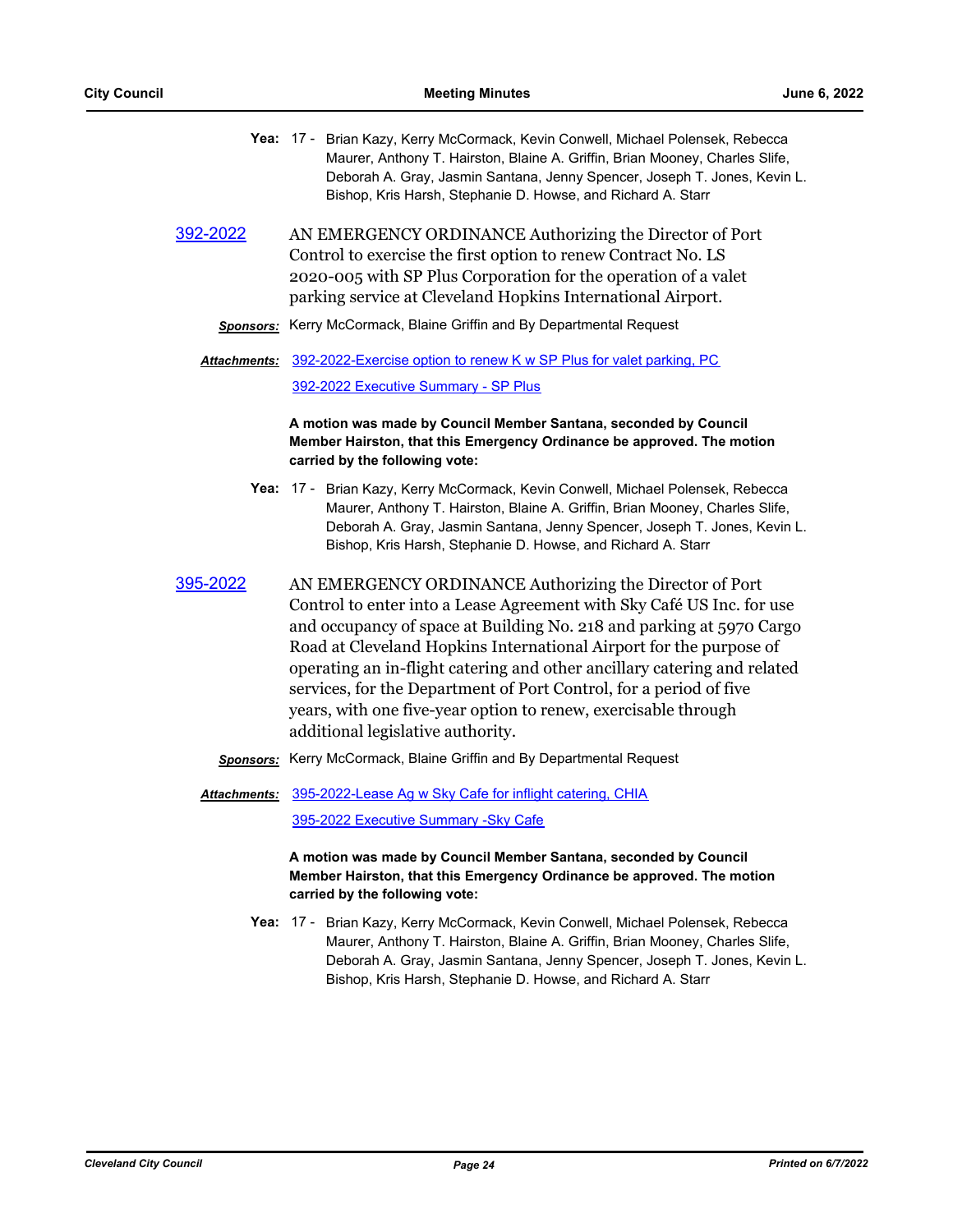| 402-2022 | AN EMERGENCY ORDINANCE Authorizing the Director of Port                 |
|----------|-------------------------------------------------------------------------|
|          | Control to employ one or more professional consultants to provide       |
|          | general planning, engineering, and design services, for a period of one |
|          | year, with three one-year options to renew, the second of which         |
|          | requires additional legislative authority.                              |

*Sponsors:* Kerry McCormack, Blaine Griffin and By Departmental Request

Attachments: [402-2022-Prof Serv general engineering - PC](http://cityofcleveland.legistar.com/gateway.aspx?M=F&ID=8b2a08a3-6563-4e97-a774-1e07c372a843.doc) [402-2022 Executive Summary -Engineering Consultant](http://cityofcleveland.legistar.com/gateway.aspx?M=F&ID=cda84077-5770-439e-91e8-212bc58873fe.pdf)

> **A motion was made by Council Member Santana, seconded by Council Member Hairston, that this Emergency Ordinance be approved. The motion carried by the following vote:**

- Yea: 17 Brian Kazy, Kerry McCormack, Kevin Conwell, Michael Polensek, Rebecca Maurer, Anthony T. Hairston, Blaine A. Griffin, Brian Mooney, Charles Slife, Deborah A. Gray, Jasmin Santana, Jenny Spencer, Joseph T. Jones, Kevin L. Bishop, Kris Harsh, Stephanie D. Howse, and Richard A. Starr
- [453-2022](http://cityofcleveland.legistar.com/gateway.aspx?m=l&id=/matter.aspx?key=30331) AN EMERGENCY ORDINANCE Authorizing the Director of Public Works to enter into one or more contracts with Case Western Reserve University to provide a youth summer sports, nutrition, health, and life skills development program for 2022 under the National Youth Sports Program sponsored by Case Western Reserve University.

# *Sponsors:* Kevin Bishop, Blaine Griffin and By Departmental Request

Attachments: 453-2022-K w CASE for summer program at Case under National Youth Sports Commission, CWRU [453-2022 Executive Summary](http://cityofcleveland.legistar.com/gateway.aspx?M=F&ID=0b7e8ec0-7a15-4dd6-8f7f-2701e6ff666f.pdf)

> **A motion was made by Council Member Santana, seconded by Council Member Hairston, that this Emergency Ordinance be approved. The motion carried by the following vote:**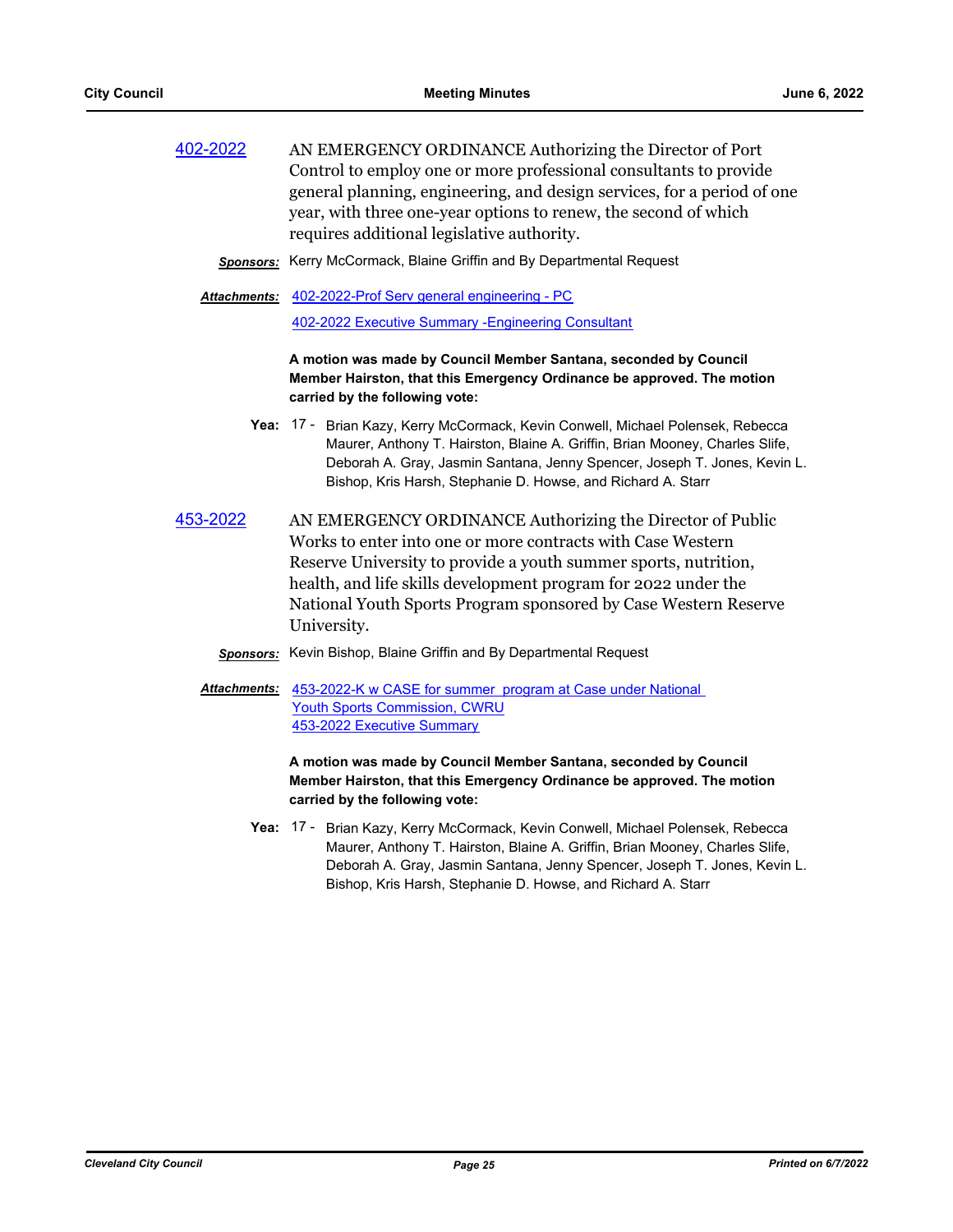| 456-2022 | AN EMERGENCY ORDINANCE Authorizing the Director of Human           |
|----------|--------------------------------------------------------------------|
|          | Resources to enter into one or more contracts with a computer      |
|          | software vendor to provide a subscription-based or licensed-based  |
|          | Learning Management System suite, which will include both a        |
|          | Learning Management System and a Learning Content Management       |
|          | System, and related services, for a period of one year, with three |
|          | one-year options to renew, exercisable by the Director of Human    |
|          | Resources.                                                         |
|          |                                                                    |

- *Sponsors:* Blaine Griffin and By Departmental Request
- Attachments: [456-2022-Prof Serv learning management system, HR](http://cityofcleveland.legistar.com/gateway.aspx?M=F&ID=59668957-0456-4f9e-8c1b-564cdcc61bfe.doc) [456-2022 Executive Summary - Learning Management System](http://cityofcleveland.legistar.com/gateway.aspx?M=F&ID=22bb71a5-d5c7-418e-9a87-4c1b39d3ed7a.pdf)

**A motion was made by Council Member Santana, seconded by Council Member Hairston, that this Emergency Ordinance be approved. The motion carried by the following vote:**

- Yea: 17 Brian Kazy, Kerry McCormack, Kevin Conwell, Michael Polensek, Rebecca Maurer, Anthony T. Hairston, Blaine A. Griffin, Brian Mooney, Charles Slife, Deborah A. Gray, Jasmin Santana, Jenny Spencer, Joseph T. Jones, Kevin L. Bishop, Kris Harsh, Stephanie D. Howse, and Richard A. Starr
- [490-2022](http://cityofcleveland.legistar.com/gateway.aspx?m=l&id=/matter.aspx?key=30372) AN EMERGENCY ORDINANCE Authorizing the acquisition and recording of certain standard highway easement interests from The MetroHealth System, a county hospital, organized under R.C. 339, located in the vicinity of West 25th Street and Scranton Road for the purpose of public roadway improvements in connection with the development of MetroHealth's main campus, for the Office of Capital Projects.
	- *Sponsors:* Jasmin Santana, Kevin Bishop, Anthony Hairston, Blaine Griffin and By Departmental Request
	- [490-2022-Accept easement from MetroHealth for Campus](http://cityofcleveland.legistar.com/gateway.aspx?M=F&ID=3267c7ae-8291-4830-95cc-f4b936c6742d.doc)  improvement, future [490-2022 Executive Summary](http://cityofcleveland.legistar.com/gateway.aspx?M=F&ID=530b36c0-b44b-49fe-b10d-008fbab86faf.pdf) *Attachments:*

**A motion was made by Council Member Santana, seconded by Council Member Hairston, that this Emergency Ordinance be approved. The motion carried by the following vote:**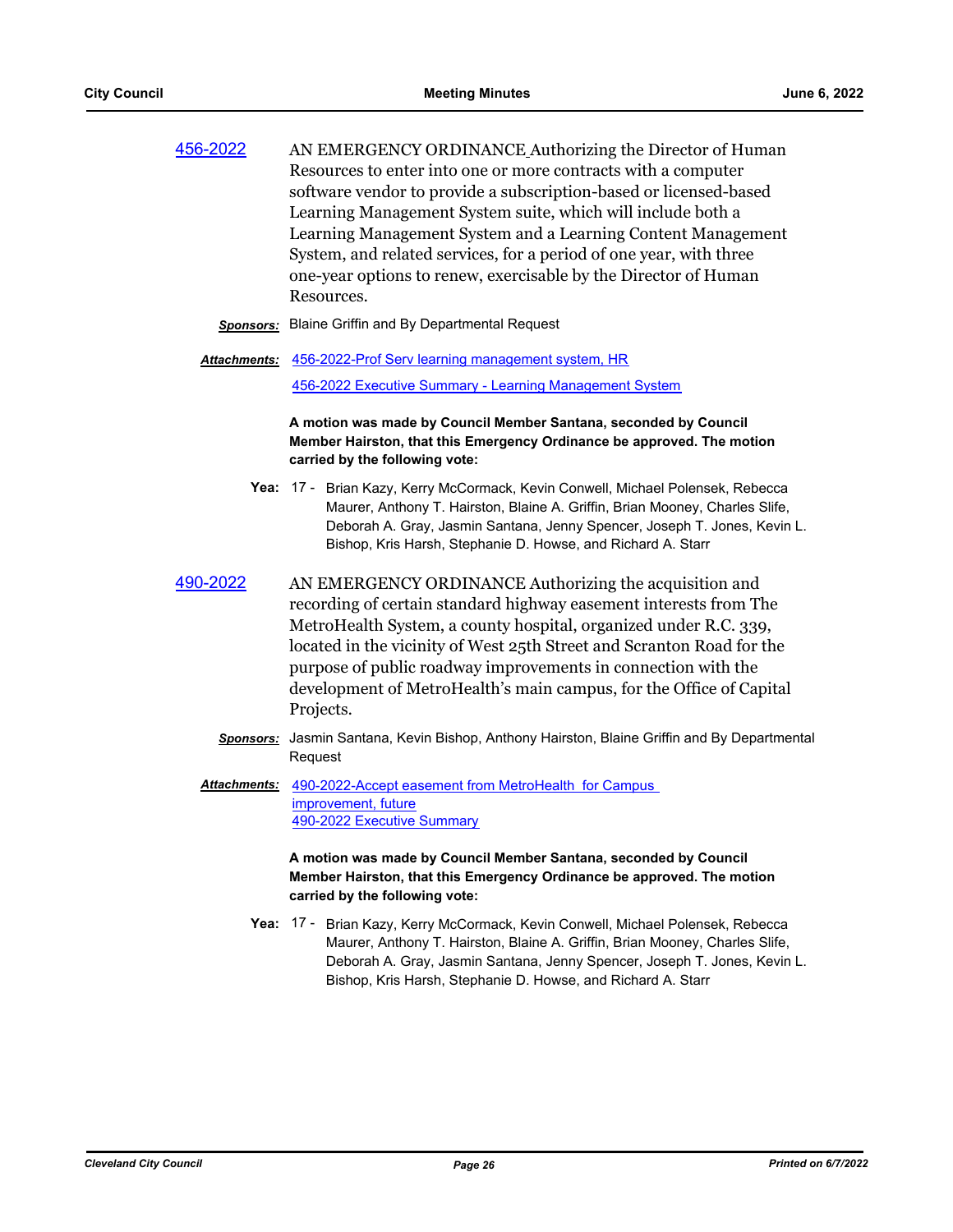[492-2022](http://cityofcleveland.legistar.com/gateway.aspx?m=l&id=/matter.aspx?key=30374) AN EMERGENCY ORDINANCE To amend Section 7a of Ordinance No. 843-2021, passed November 29, 2021, relating to appropriating funds from The American Rescue Plan Act of 2021, and authorizing various contracts to be executed no later than December 31, 2024 and funds to be expended by December 31, 2026; and supplementing the ordinance by adding new Section 7b, relating to demolitions.

*Sponsors:* Anthony Hairston, Blaine Griffin and By Departmental Request

#### [492-2022-Amend 843-2021 BH ARPA](http://cityofcleveland.legistar.com/gateway.aspx?M=F&ID=51b1d5c1-65e8-4e82-91e6-149e40c39037.doc) *Attachments:*

[492-2022 Amendment](http://cityofcleveland.legistar.com/gateway.aspx?M=F&ID=6626a26a-e478-4905-8874-399f50c74f1e.pdf)

[492-2022 Desk Copy -Amend 843-2021 BH ARPA](http://cityofcleveland.legistar.com/gateway.aspx?M=F&ID=6d470793-946d-45a3-8162-8e336015cb85.pdf)

**A motion was made by Council Member Santana, seconded by Council Member Hairston, that this Emergency Ordinance be approved as amended. The motion carried by the following vote:**

- Yea: 17 Brian Kazy, Kerry McCormack, Kevin Conwell, Michael Polensek, Rebecca Maurer, Anthony T. Hairston, Blaine A. Griffin, Brian Mooney, Charles Slife, Deborah A. Gray, Jasmin Santana, Jenny Spencer, Joseph T. Jones, Kevin L. Bishop, Kris Harsh, Stephanie D. Howse, and Richard A. Starr
- [494-2022](http://cityofcleveland.legistar.com/gateway.aspx?m=l&id=/matter.aspx?key=30376) AN EMERGENCY ORDINANCE To amend Sections 48, 49, and 50 of Ordinance No. 194-2021, passed March 29, 2021, as amended, relating to compensation for various classifications.
	- *Sponsors:* Blaine Griffin and By Departmental Request
	- Attachments: 494-2022-Amend Sections 48, 49 and 50 of the payband [494-2022 Executive Summary](http://cityofcleveland.legistar.com/gateway.aspx?M=F&ID=cc291707-427a-4be2-94b4-ec98fa432678.pdf)

**A motion was made by Council Member Santana, seconded by Council Member Hairston, that this Emergency Ordinance be approved. The motion carried by the following vote:**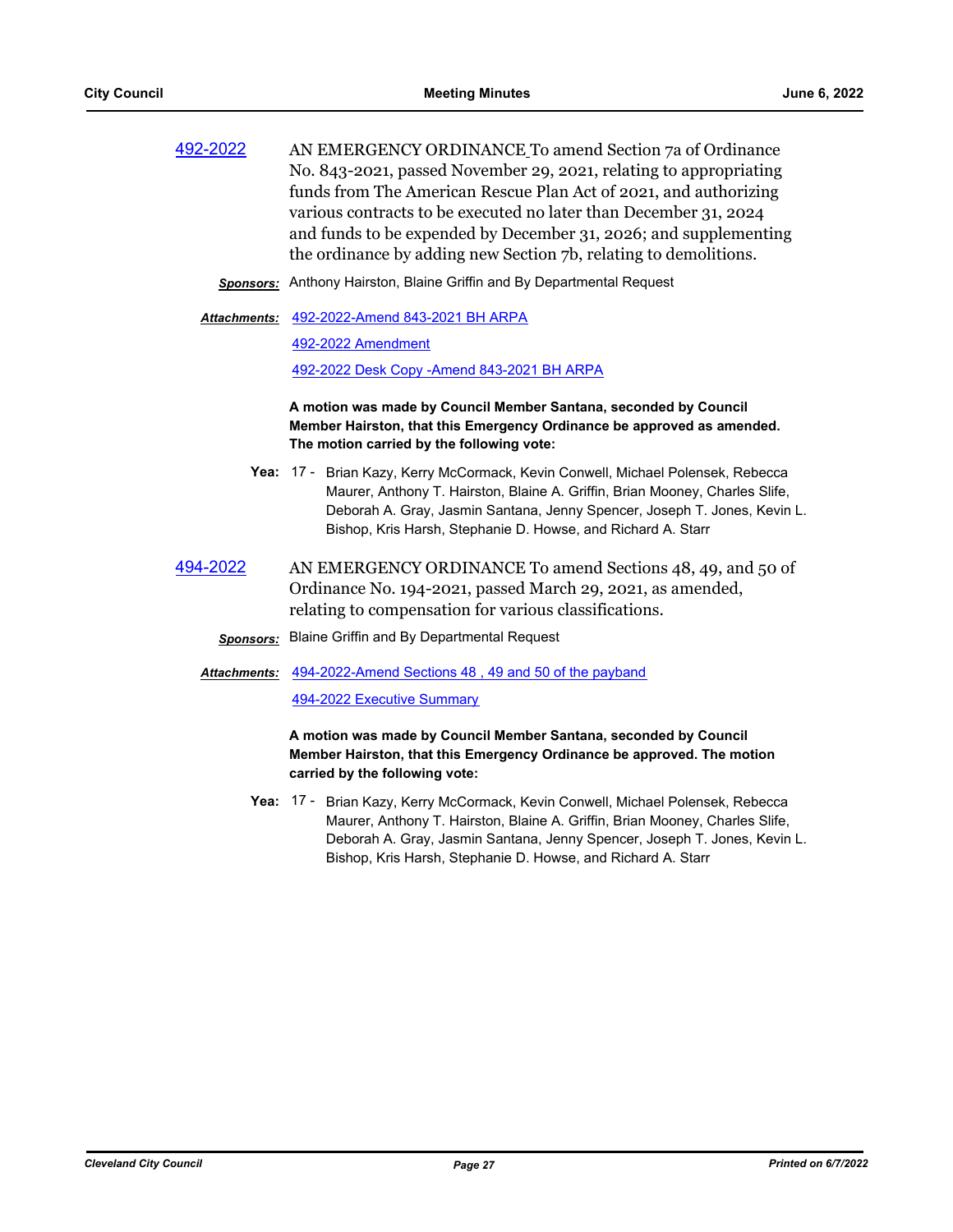| 495-2022 | AN EMERGENCY ORDINANCE Authorizing the Director of Capital            |
|----------|-----------------------------------------------------------------------|
|          | Projects to apply to the District One Public Works Integrating        |
|          | Committee for state funding for the rehabilitation of a portion of    |
|          | Carnegie Avenue; to apply for and accept gifts and grants from        |
|          | various entities for the improvements; authorizing the Director of    |
|          | Capital Projects to enter into contracts and agreements to design and |
|          | construct the improvements and other agreements needed to             |
|          | implement the improvements; and authorizing the Commissioner of       |
|          | Purchases and Supplies to acquire, accept, and record for             |
|          | right-of-way purposes real property and easements necessary to        |
|          | make the improvements.                                                |

*Sponsors:* Richard Starr, Kevin Bishop, Anthony Hairston, Blaine Griffin and By Departmental **Request** 

[495-2022-Ap & Ac Issue I funding to rehab Carnegie, Ks](http://cityofcleveland.legistar.com/gateway.aspx?M=F&ID=01f36efd-6251-420a-98ea-e54e771c6415.doc) [495-2022 Executive Summary](http://cityofcleveland.legistar.com/gateway.aspx?M=F&ID=ab0939ae-52bb-45e0-8f03-c15079a12ce4.pdf) *Attachments:*

> **A motion was made by Council Member Santana, seconded by Council Member Hairston, that this Emergency Ordinance be approved. The motion carried by the following vote:**

- Yea: 17 Brian Kazy, Kerry McCormack, Kevin Conwell, Michael Polensek, Rebecca Maurer, Anthony T. Hairston, Blaine A. Griffin, Brian Mooney, Charles Slife, Deborah A. Gray, Jasmin Santana, Jenny Spencer, Joseph T. Jones, Kevin L. Bishop, Kris Harsh, Stephanie D. Howse, and Richard A. Starr
- [496-2022](http://cityofcleveland.legistar.com/gateway.aspx?m=l&id=/matter.aspx?key=30378) AN EMERGENCY ORDINANCE Authorizing the Director of Capital Projects to apply to the District One Public Works Integrating Committee for state funding for the rehabilitation of a portion of Payne Avenue; to apply for and accept gifts and grants from various entities for the improvements; authorizing the Director of Capital Projects to enter into contracts and agreements to design and construct the improvements and other agreements needed to implement the improvements; and authorizing the Commissioner of Purchases and Supplies to acquire, accept, and record for right-of-way purposes real property and easements necessary to make the improvements.
	- *Sponsors:* Stephanie Howse, Kerry McCormack, Richard Starr, Kevin Bishop, Anthony Hairston, Blaine Griffin and By Departmental Request
	- [496-2022-Ap & Ac Issue I funding to rehab Payne, Ks](http://cityofcleveland.legistar.com/gateway.aspx?M=F&ID=70e679be-6e80-4fa8-bde9-b803e32ede60.doc) *Attachments:*

[496-2022 Executive Summary](http://cityofcleveland.legistar.com/gateway.aspx?M=F&ID=fa6f6ba4-e324-46ea-9baf-ed954ea5f17c.pdf)

**A motion was made by Council Member Santana, seconded by Council Member Hairston, that this Emergency Ordinance be approved. The motion carried by the following vote:**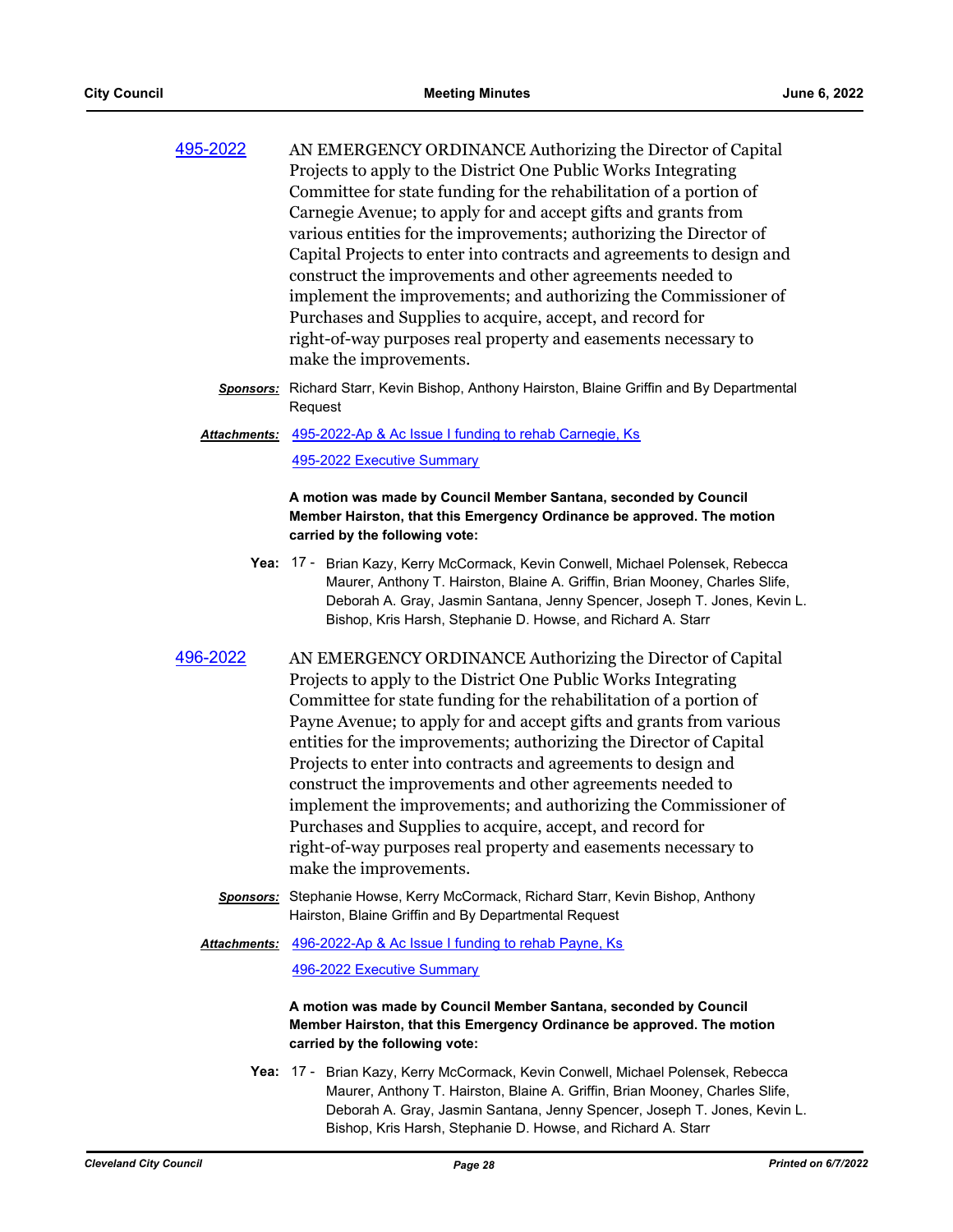| 498-2022 | AN EMERGENCY ORDINANCE Giving consent of the City of                 |
|----------|----------------------------------------------------------------------|
|          | Cleveland to the Director of Transportation of the State of Ohio for |
|          | resurfacing a portion of Euclid Avenue; authorizing the Director of  |
|          | Capital Projects to employ one or more professional consultants to   |
|          | design the improvement; to apply for and accept any gifts or grants  |
|          | from any public or private entity; authorizing any relative          |
|          | agreements; and causing payment of the City's share to the State for |
|          | the cost of the improvement.                                         |

- *Sponsors:* Kevin Bishop, Anthony Hairston, Blaine Griffin and By Departmental Request
- [498-2022-Consent to ODOT for Euclid, cause payment](http://cityofcleveland.legistar.com/gateway.aspx?M=F&ID=e1f1353d-0f63-4bbb-a6b9-8c8807b99a65.doc) *Attachments:*

[498-2022 Executive Summary](http://cityofcleveland.legistar.com/gateway.aspx?M=F&ID=ef3b0a7a-7fd7-4d78-b4d6-f78c607436a0.pdf)

**A motion was made by Council Member Santana, seconded by Council Member Hairston, that this Emergency Ordinance be approved. The motion carried by the following vote:**

- Yea: 17 Brian Kazy, Kerry McCormack, Kevin Conwell, Michael Polensek, Rebecca Maurer, Anthony T. Hairston, Blaine A. Griffin, Brian Mooney, Charles Slife, Deborah A. Gray, Jasmin Santana, Jenny Spencer, Joseph T. Jones, Kevin L. Bishop, Kris Harsh, Stephanie D. Howse, and Richard A. Starr
- [499-2022](http://cityofcleveland.legistar.com/gateway.aspx?m=l&id=/matter.aspx?key=30381) AN EMERGENCY ORDINANCE Authorizing the Director of Port Control to exercise the third option to renew Contract No. LS 2019-24 with T & G Flying Club, Inc. for the lease of certain City-owned space in the Terminal Building at Burke Lakefront Airport, for the operation of a comprehensive flight training school, aircraft rental program, and related services for student pilots.
	- *Sponsors:* Kerry McCormack, Blaine Griffin and By Departmental Request

Attachments: [499-2022-Exercise option to renew K w T&G Flying](http://cityofcleveland.legistar.com/gateway.aspx?M=F&ID=8d295f2f-74ac-49af-b781-0efc8015c3d7.doc) [499-2022 Executive Summary - TG Flying](http://cityofcleveland.legistar.com/gateway.aspx?M=F&ID=69065f81-d61a-4ec7-a221-70f469d5ebd2.pdf)

> **A motion was made by Council Member Santana, seconded by Council Member Hairston, that this Emergency Ordinance be approved. The motion carried by the following vote:**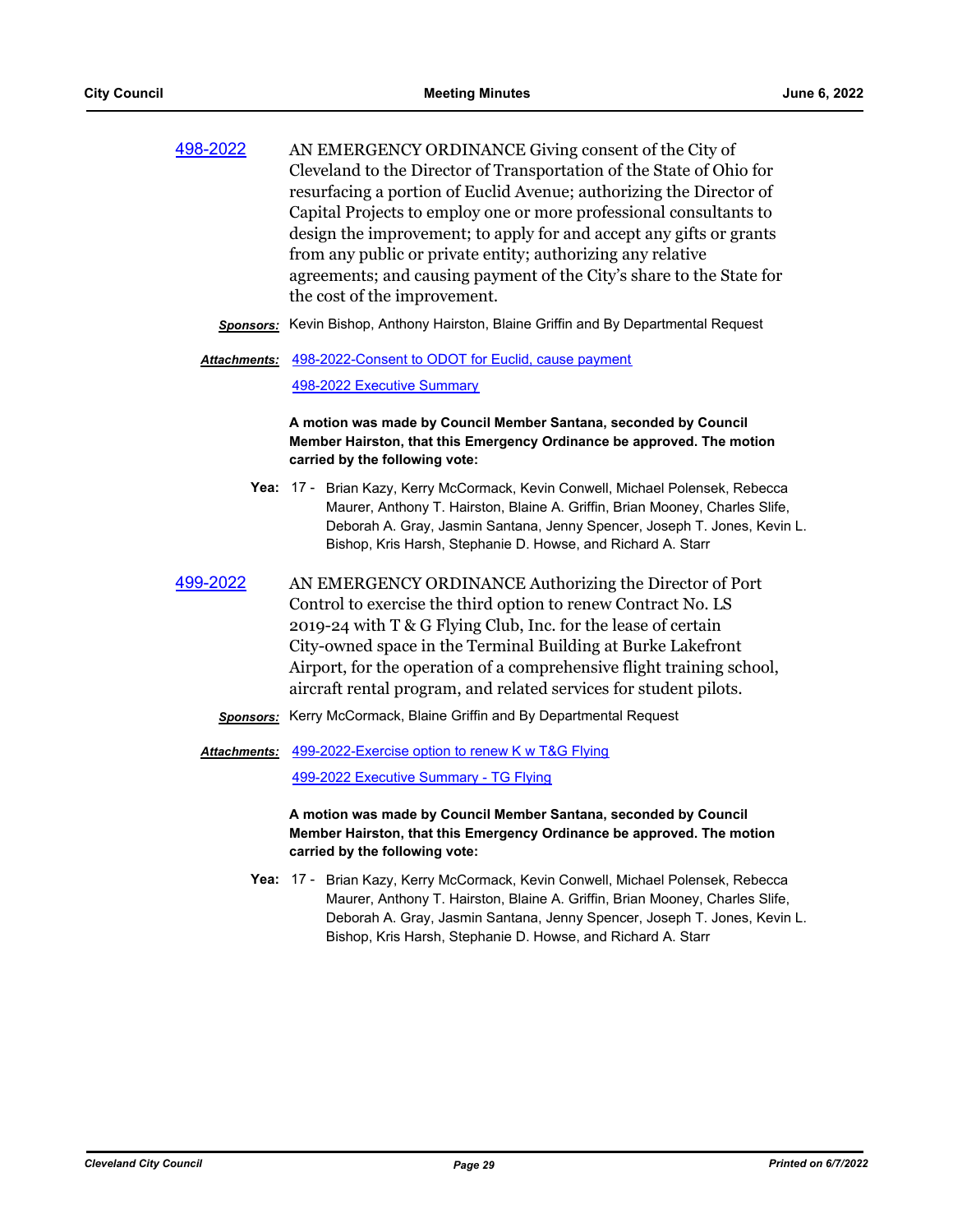[500-2022](http://cityofcleveland.legistar.com/gateway.aspx?m=l&id=/matter.aspx?key=30382) AN EMERGENCY ORDINANCE To add the name Anthony DeJuan Hughes, Jr. Way as a secondary and honorary name to East 55th Street between Quincy Avenue and Scovill Avenue.

*Sponsors:* Deborah Gray and Richard Starr

*Attachments:* [500-2022-honorary street naming-Anthony DeJuan Hughes Jr Way](http://cityofcleveland.legistar.com/gateway.aspx?M=F&ID=ec994bc6-b33c-4669-941f-85739d85e74c.docx)

**A motion was made by Council Member Santana, seconded by Council Member Hairston, that this Emergency Ordinance be approved. The motion carried by the following vote:**

- Yea: 17 Brian Kazy, Kerry McCormack, Kevin Conwell, Michael Polensek, Rebecca Maurer, Anthony T. Hairston, Blaine A. Griffin, Brian Mooney, Charles Slife, Deborah A. Gray, Jasmin Santana, Jenny Spencer, Joseph T. Jones, Kevin L. Bishop, Kris Harsh, Stephanie D. Howse, and Richard A. Starr
- [501-2022](http://cityofcleveland.legistar.com/gateway.aspx?m=l&id=/matter.aspx?key=30383) AN EMERGENCY ORDINANCE Authorizing the Director of Capital Projects to employ one or more professional consultants and testing firms to perform various construction activities and design projects for roads, bridges and City facilities, for a period up to two years.
	- *Sponsors:* Kevin Bishop, Blaine Griffin and By Departmental Request
	- Attachments: 501-2022-Prof Serv construction activities and design projects for roads, bridges and City facilities, MOCAP [501-2022 Executive Summary](http://cityofcleveland.legistar.com/gateway.aspx?M=F&ID=c17bcfde-db35-44e7-ac1b-20283f5dbba4.pdf)

**A motion was made by Council Member Santana, seconded by Council Member Hairston, that this Emergency Ordinance be approved. The motion carried by the following vote:**

- Yea: 17 Brian Kazy, Kerry McCormack, Kevin Conwell, Michael Polensek, Rebecca Maurer, Anthony T. Hairston, Blaine A. Griffin, Brian Mooney, Charles Slife, Deborah A. Gray, Jasmin Santana, Jenny Spencer, Joseph T. Jones, Kevin L. Bishop, Kris Harsh, Stephanie D. Howse, and Richard A. Starr
- [502-2022](http://cityofcleveland.legistar.com/gateway.aspx?m=l&id=/matter.aspx?key=30384) AN EMERGENCY ORDINANCE Authorizing the Commissioner of Purchases and Supplies to sell certain City-owned property not needed for public use located in the vicinity of 9103 Buckeye Road to Miceli-Lograsso Development Company, LLC for purposes of business expansion; and proffering certain representations for purposes of the Amended and Restated Trust Indenture from the City of Cleveland.
	- *Sponsors:* Deborah Gray, Brian Kazy, Anthony Hairston, Blaine Griffin and By Departmental Request
	- [502-2022-Sell prop to Miceli Lograsso at 9103 Buckeye, CPP, PU,](http://cityofcleveland.legistar.com/gateway.aspx?M=F&ID=2eb3da00-ece6-4eb9-ba98-8dcbb11e1eeb.doc)  indenture [502-2022 Executive Summary](http://cityofcleveland.legistar.com/gateway.aspx?M=F&ID=54c5eb83-4aa1-4571-8060-64b99b9a1f35.pdf) *Attachments:*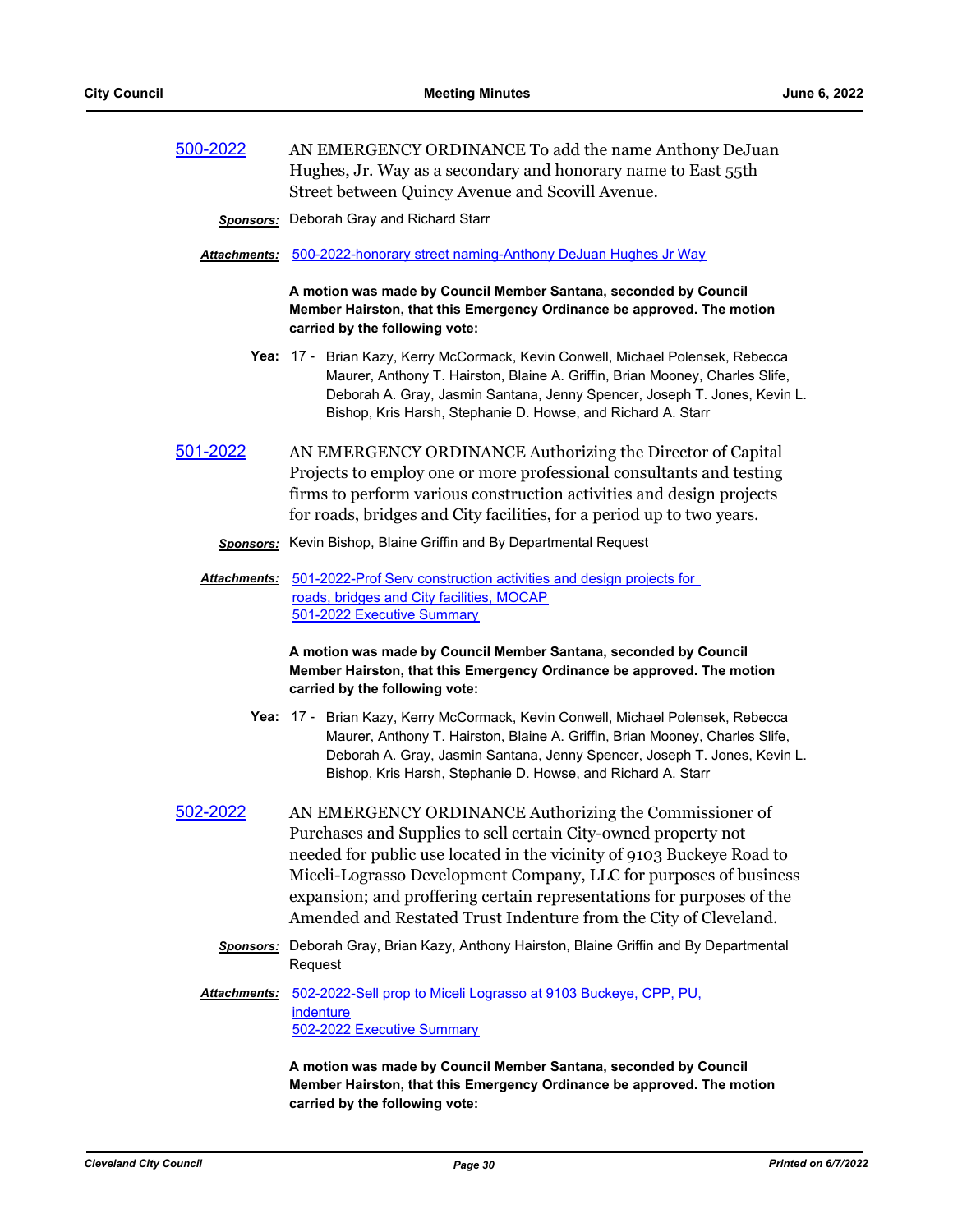- Yea: 17 Brian Kazy, Kerry McCormack, Kevin Conwell, Michael Polensek, Rebecca Maurer, Anthony T. Hairston, Blaine A. Griffin, Brian Mooney, Charles Slife, Deborah A. Gray, Jasmin Santana, Jenny Spencer, Joseph T. Jones, Kevin L. Bishop, Kris Harsh, Stephanie D. Howse, and Richard A. Starr
- [509-2022](http://cityofcleveland.legistar.com/gateway.aspx?m=l&id=/matter.aspx?key=30391) AN EMERGENCY ORDINANCE Authorizing the Director of Public Works to enter into one or more agreements with the Cuyahoga County Land Reutilization Corporation and/or the Cleveland Metropolitan School District relating to the demolition of the John F. Kennedy Recreation Center located on the campus of the former John F. Kennedy High School at 17300 Harvard Avenue; and authorizing any other agreements needed to implement this ordinance
	- *Sponsors:* Joseph Jones, Kevin Bishop, Blaine Griffin and By Departmental Request
	- [509-2022-Ags w County Land Reutilization Corporation and CMSD for](http://cityofcleveland.legistar.com/gateway.aspx?M=F&ID=2cc6211a-ef87-4b84-8eff-3e08aba5e265.doc)  demolition of JFK Rec Center [509-2022 Executive Summary](http://cityofcleveland.legistar.com/gateway.aspx?M=F&ID=a174904c-eb21-465a-b417-ccafff9f6a2e.pdf) *Attachments:*

**A motion was made by Council Member Santana, seconded by Council Member Hairston, that this Emergency Ordinance be approved. The motion carried by the following vote:**

- Yea: 17 Brian Kazy, Kerry McCormack, Kevin Conwell, Michael Polensek, Rebecca Maurer, Anthony T. Hairston, Blaine A. Griffin, Brian Mooney, Charles Slife, Deborah A. Gray, Jasmin Santana, Jenny Spencer, Joseph T. Jones, Kevin L. Bishop, Kris Harsh, Stephanie D. Howse, and Richard A. Starr
- [510-2022](http://cityofcleveland.legistar.com/gateway.aspx?m=l&id=/matter.aspx?key=30392) AN EMERGENCY ORDINANCE Authorizing the Director of Capital Projects and the Director of City Planning to develop guidelines and authorizing the Director of Capital Projects and issue permits for a temporary program for the use of private or public parking lots, streets and other public rights-of-way, including on-street parking areas and parklets as outdoor restaurants and/or outdoor seating.
	- *Sponsors:* Kevin Bishop, Anthony Hairston, Blaine Griffin and By Departmental Request

[510-2022-Develop guidelines and permits for Temporary Expansion](http://cityofcleveland.legistar.com/gateway.aspx?M=F&ID=6fa02c2a-aa74-43f4-a2a9-ef5739991812.docx)  Area [510-2022 Executive Summary](http://cityofcleveland.legistar.com/gateway.aspx?M=F&ID=1ad7262b-43a2-4f00-8c4a-afbea5fae1fe.pdf) *Attachments:*

[510-2022 Amendment](http://cityofcleveland.legistar.com/gateway.aspx?M=F&ID=35e91291-8d31-4e37-8c36-9119cd7ddc83.pdf)

[510-2022 as amended-desk copy-Final](http://cityofcleveland.legistar.com/gateway.aspx?M=F&ID=dc40a880-667b-4ddf-becf-966c801dbdd3.DOCX)

# **A motion was made by Council Member Santana, seconded by Council Member Hairston, that this Emergency Ordinance be approved as amended. The motion carried by the following vote:**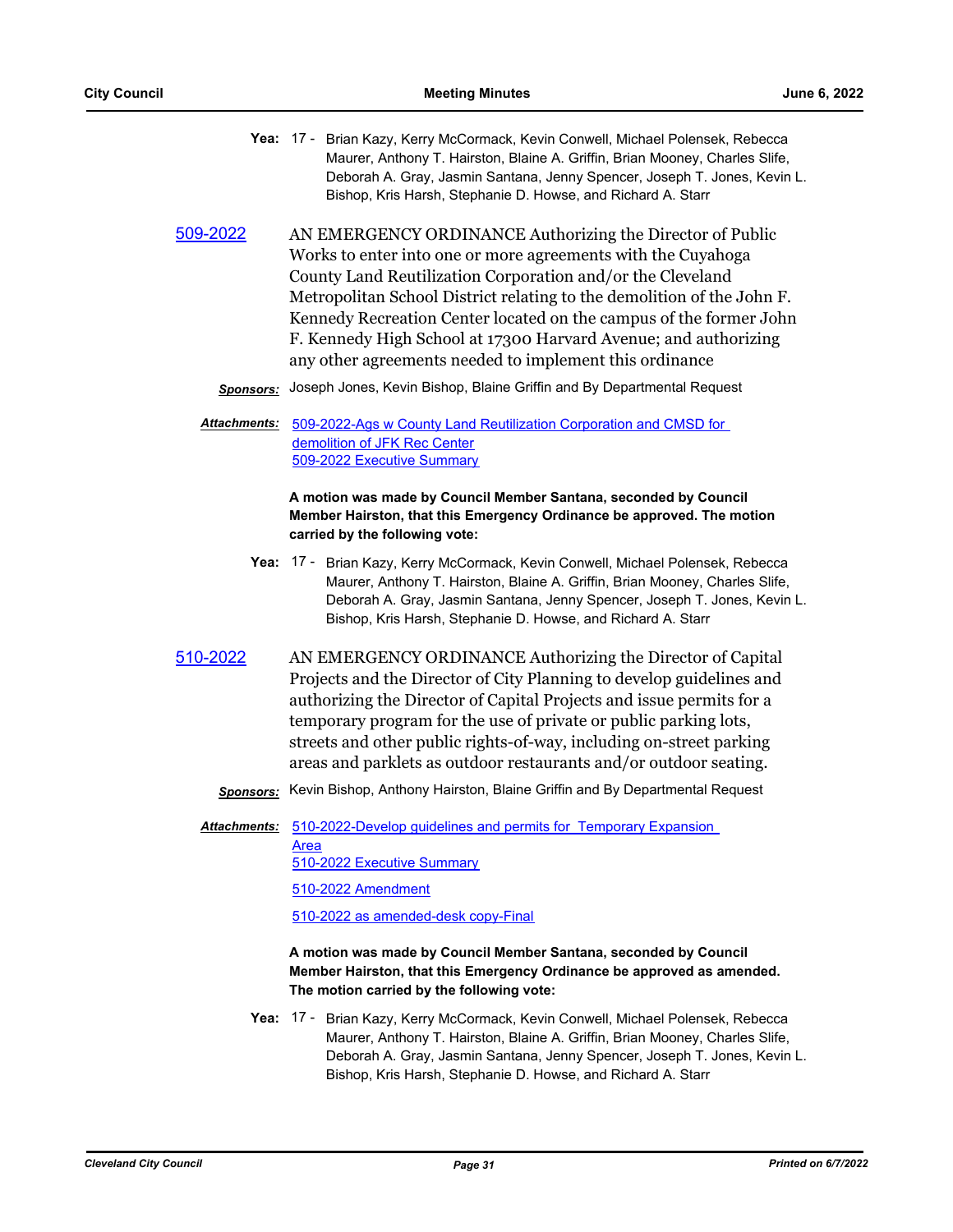| 525-2022 | AN EMERGENCY ORDINANCE To make additional appropriations of |
|----------|-------------------------------------------------------------|
|          | Seven Million Nine Hundred Thirty Two Thousand Two Hundred  |
|          | Thirty Six (\$7,932,236) to the Special Revenue Fund.       |

*Sponsors:* Blaine Griffin and By Departmental Request

[525-2022-2022 Supplemental Ordinance](http://cityofcleveland.legistar.com/gateway.aspx?M=F&ID=79954587-8ee5-4638-a4be-7113bf7926e2.docx) *Attachments:*

[525-2022 Executive Summary -Supplental Appr Browns Stadium](http://cityofcleveland.legistar.com/gateway.aspx?M=F&ID=3eed58b4-af42-4263-bd9d-35b64a436c85.pdf)

**A motion was made by Council Member Santana, seconded by Council Member Hairston, that this Emergency Ordinance be approved. The motion carried by the following vote:**

- Yea: 15 Brian Kazy, Kerry McCormack, Kevin Conwell, Rebecca Maurer, Anthony T. Hairston, Blaine A. Griffin, Brian Mooney, Charles Slife, Deborah A. Gray, Jenny Spencer, Joseph T. Jones, Kevin L. Bishop, Kris Harsh, Stephanie D. Howse, and Richard A. Starr
- **Nay:** 2 Michael Polensek, and Jasmin Santana
- [528-2022](http://cityofcleveland.legistar.com/gateway.aspx?m=l&id=/matter.aspx?key=30419) AN EMERGENCY ORDINANCE Authorizing the Director of Public Utilities to exercise the first option to renew Contract No. PS 2019-266 with Interpersonal Frequency LLC to provide website hosting services for the various divisions of the Department of Public Utilities.

# *Sponsors:* Brian Kazy, Blaine Griffin and By Departmental Request

Attachments: 528-2022-Exercise option to renew K w Interperson Frequency for website hosting [528-2022 Executive Summary -Website Hosting\\_First Year](http://cityofcleveland.legistar.com/gateway.aspx?M=F&ID=e173dd4c-6a5b-46d8-92e8-06b8bc1d372d.pdf)  Option\_AdvantageFinal

> **A motion was made by Council Member Santana, seconded by Council Member Hairston, that this Emergency Ordinance be approved. The motion carried by the following vote:**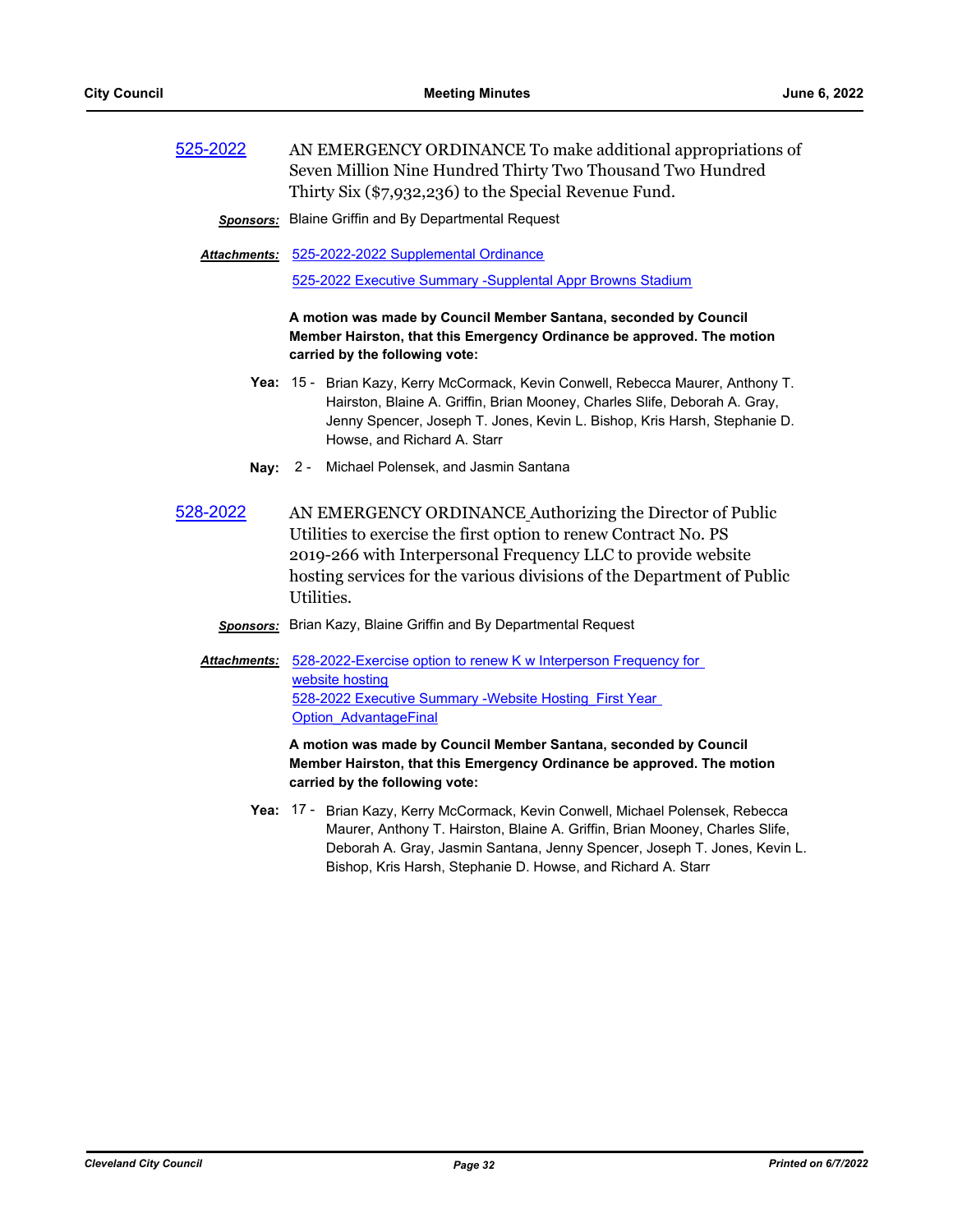| 529-2022 | AN EMERGENCY ORDINANCE Authorizing the Director of Public                 |
|----------|---------------------------------------------------------------------------|
|          | Safety to enter into one or more agreements with various colleges,        |
|          | universities, or other entities that provide training and instruction for |
|          | veterinary, veterinary technician, or other professions relating to       |
|          | animal care for the City to provide internships or externships to         |
|          | students in exchange for their services at no cost to the City, for the   |
|          | Division of Animal Care and Control, Department of Public Safety, for     |
|          | a period not to exceed one year, with two options to renew not to         |
|          | exceed one year each, exercisable by the Director of Public Safety.       |

- *Sponsors:* Michael Polensek, Blaine Griffin and By Departmental Request
- Attachments: 529-2022-K w university or schools for animal care in exchange for **internships** 529-2022 Exec. Summary -Auth Agreements w Educational [Institutions for Intern-Extern Programs for Students w Div of ACC](http://cityofcleveland.legistar.com/gateway.aspx?M=F&ID=6607a05d-20c0-400e-abdc-a95c9e33cb47.pdf)

**A motion was made by Council Member Santana, seconded by Council Member Hairston, that this Emergency Ordinance be approved. The motion carried by the following vote:**

- Yea: 16 Brian Kazy, Kerry McCormack, Kevin Conwell, Michael Polensek, Rebecca Maurer, Anthony T. Hairston, Blaine A. Griffin, Brian Mooney, Deborah A. Gray, Jasmin Santana, Jenny Spencer, Joseph T. Jones, Kevin L. Bishop, Kris Harsh, Stephanie D. Howse, and Richard A. Starr
- **Nay:** 1 Charles Slife
- [531-2022](http://cityofcleveland.legistar.com/gateway.aspx?m=l&id=/matter.aspx?key=30422) AN EMERGENCY ORDINANCE Notifying Council of the final budget allocations received from HUD for the 2022 Community Development Block Grant, Home Investment Partnerships Act Grant, Emergency Solutions Grant, and the Housing Opportunities for Persons with AIDS Grant; and to amend Section 3 of Ordinance No. 120-2022, passed February 14, 2022, relating to the grants.
	- *Sponsors:* Anthony Hairston, Blaine Griffin and By Departmental Request
	- Attachments: 531-2022-Notify Council of Final Budget Allocations for CDBG ESG HOME HOPWA [531-2022 Executive Summary](http://cityofcleveland.legistar.com/gateway.aspx?M=F&ID=2894ef50-fab8-4117-8ad9-6c017f65b995.pdf)

**A motion was made by Council Member Santana, seconded by Council Member Hairston, that this Emergency Ordinance be approved. The motion carried by the following vote:**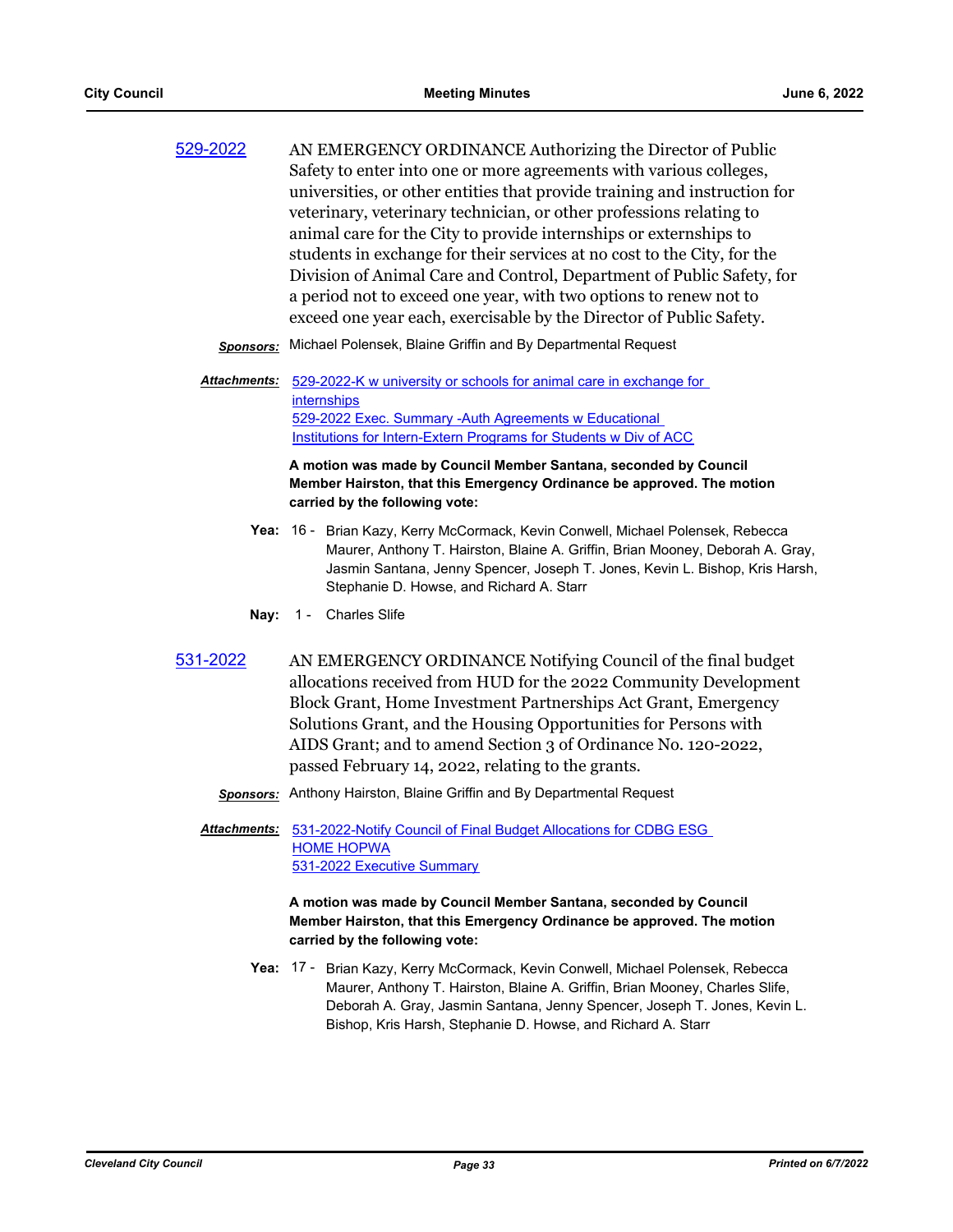| 532-2022 | AN EMERGENCY ORDINANCE Determining the method of making               |
|----------|-----------------------------------------------------------------------|
|          | the public improvement of constructing, rehabilitating, renovating,   |
|          | replacing or otherwise improving recreation facilities, ancillary     |
|          | recreation buildings, and other similar structures, on City-owned and |
|          | City-leased park property, including site improvements and            |
|          | appurtenances; authorizing the Director of Public Works or Capital    |
|          | Projects, as appropriate, to enter into one or more public            |
|          | improvement contracts for the making of the improvements; enter       |
|          | into one or more professional services and other contracts needed to  |
|          | implement the improvement; to apply for and accept grants and gifts;  |
|          | and authorizing the direct employment of the necessary labor, for the |
|          | Department of Public Works and Office of Capital Projects.            |

*Sponsors:* Kevin Bishop, Blaine Griffin and By Departmental Request

#### [532-2022-PIK 2022 park and recreation facilities](http://cityofcleveland.legistar.com/gateway.aspx?M=F&ID=1507ea93-5c2d-4437-9347-a103f97def3f.doc) [532-2022 Executive Summary -Recreation Improvements](http://cityofcleveland.legistar.com/gateway.aspx?M=F&ID=239db058-8588-4e9e-95e8-36d40dc7bfd0.pdf) *Attachments:*

# **A motion was made by Council Member Santana, seconded by Council Member Hairston, that this Emergency Ordinance be approved. The motion carried by the following vote:**

- Yea: 17 Brian Kazy, Kerry McCormack, Kevin Conwell, Michael Polensek, Rebecca Maurer, Anthony T. Hairston, Blaine A. Griffin, Brian Mooney, Charles Slife, Deborah A. Gray, Jasmin Santana, Jenny Spencer, Joseph T. Jones, Kevin L. Bishop, Kris Harsh, Stephanie D. Howse, and Richard A. Starr
- [533-2022](http://cityofcleveland.legistar.com/gateway.aspx?m=l&id=/matter.aspx?key=30424) AN EMERGENCY ORDINANCE Determining the method of making the public improvement of constructing, rehabilitating, renovating, replacing or otherwise improving public facilities, buildings, and other similar structures, including site improvements and appurtenances; and authorizing the Director of Public Works or Capital Projects, as appropriate, to enter into one or more public improvement contracts for the making of the improvement; enter into one or more professional services and other contracts needed to implement the improvement; to apply for and accept grants and gifts; and authorizing the direct employment of the necessary labor, for the Department of Public Works and Office of Capital Projects.
	- *Sponsors:* Kevin Bishop, Blaine Griffin and By Departmental Request

#### [533-2022-PIK 2022 public facilities](http://cityofcleveland.legistar.com/gateway.aspx?M=F&ID=8cdaf63d-4a59-4dee-a8d7-0f5f1060be51.DOC) *Attachments:*

# [533-2022 Executive Summary](http://cityofcleveland.legistar.com/gateway.aspx?M=F&ID=97999d56-b44d-4bd8-a0e6-a7da6f30bb40.pdf)

# **A motion was made by Council Member Santana, seconded by Council Member Hairston, that this Emergency Ordinance be approved. The motion carried by the following vote:**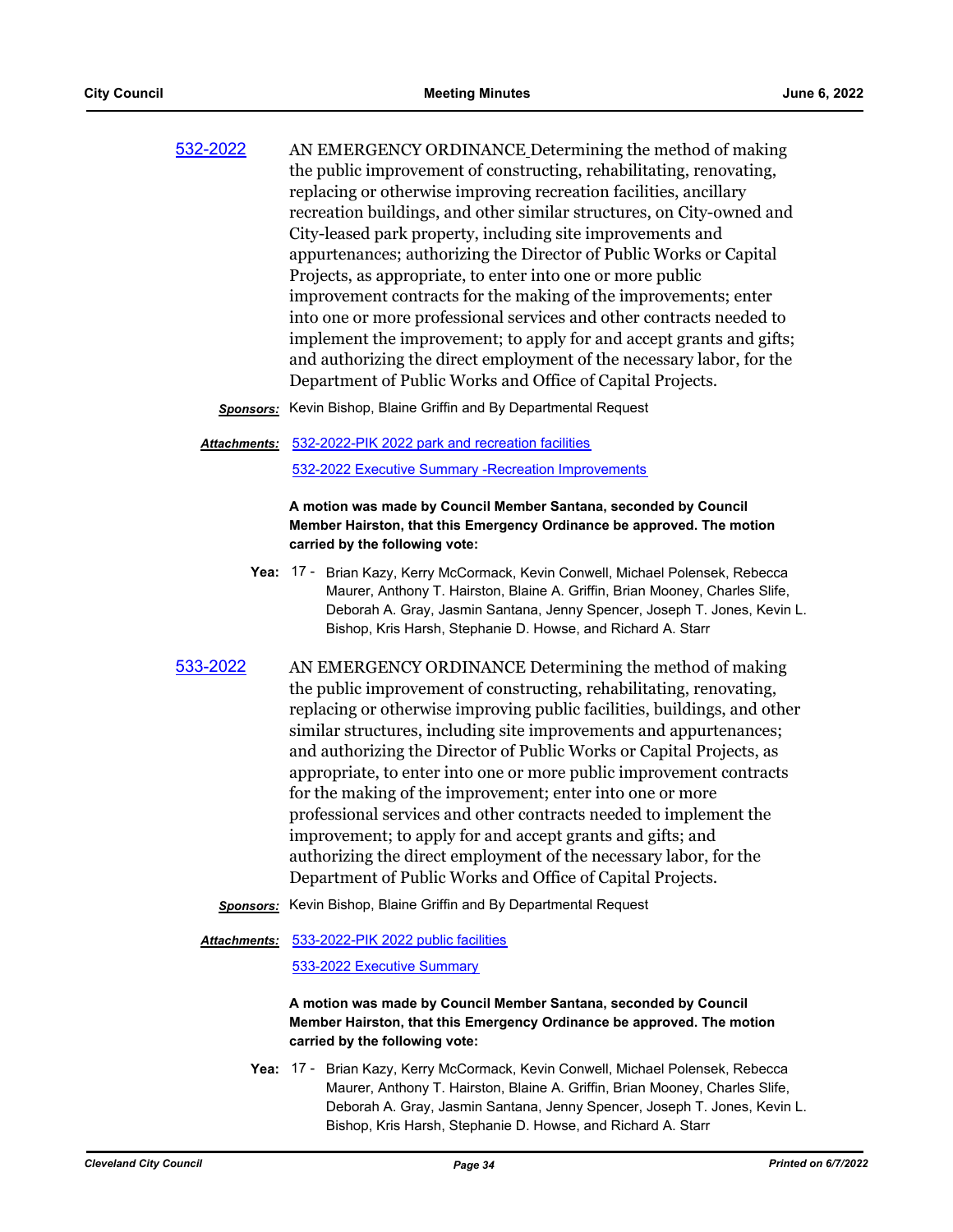[534-2022](http://cityofcleveland.legistar.com/gateway.aspx?m=l&id=/matter.aspx?key=30425) AN EMERGENCY ORDINANCE Authorizing the Director of Public Utilities to employ one or more professional consultants to host and manage billing systems and related systems and activities, for the Divisions of Water and Cleveland Public Power for a period of one year, with four options to renew for additional one year periods, the second of which is exercisable through additional legislative authority.

*Sponsors:* Brian Kazy, Blaine Griffin and By Departmental Request

[534-2022-Prof Serv to host and manage billing system.DOC \(3\)](http://cityofcleveland.legistar.com/gateway.aspx?M=F&ID=7405af1a-61f9-4c3e-aa6e-e89cfe35d6ea.doc) [534-2022 Executive Summary -Billing Services v3](http://cityofcleveland.legistar.com/gateway.aspx?M=F&ID=d968360d-9d07-4d18-bc59-fcc55e315268.pdf) *Attachments:*

> **A motion was made by Council Member Santana, seconded by Council Member Hairston, that this Emergency Ordinance be approved. The motion carried by the following vote:**

- Yea: 17 Brian Kazy, Kerry McCormack, Kevin Conwell, Michael Polensek, Rebecca Maurer, Anthony T. Hairston, Blaine A. Griffin, Brian Mooney, Charles Slife, Deborah A. Gray, Jasmin Santana, Jenny Spencer, Joseph T. Jones, Kevin L. Bishop, Kris Harsh, Stephanie D. Howse, and Richard A. Starr
- [535-2022](http://cityofcleveland.legistar.com/gateway.aspx?m=l&id=/matter.aspx?key=30426) AN EMERGENCY ORDINANCE Authorizing the purchase and/or rental by one or more requirement contracts of heavy-duty equipment, snow removal equipment, large capacity trucks, other equipment with operators, and any necessary labor, materials, or equipment needed for snow and ice removal, for the various divisions of the Department of Port Control, for a period of two years, with two one-year options to renew, the first of which shall require additional legislative authority.
	- *Sponsors:* Kerry McCormack, Blaine Griffin and By Departmental Request

[535-2022-Req K heavy duty equipment, trucks, operators, and](http://cityofcleveland.legistar.com/gateway.aspx?M=F&ID=d40ca2ec-6223-4661-9376-ffbbdb7cadfb.doc)  materials for snow removal - PC [535-2022 Executive Summary -Snow Ice Removal Services](http://cityofcleveland.legistar.com/gateway.aspx?M=F&ID=76f73a43-542d-4459-874a-3844973b0ea4.pdf) *Attachments:*

> **A motion was made by Council Member Santana, seconded by Council Member Hairston, that this Emergency Ordinance be approved. The motion carried by the following vote:**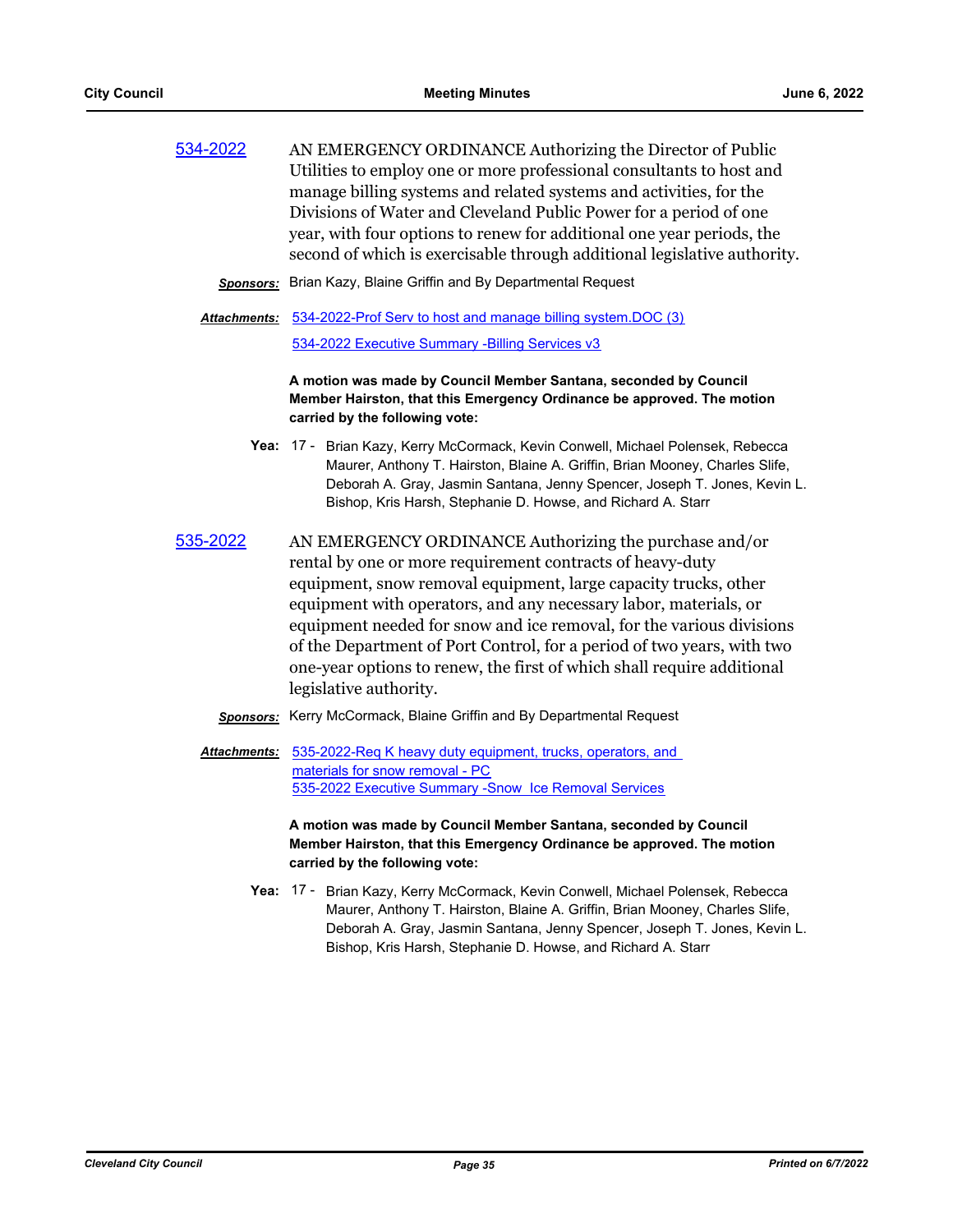| 536-2022 | AN EMERGENCY ORDINANCE Authorizing the purchase by one or            |
|----------|----------------------------------------------------------------------|
|          | more requirement contracts of various sized PVC and FRE ductline     |
|          | materials, for the Division of Cleveland Public Power, Department of |
|          | Public Utilities, for a period up to two years.                      |

#### *Sponsors:* Brian Kazy, Blaine Griffin and By Departmental Request

[536-2022-Req K PVC and FRE conduit \(2\)](http://cityofcleveland.legistar.com/gateway.aspx?M=F&ID=48b0c774-ad78-4a4e-b5cd-04a1ca371192.doc) *Attachments:* [536-2022 Exec. Summary -RL\\_PVC.FRE Ductline Materials](http://cityofcleveland.legistar.com/gateway.aspx?M=F&ID=ed9705c5-0568-40b7-9dea-13f4d6d0f4f8.pdf)

# **A motion was made by Council Member Santana, seconded by Council Member Hairston, that this Emergency Ordinance be approved. The motion carried by the following vote:**

- Yea: 17 Brian Kazy, Kerry McCormack, Kevin Conwell, Michael Polensek, Rebecca Maurer, Anthony T. Hairston, Blaine A. Griffin, Brian Mooney, Charles Slife, Deborah A. Gray, Jasmin Santana, Jenny Spencer, Joseph T. Jones, Kevin L. Bishop, Kris Harsh, Stephanie D. Howse, and Richard A. Starr
- [544-2022](http://cityofcleveland.legistar.com/gateway.aspx?m=l&id=/matter.aspx?key=30439) AN EMERGENCY ORDINANCE Authorizing the Director of Economic Development to enter into one or more loan agreements with 2915 Detroit Ave LLC, or its designee, to provide economic development assistance to partially finance the acquisition, construction, and renovation of a building located at 2915 Detroit Avenue for future redevelopment and other associated costs necessary to redevelop the property.

# *Sponsors:* Kerry McCormack, Anthony Hairston, Blaine Griffin and By Departmental Request

# [544-2022-K w 2915 Detroit Ave for ED Loan Program loan](http://cityofcleveland.legistar.com/gateway.aspx?M=F&ID=e64e59a1-b89e-4760-aa3c-13cce8cbdcb0.doc) *Attachments:*

[544-2022-A-FILE -K w 2915 Detroit Ave for ED Loan Program loan](http://cityofcleveland.legistar.com/gateway.aspx?M=F&ID=e7c7adac-04f8-40df-a65a-e4d7cc539e6f.pdf)

# **A motion was made by Council Member Santana, seconded by Council Member Hairston, that this Emergency Ordinance be approved. The motion carried by the following vote:**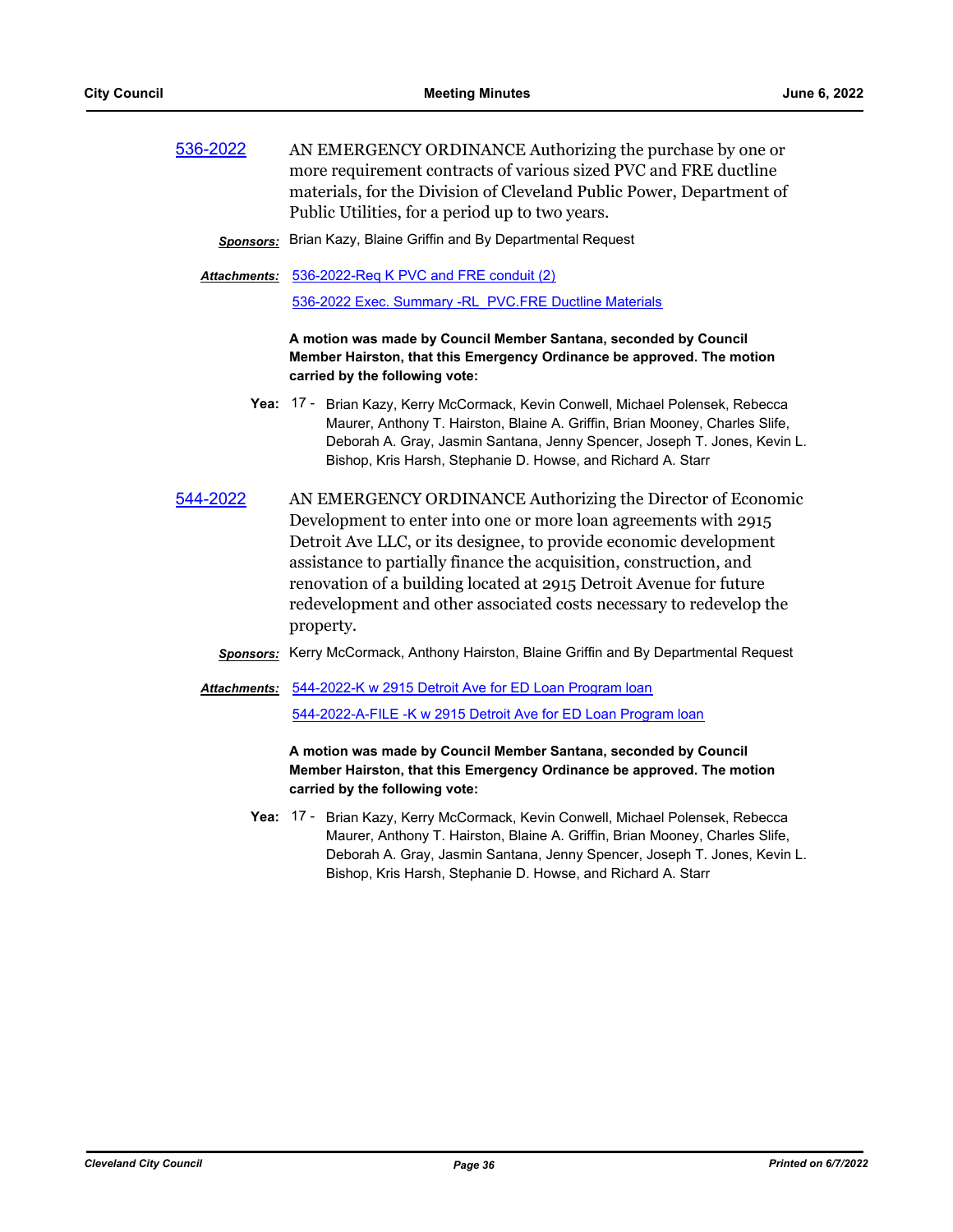| 545-2022 | AN EMERGENCY ORDINANCE To supplement the Codified                      |
|----------|------------------------------------------------------------------------|
|          | Ordinances of Cleveland, Ohio 1976 by amending Section 551.06 as       |
|          | amended by Ordinance No. 1498-03 passed November 17, 2003,             |
|          | related to providing and location of waste containers, Section 551.99, |
|          | as amended by Ordinance No. 697-10, passed August 18, 2010, and        |
|          | Section 551.991, as amended by Ordinance No. 974-13, passed            |
|          | December 1, 2014, related to penalty and civil infractions.            |
|          |                                                                        |

#### *Sponsors:* Joseph Jones

#### *Attachments:* [545-2022-waste container location](http://cityofcleveland.legistar.com/gateway.aspx?M=F&ID=0f0bb7fb-decb-4b17-b53d-070d5477ea0d.docx)

**A motion was made by Council Member Santana, seconded by Council Member Hairston, that this Emergency Ordinance be approved. The motion carried by the following vote:**

- Yea: 16 Brian Kazy, Kerry McCormack, Kevin Conwell, Michael Polensek, Rebecca Maurer, Anthony T. Hairston, Blaine A. Griffin, Brian Mooney, Deborah A. Gray, Jasmin Santana, Jenny Spencer, Joseph T. Jones, Kevin L. Bishop, Kris Harsh, Stephanie D. Howse, and Richard A. Starr
- **Nay:** 1 Charles Slife
- [547-2022](http://cityofcleveland.legistar.com/gateway.aspx?m=l&id=/matter.aspx?key=30442) AN EMERGENCY ORDINANCE Determining the method of making the public improvement of constructing material capital repairs and capital improvements to the municipally-owned facility located at 100 Alfred Lerner Way; authorizing one or more public improvement contracts for the making of the improvement; and professional services to design, or in the alternative, to reimburse or accept the gift of design and other services from the Cleveland Browns Stadium Company LLC, and for the performance of a Capital Repair Audit of the municipally-owned facility located at 100 Alfred Lerner Way.
	- *Sponsors:* Kevin Bishop, Blaine Griffin and By Departmental Request
	- [547-2022-Prof Serv to assess repairs to Browns Stadium PIK or](http://cityofcleveland.legistar.com/gateway.aspx?M=F&ID=ee2b31e7-10de-4785-91f7-9e9f7ab4bcff.doc)  reimburse Browns 2022 [547-2022 Executive Summary](http://cityofcleveland.legistar.com/gateway.aspx?M=F&ID=3946ecdf-8572-4397-b4ea-a461992bd055.pdf) [547-2022 Amendment](http://cityofcleveland.legistar.com/gateway.aspx?M=F&ID=8927ea70-d69a-4e5f-b034-2df2e98b3741.pdf) *Attachments:*

[547-2022 as amended-desk copy-Final](http://cityofcleveland.legistar.com/gateway.aspx?M=F&ID=e7fd1da5-cbec-4c66-a000-8b286a986b9d.DOC)

# **A motion was made by Council Member Santana, seconded by Council Member Hairston, that this Emergency Ordinance be approved as amended. The motion carried by the following vote:**

Yea: 17 - Brian Kazy, Kerry McCormack, Kevin Conwell, Michael Polensek, Rebecca Maurer, Anthony T. Hairston, Blaine A. Griffin, Brian Mooney, Charles Slife, Deborah A. Gray, Jasmin Santana, Jenny Spencer, Joseph T. Jones, Kevin L. Bishop, Kris Harsh, Stephanie D. Howse, and Richard A. Starr

#### **•Emergency Resolutions Adopted**